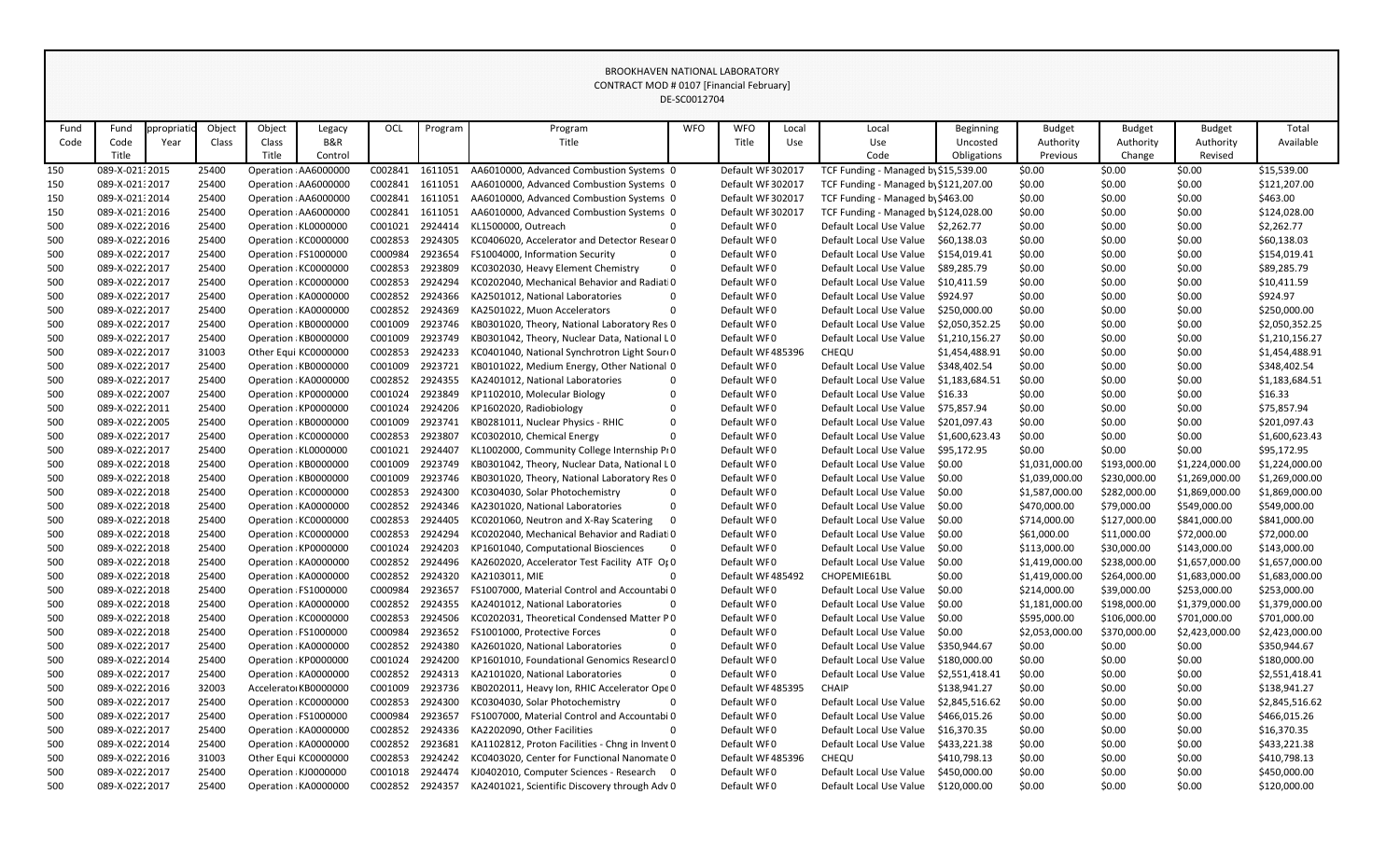| Fund | Fund           | ppropriatio | Object | Object               | Legacy               | OCL     | Program | Program                                         | <b>WFO</b>     | <b>WFO</b>        | Local | Local                   | Beginning       | <b>Budget</b>   | <b>Budget</b>  | <b>Budget</b>   | Total           |
|------|----------------|-------------|--------|----------------------|----------------------|---------|---------|-------------------------------------------------|----------------|-------------------|-------|-------------------------|-----------------|-----------------|----------------|-----------------|-----------------|
| Code | Code           | Year        | Class  | Class                | B&R                  |         |         | Title                                           |                | Title             | Use   | Use                     | Uncosted        | Authority       | Authority      | Authority       | Available       |
|      | Title          |             |        | Title                | Control              |         |         |                                                 |                |                   |       | Code                    | Obligations     | Previous        | Change         | Revised         |                 |
| 500  | 089-X-02222017 |             | 25400  | Operation KJ0000000  |                      | C001018 | 2924476 | KJ0403010, Computational Partnerships - Sci 0   |                | Default WF0       |       | Default Local Use Value | \$820,586.31    | \$0.00          | \$0.00         | \$0.00          | \$820,586.31    |
| 500  | 089-X-02222018 |             | 25400  | Operation KA0000000  |                      | C002852 | 2924380 | KA2601020, National Laboratories                | $\overline{0}$ | Default WF0       |       | Default Local Use Value | \$0.00          | \$115,000.00    | \$19,000.00    | \$134,000.00    | \$134,000.00    |
| 500  | 089-X-02222018 |             | 25400  | Operation KJ0000000  |                      | C001018 | 2924474 | KJ0402010, Computer Sciences - Research         | - 0            | Default WF0       |       | Default Local Use Value | \$0.00          | \$750,000.00    | \$0.00         | \$750,000.00    | \$750,000.00    |
| 500  | 089-X-02222018 |             | 25400  | Operation KB0000000  |                      | C001009 | 2923721 | KB0101022, Medium Energy, Other National 0      |                | Default WF0       |       | Default Local Use Value | \$0.00          | \$704,000.00    | \$124,000.00   | \$828,000.00    | \$828,000.00    |
| 500  | 089-X-02222018 |             | 25400  | Operation FS1000000  |                      | C000984 | 2923654 | FS1004000, Information Security                 | $\mathbf{0}$   | Default WF0       |       | Default Local Use Value | \$0.00          | \$154,000.00    | \$28,000.00    | \$182,000.00    | \$182,000.00    |
| 500  | 089-X-02222018 |             | 25400  | Operation KB0000000  |                      | C001009 | 2923733 | KB0201021, Heavy Ion, RHIC Research             | $\mathbf{0}$   | Default WF0       |       | Default Local Use Value | \$0.00          | \$1,598,000.00  | \$337,000.00   | \$1,935,000.00  | \$1,935,000.00  |
| 500  | 089-X-02222018 |             | 25400  | Operation KP0000000  |                      | C001024 | 2924209 | KP1605010, Structural Biology Infrastructure 0  |                | Default WF0       |       | Default Local Use Value | \$0.00          | \$765,000.00    | \$137,000.00   | \$902,000.00    | \$902,000.00    |
| 500  | 089-X-02222018 |             | 25400  | Operation KC0000000  |                      | C002853 | 2924504 | KC0202021, Experimental Condensed Matter 0      |                | Default WF0       |       | Default Local Use Value | \$0.00          | \$574,000.00    | \$102,000.00   | \$676,000.00    | \$676,000.00    |
| 500  | 089-X-02222018 |             | 25400  | Operation KC0000000  |                      | C002853 | 2923769 | KC0201010, Structure Of Materials               | 0              | Default WF0       |       | Default Local Use Value | \$0.00          | \$981,000.00    | \$175,000.00   | \$1,156,000.00  | \$1,156,000.00  |
| 500  | 089-X-02222017 |             | 31001  | Major Item KA0000000 |                      | C002852 | 2924320 | KA2103011, MIE                                  | $\mathbf 0$    | Default WF485486  |       | CHEQUMIE30YD            | \$8,500,000.00  | \$0.00          | \$0.00         | \$0.00          | \$8,500,000.00  |
| 500  | 089-X-02222017 |             | 25400  | Operation KL0000000  |                      | C001021 | 2924408 | KL1003000, Visiting Faculty Program             | $\mathbf{0}$   | Default WF0       |       | Default Local Use Value | \$120,000.00    | \$0.00          | \$0.00         | \$0.00          | \$120,000.00    |
| 500  | 089-X-02222017 |             | 25400  | Operation KA0000000  |                      | C002852 | 2924371 | KA2501032, National Laboratories                | $\Omega$       | Default WF0       |       | Default Local Use Value | \$461,630.30    | \$0.00          | \$0.00         | \$0.00          | \$461,630.30    |
| 500  | 089-X-02222017 |             | 32003  |                      | Accelerato KA0000000 | C002852 | 2924382 | KA2602010, Accelerator Operations and Supp0     |                | Default WF485395  |       | <b>CHAIP</b>            | \$892,530.03    | \$0.00          | \$0.00         | \$0.00          | \$892,530.03    |
| 500  | 089-X-02222017 |             | 25400  | Operation KC0000000  |                      | C002853 | 2923774 | KC0202020, DO NOT USE!!! Experimental Co 0      |                | Default WF0       |       | Default Local Use Value | \$477,041.88    | \$0.00          | \$0.00         | \$0.00          | \$477,041.88    |
| 500  | 089-X-02222017 |             | 25400  | Operation KA0000000  |                      | C002852 | 2924328 | KA2202010, Experimental Operations and Su 0     |                | Default WF0       |       | Default Local Use Value | \$359,003.14    | \$0.00          | \$0.00         | \$0.00          | \$359,003.14    |
| 500  | 089-X-02222017 |             | 25400  | Operation KC0000000  |                      | C002853 | 2923775 | KC0202030, DO NOT USE!!! Condensed Mat10        |                | Default WF0       |       | Default Local Use Value | \$183,023.62    | \$0.00          | \$0.00         | \$0.00          | \$183,023.62    |
| 500  | 089-X-02222017 |             | 25400  | Operation KP0000000  |                      | C001024 | 2924216 | KP1703020, Earth System Modeling                | 0              | Default WF0       |       | Default Local Use Value | \$358,481.36    | \$0.00          | \$0.00         | \$0.00          | \$358,481.36    |
| 500  | 089-X-02222017 |             | 25400  | Operation KA0000000  |                      | C002852 | 2924358 | KA2401022, Scientific Computing                 | $\Omega$       | Default WF0       |       | Default Local Use Value | \$232,519.94    | \$0.00          | \$0.00         | \$0.00          | \$232,519.94    |
|      | 089-X-02222017 |             | 25400  | Operation KC0000000  |                      | C002853 | 2924460 | KC0301050, Condensed Phase & Interfacial NO     |                | Default WF0       |       | Default Local Use Value | \$379,501.80    | \$0.00          | \$0.00         |                 | \$379,501.80    |
| 500  |                |             | 25400  |                      |                      | C001009 | 2924156 |                                                 |                |                   |       |                         |                 |                 |                | \$0.00          |                 |
| 500  | 089-X-02222017 |             |        | Operation KB0000000  |                      |         |         | KB0201052, Heavy Ion Accelerator R&D Natl 0     |                | Default WF0       |       | Default Local Use Value | \$817,467.84    | \$0.00          | \$0.00         | \$0.00          | \$817,467.84    |
| 500  | 089-X-02222017 |             | 25400  | Operation KA0000000  |                      | C002852 | 2924314 | KA2101030, University Service Accounts          | $\bf{0}$       | Default WF0       |       | Default Local Use Value | \$138,670.00    | \$0.00          | \$0.00         | \$0.00          | \$138,670.00    |
| 500  | 089-X-02222017 |             | 25400  | Operation KJ0000000  |                      | C001018 | 2924137 | KJ0404000, Next Generation Networking for 0     |                | Default WF0       |       | Default Local Use Value | \$730,000.00    | \$0.00          | \$0.00         | \$0.00          | \$730,000.00    |
| 500  | 089-X-02222017 |             | 25400  | Operation KC0000000  |                      | C002853 | 2924242 | KC0403020, Center for Functional Nanomate 0     |                | Default WF0       |       | Default Local Use Value | \$11,363,791.95 | \$0.00          | \$0.00         | \$0.00          | \$11,363,791.95 |
| 500  | 089-X-02222017 |             | 25400  | Operation KL0000000  |                      | C001021 | 2924406 | KL1001000, Science Undergraduate Laborato 0     |                | Default WF0       |       | Default Local Use Value | \$553,646.70    | \$0.00          | \$0.00         | \$0.00          | \$553,646.70    |
| 500  | 089-X-02222018 |             | 25400  | Operation FS1000000  |                      | C000984 | 2923653 | FS1002000, Security Systems                     |                | Default WF0       |       | Default Local Use Value | \$0.00          | \$270,000.00    | \$49,000.00    | \$319,000.00    | \$319,000.00    |
| 500  | 089-X-02222018 |             | 25400  | Operation KA0000000  |                      | C002852 | 2924320 | KA2103011, MIE                                  | $\Omega$       | Default WF485493  |       | CHOPEMIE61BM            | \$0.00          | \$4,070,000.00  | \$539,000.00   | \$4,609,000.00  | \$4,609,000.00  |
| 500  | 089-X-02222018 |             | 31003  | Other Equi KB0000000 |                      | C001009 | 2923737 | KB0202012, Heavy Ion, RHIC Experimental SuO     |                | Default WF485396  |       | CHEQU                   | \$0.00          | \$668,799.00    | \$32,000.00    | \$700,799.00    | \$700,799.00    |
| 500  | 089-X-02222018 |             | 25400  | Operation KB0000000  |                      | C001009 | 2923736 | KB0202011, Heavy Ion, RHIC Accelerator Ope 0    |                | Default WF0       |       | Default Local Use Value | \$0.00          | \$40,561,000.00 | \$7,144,000.00 | \$47,705,000.00 | \$47,705,000.00 |
| 500  | 089-X-02222014 |             | 25400  | Operation KB0000000  |                      | C001009 | 2923741 | KB0281011, Nuclear Physics - RHIC               | $\Omega$       | Default WF0       |       | Default Local Use Value | \$82,974.96     | \$0.00          | \$0.00         | \$0.00          | \$82,974.96     |
| 500  | 089-X-02222017 |             | 25400  | Operation KA0000000  |                      | C002852 | 2924346 | KA2301020, National Laboratories                | $\mathbf{0}$   | Default WF0       |       | Default Local Use Value | \$591,900.79    | \$0.00          | \$0.00         | \$0.00          | \$591,900.79    |
| 500  | 089-X-02222016 |             | 25400  | Operation KP0000000  |                      | C001024 | 2924462 | KP1703040, Climate Model Development and 0      |                | Default WF0       |       | Default Local Use Value | \$416,750.00    | \$0.00          | \$0.00         | \$0.00          | \$416,750.00    |
| 500  | 089-X-02222017 |             | 25400  | Operation KC0000000  |                      | C002853 | 2924192 | KC0207010, Energy Frontier Research Center 0    |                | Default WF0       |       | Default Local Use Value | \$3,332,000.00  | \$0.00          | \$0.00         | \$0.00          | \$3,332,000.00  |
| 500  | 089-X-02222014 |             | 25400  | Operation KA0000000  |                      | C002852 | 2923680 | KA1102811, Proton Facilities - Chng in Invent 0 |                | Default WF0       |       | Default Local Use Value | \$11,981.92     | \$0.00          | \$0.00         | \$0.00          | \$11,981.92     |
| 500  | 089-X-02222017 |             | 25400  | Operation KC0000000  |                      | C002853 | 2923769 | KC0201010, Structure Of Materials               | $\mathbf{0}$   | Default WF0       |       | Default Local Use Value | \$1,878,640.89  | \$0.00          | \$0.00         | \$0.00          | \$1,878,640.89  |
| 500  | 089-X-02222016 |             | 25400  | Operation KL0000000  |                      | C001021 | 2924408 | KL1003000, Visiting Faculty Program             | $\mathbf{0}$   | Default WF0       |       | Default Local Use Value | \$4,603.33      | \$0.00          | \$0.00         | \$0.00          | \$4,603.33      |
| 500  | 089-X-02222017 |             | 32003  |                      | Accelerato KB0000000 | C001009 | 2923736 | KB0202011, Heavy Ion, RHIC Accelerator Ope 0    |                | Default WF485395  |       | <b>CHAIP</b>            | \$2,369,000.00  | \$0.00          | \$0.00         | \$0.00          | \$2,369,000.00  |
| 500  | 089-X-02222017 |             | 32003  | Accelerato KC0000000 |                      | C002853 | 2924233 | KC0401040, National Synchrotron Light Sour(0    |                | Default WF485395  |       | <b>CHAIP</b>            | \$1,800,000.00  | \$0.00          | \$0.00         | \$0.00          | \$1,800,000.00  |
| 500  | 089-X-02222017 |             | 25400  | Operation KC0000000  |                      | C002853 | 2924295 | KC0202050, Physical Behavior of Materials 0     |                | Default WF0       |       | Default Local Use Value | \$19,932.29     | \$0.00          | \$0.00         | \$0.00          | \$19,932.29     |
| 500  | 089-X-02222017 |             | 25400  | Operation KA0000000  |                      | C002852 | 2924363 | KA2403013, Other Projects                       | 0              | Default WF0       |       | Default Local Use Value | \$107,115.36    | \$0.00          | \$0.00         | \$0.00          | \$107,115.36    |
| 500  | 089-X-02222017 |             | 25400  | Operation KA0000000  |                      | C002852 | 2924382 | KA2602010, Accelerator Operations and Sup 0     |                | Default WF0       |       | Default Local Use Value | \$328,880.99    | \$0.00          | \$0.00         | \$0.00          | \$328,880.99    |
| 500  | 089-X-02222017 |             | 25400  | Operation KL0000000  |                      | C001021 | 2924414 | KL1500000, Outreach                             | 0              | Default WF0       |       | Default Local Use Value | \$76,950.00     | \$0.00          | \$0.00         | \$0.00          | \$76,950.00     |
| 500  | 089-X-02222015 |             | 25400  | Operation KP0000000  |                      | C001024 | 2924200 | KP1601010, Foundational Genomics Researcl0      |                | Default WF0       |       | Default Local Use Value | \$180,000.00    | \$0.00          | \$0.00         | \$0.00          | \$180,000.00    |
| 500  | 089-X-02222017 |             | 25400  | Operation KA0000000  |                      | C002852 | 2924320 | KA2103011, MIE                                  | 0              | Default WF 485493 |       | CHOPEMIE61BM            | \$1,149,482.75  | \$0.00          | \$0.00         | \$0.00          | \$1,149,482.75  |
| 500  | 089-X-02222017 |             | 25400  | Operation FS1000000  |                      | C000984 | 2923656 | FS1006000, Personnel Security                   | 0              | Default WF0       |       | Default Local Use Value | \$214,863.42    | \$0.00          | \$0.00         | \$0.00          | \$214,863.42    |
| 500  | 089-X-02222016 |             | 31003  | Other Equi KB0000000 |                      | C001009 | 2923736 | KB0202011, Heavy Ion, RHIC Accelerator Ope 0    |                | Default WF485396  |       | <b>CHEQU</b>            | \$756,638.70    | \$0.00          | \$0.00         | \$0.00          | \$756,638.70    |
| 500  | 089-X-02222018 |             | 25400  | Operation KC0000000  |                      | C002853 | 2923807 | KC0302010, Chemical Energy                      | 0              | Default WF0       |       | Default Local Use Value | \$0.00          | \$944,000.00    | \$168,000.00   | \$1,112,000.00  | \$1,112,000.00  |
| 500  | 089-X-02222018 |             | 25400  | Operation KA0000000  |                      | C002852 | 2924328 | KA2202010, Experimental Operations and Su 0     |                | Default WF0       |       | Default Local Use Value | \$0.00          | \$531,000.00    | \$111,000.00   | \$642,000.00    | \$642,000.00    |
| 500  | 089-X-02222018 |             | 25400  | Operation FS1000000  |                      | C000984 | 2923655 | FS1005000, Cyber Security                       | 0              | Default WF0       |       | Default Local Use Value | \$0.00          | \$634,000.00    | \$114,000.00   | \$748,000.00    | \$748,000.00    |
| 500  | 089-X-02222018 |             | 25400  | Operation KC0000000  |                      | C002853 | 2924233 | KC0401040, National Synchrotron Light Sour(0    |                | Default WF0       |       | Default Local Use Value | \$0.00          | \$31,037,000.00 | \$5,616,000.00 | \$36,653,000.00 | \$36,653,000.00 |
| 500  | 089-X-02222018 |             | 25400  | Operation KC0000000  |                      | C002853 | 2924472 | KC0201070, X-Ray Scattering                     | $\mathbf{0}$   | Default WF0       |       | Default Local Use Value | \$0.00          | \$517,000.00    | \$92,000.00    | \$609,000.00    | \$609,000.00    |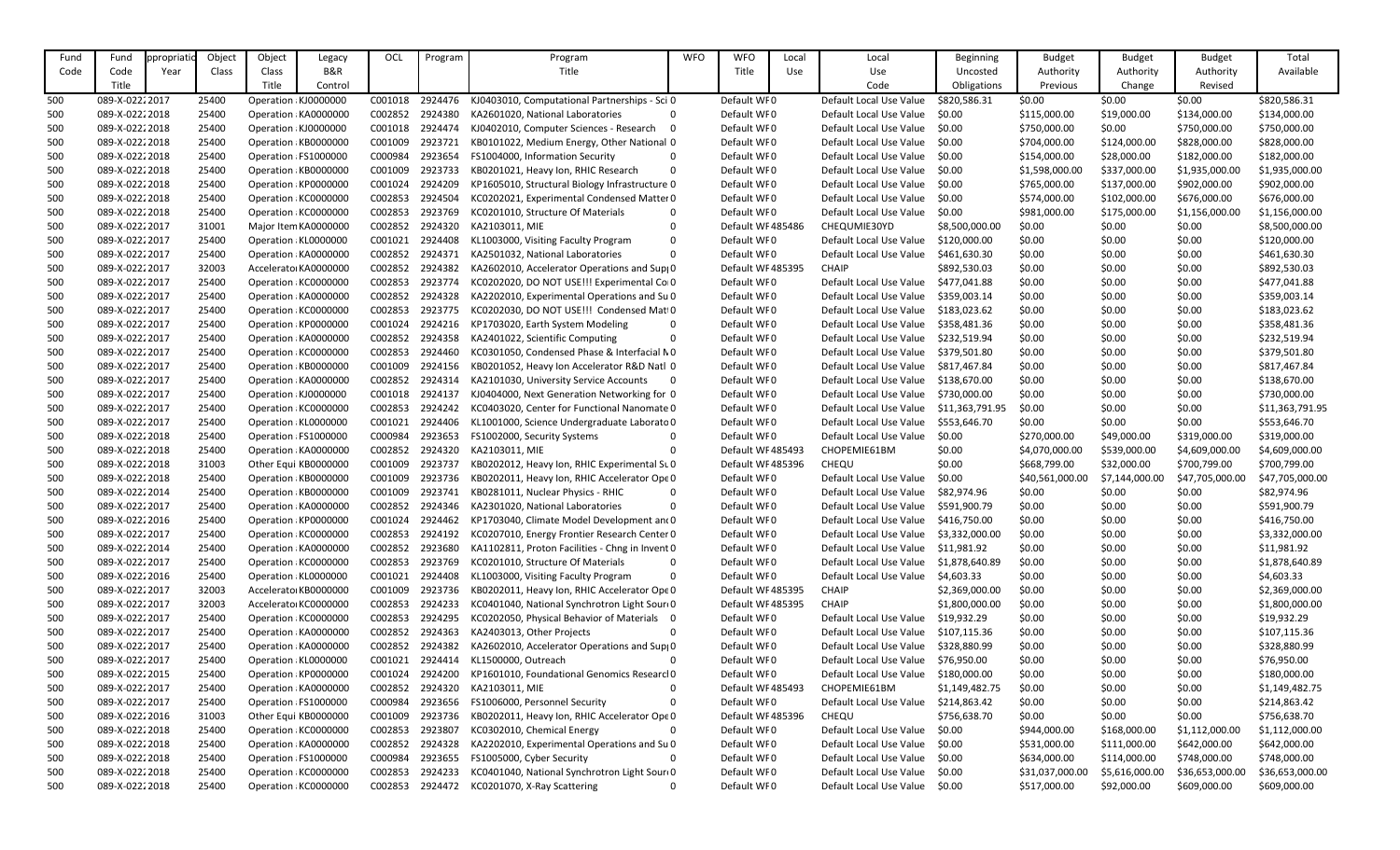| Fund | Fund           | ppropriatic | Object | Object                | Legacy  | OCL     | Program | Program                                        | <b>WFO</b>     | <b>WFO</b>        | Local | Local                                              | Beginning       | <b>Budget</b>   | <b>Budget</b>  | <b>Budget</b>   | Total           |
|------|----------------|-------------|--------|-----------------------|---------|---------|---------|------------------------------------------------|----------------|-------------------|-------|----------------------------------------------------|-----------------|-----------------|----------------|-----------------|-----------------|
| Code | Code           | Year        | Class  | Class                 | B&R     |         |         | Title                                          |                | Title             | Use   | Use                                                | Uncosted        | Authority       | Authority      | Authority       | Available       |
|      | Title          |             |        | Title                 | Control |         |         |                                                |                |                   |       | Code                                               | Obligations     | Previous        | Change         | Revised         |                 |
| 500  | 089-X-02222018 |             | 25400  | Operation KC0000000   |         | C002853 | 2924299 | KC0304020, Physical Biosciences                | $\Omega$       | Default WF0       |       | Default Local Use Value                            | \$0.00          | \$899,000.00    | \$160,000.00   | \$1,059,000.00  | \$1,059,000.00  |
| 500  | 089-X-02222018 |             | 25400  | Operation KP0000000   |         | C001024 | 2924462 | KP1703040, Climate Model Development and 0     |                | Default WF0       |       | Default Local Use Value                            | \$0.00          | \$90,000.00     | \$16,000.00    | \$106,000.00    | \$106,000.00    |
| 500  | 089-X-02222018 |             | 25400  | Operation KC0000000   |         | C002853 | 2924242 | KC0403020, Center for Functional Nanomate 0    |                | Default WF0       |       | Default Local Use Value                            | \$0.00          | \$6,494,000.00  | \$1,154,000.00 | \$7,648,000.00  | \$7,648,000.00  |
| 500  | 089-X-02222018 |             | 25400  | Operation KA0000000   |         | C002852 | 2924319 | KA2102090, Other Facilities                    |                | Default WF0       |       | Default Local Use Value                            | \$0.00          | \$0.00          | \$160,000.00   | \$160,000.00    | \$160,000.00    |
| 500  | 089-X-02222017 |             | 25400  | Operation FS1000000   |         | C000984 | 2923655 | FS1005000, Cyber Security                      |                | Default WF0       |       | Default Local Use Value                            | \$523,499.81    | \$0.00          | \$0.00         | \$0.00          | \$523,499.81    |
| 500  | 089-X-02222016 |             | 31003  | Other Equi FS1000000  |         | C000984 | 2923655 | FS1005000, Cyber Security                      |                | Default WF485396  |       | <b>CHEQU</b>                                       | \$508,268.60    | \$0.00          | \$0.00         | \$0.00          | \$508,268.60    |
| 500  | 089-X-02222016 |             | 25400  | Operation KP0000000   |         | C001024 | 2924205 | KP1602010, Radiochemistry and Imaging Inst 0   |                | Default WF0       |       | Default Local Use Value                            | \$521,900.65    | \$0.00          | \$0.00         | \$0.00          | \$521,900.65    |
| 500  | 089-X-02222017 |             | 25400  | Operation KC0000000   |         | C002853 | 2923803 | KC0301020, Chemical Physics                    | $\Omega$       | Default WF0       |       | Default Local Use Value                            | \$625,908.28    | \$0.00          | \$0.00         | \$0.00          | \$625,908.28    |
| 500  | 089-X-02222016 |             | 25400  | Operation KA0000000   |         | C002852 | 2924357 | KA2401021, Scientific Discovery through Adv 0  |                | Default WF0       |       | Default Local Use Value                            | \$13,031.12     | \$0.00          | \$0.00         | \$0.00          | \$13,031.12     |
| 500  | 089-X-02222017 |             | 25400  | Operation KC0000000   |         | C002853 | 2924233 | KC0401040, National Synchrotron Light Sour(0   |                | Default WF0       |       |                                                    | \$27,412,536.40 | \$0.00          | \$0.00         | \$0.00          | \$27,412,536.40 |
|      |                |             |        |                       |         |         |         |                                                |                |                   |       | Default Local Use Value<br>Default Local Use Value |                 |                 |                |                 |                 |
| 500  | 089-X-02222016 |             | 25400  | Operation KP0000000   |         | C001024 | 2924216 | KP1703020, Earth System Modeling               | $\mathbf 0$    | Default WF0       |       |                                                    | \$90,001.99     | \$0.00          | \$0.00         | \$0.00          | \$90,001.99     |
| 500  | 089-X-02222017 |             | 25400  | Operation KP0000000   |         | C001024 | 2924209 | KP1605010, Structural Biology Infrastructure 0 |                | Default WF0       |       | Default Local Use Value                            | \$2,440,282.49  | \$0.00          | \$0.00         | \$0.00          | \$2,440,282.49  |
| 500  | 089-X-02222012 |             | 25400  | Operation KA0000000   |         | C002852 | 2923679 | KA1102080, Proton Facilities - Other           | 0              | Default WF0       |       | Default Local Use Value                            | \$1,492.25      | \$0.00          | \$0.00         | \$0.00          | \$1,492.25      |
| 500  | 089-X-02222015 |             | 25400  | Operation KA0000000   |         | C002852 | 2924342 | KA2203012, Line Item OPC                       | 0              | Default WF0       |       | Default Local Use Value                            | \$219.26        | $-5219.26$      | \$0.00         | $-5219.26$      | \$0.00          |
| 500  | 089-X-02222016 |             | 25400  | Operation KA0000000   |         | C002852 | 2924369 | KA2501022, Muon Accelerators                   | $\Omega$       | Default WF0       |       | Default Local Use Value                            | \$490,519.01    | \$0.00          | \$0.00         | \$0.00          | \$490,519.01    |
| 500  | 089-X-02222017 |             | 31003  | Other Equi KB0000000  |         | C001009 | 2923737 | KB0202012, Heavy Ion, RHIC Experimental SuO    |                | Default WF485396  |       | CHEQU                                              | \$2,650,000.00  | \$0.00          | \$0.00         | \$0.00          | \$2,650,000.00  |
| 500  | 089-X-02222017 |             | 25400  | Operation FS1000000   |         | C000984 | 2923653 | FS1002000, Security Systems                    | $\mathbf{0}$   | Default WF0       |       | Default Local Use Value                            | \$750,295.68    | \$0.00          | \$0.00         | \$0.00          | \$750,295.68    |
| 500  | 089-X-02222017 |             | 25400  | Operation KB0000000   |         | C001009 | 2923737 | KB0202012, Heavy Ion, RHIC Experimental SuO    |                | Default WF0       |       | Default Local Use Value                            | \$8,542,881.26  | \$0.00          | \$0.00         | \$0.00          | \$8,542,881.26  |
| 500  | 089-X-02222017 |             | 25400  | Operation KB0000000   |         | C001009 | 2923755 | KB0401022, Low Energy, Other National Labo 0   |                | Default WF0       |       | Default Local Use Value                            | \$257,562.78    | \$0.00          | \$0.00         | \$0.00          | \$257,562.78    |
| 500  | 089-X-02222016 |             | 25400  | Operation KC0000000   |         | C002853 | 2924192 | KC0207010, Energy Frontier Research Center 0   |                | Default WF0       |       | Default Local Use Value                            | \$308,303.74    | \$0.00          | \$0.00         | \$0.00          | \$308,303.74    |
| 500  | 089-X-02222018 |             | 32003  | Accelerato KB0000000  |         | C001009 | 2923736 | KB0202011, Heavy Ion, RHIC Accelerator Ope 0   |                | Default WF485395  |       | <b>CHAIP</b>                                       | \$0.00          | \$723,000.00    | \$128,000.00   | \$851,000.00    | \$851,000.00    |
| 500  | 089-X-02222018 |             | 25400  | Operation KC0000000   |         | C002853 | 2923803 | KC0301020, Chemical Physics                    | $\overline{0}$ | Default WF0       |       | Default Local Use Value                            | \$0.00          | \$152,000.00    | \$27,000.00    | \$179,000.00    | \$179,000.00    |
| 500  | 089-X-02222018 |             | 25400  | Operation KB0000000   |         | C001009 | 2923755 | KB0401022, Low Energy, Other National Labo 0   |                | Default WF0       |       | Default Local Use Value                            | \$0.00          | \$226,000.00    | \$45,000.00    | \$271,000.00    | \$271,000.00    |
| 500  | 089-X-02222018 |             | 25400  | Operation KA0000000   |         | C002852 | 2924317 | KA2102021, ATLAS Detector and Computing 0      |                | Default WF0       |       | Default Local Use Value                            | \$0.00          | \$8,094,000.00  | \$1,354,000.00 | \$9,448,000.00  | \$9,448,000.00  |
| 500  | 089-X-02222018 |             | 25400  | Operation KA0000000   |         | C002852 | 2924336 | KA2202090, Other Facilities                    | $\mathbf{0}$   | Default WF0       |       | Default Local Use Value                            | \$0.00          | \$142,000.00    | \$24,000.00    | \$166,000.00    | \$166,000.00    |
| 500  | 089-X-02222018 |             | 25400  | Operation KL0000000   |         | C001021 | 2924406 | KL1001000, Science Undergraduate Laborato 0    |                | Default WF0       |       | Default Local Use Value                            | \$0.00          | \$990,000.00    | \$60,000.00    | \$1,050,000.00  | \$1,050,000.00  |
| 500  | 089-X-02222012 |             | 25400  | Operation KA0000000   |         | C002852 | 2924034 | KA1502021, Advanced Technology Research, 0     |                | Default WF0       |       | Default Local Use Value                            | \$2,499.75      | $-52,499.75$    | \$0.00         | -\$2,499.75     | \$0.00          |
| 500  | 089-X-02222017 |             | 25400  | Operation KA0000000   |         | C002852 | 2924317 | KA2102021, ATLAS Detector and Computing 0      |                | Default WF0       |       | Default Local Use Value                            | \$9,236,115.22  | \$0.00          | \$0.00         | \$0.00          | \$9,236,115.22  |
| 500  | 089-X-02222017 |             | 31003  | Other Equi KC0000000  |         | C002853 | 2924242 | KC0403020, Center for Functional Nanomate 0    |                | Default WF485396  |       | CHEQU                                              | \$600,000.00    | \$0.00          | \$0.00         | \$0.00          | \$600,000.00    |
| 500  | 089-X-02222017 |             | 25400  | Operation FS1000000   |         | C000984 | 2923652 | FS1001000, Protective Forces                   | $\mathbf{0}$   | Default WF0       |       | Default Local Use Value                            | \$633,591.08    | \$0.00          | \$0.00         | \$0.00          | \$633,591.08    |
| 500  | 089-X-02222017 |             | 25400  | Operation KA0000000   |         | C002852 | 2924319 | KA2102090, Other Facilities                    | 0              | Default WF0       |       | Default Local Use Value                            | \$97,189.23     | \$0.00          | \$0.00         | \$0.00          | \$97,189.23     |
| 500  | 089-X-02222016 |             | 31001  | Major Item KA0000000  |         | C002852 | 2924320 | KA2103011, MIE                                 | 0              | Default WF485486  |       | CHEQUMIE30YD                                       | \$4,378,975.89  | \$0.00          | \$0.00         | \$0.00          | \$4,378,975.89  |
| 500  | 089-X-02222016 |             | 31003  | Other Equi KB0000000  |         | C001009 | 2923737 | KB0202012, Heavy Ion, RHIC Experimental SuO    |                | Default WF485396  |       | <b>CHEQU</b>                                       | \$494,483.56    | \$0.00          | \$0.00         | \$0.00          | \$494,483.56    |
| 500  | 089-X-02222017 |             | 25400  | Operation KC0000000   |         | C002853 | 2924299 | KC0304020, Physical Biosciences                | $\overline{0}$ | Default WF0       |       | Default Local Use Value                            | \$1,286,114.39  | \$0.00          | \$0.00         | \$0.00          | \$1,286,114.39  |
| 500  | 089-X-02222017 |             | 25400  | Operation KA0000000   |         | C002852 | 2924325 | KA2201020, National Laboratories               | $\mathbf{0}$   | Default WF0       |       | Default Local Use Value                            | \$1,768,961.30  | \$0.00          | \$0.00         | \$0.00          | \$1,768,961.30  |
| 500  | 089-X-02222017 |             | 25400  | Operation KP0000000   |         | C001024 | 2924211 | KP1701000, Atmospheric System Research 0       |                | Default WF0       |       | Default Local Use Value                            | \$1,194,416.20  | \$0.00          | \$0.00         | \$0.00          | \$1,194,416.20  |
| 500  | 089-X-02222015 |             | 25400  | Operation KP0000000   |         | C001024 | 2924417 | KP1606000, STARTING IN FY 2018, DO NOT LO      |                | Default WF0       |       | Default Local Use Value                            | \$426,274.76    | \$0.00          | \$0.00         | \$0.00          | \$426,274.76    |
| 500  | 089-X-02222014 |             | 25400  | Operation KB0000000   |         | C001009 | 2923728 | KB0181012, Nuclear Physics - BNL-Tandem 0      |                | Default WF0       |       | Default Local Use Value                            | \$34,228.17     | \$0.00          | \$0.00         | \$0.00          | \$34,228.17     |
| 500  | 089-X-02222016 |             | 25400  | Operation KJ0000000   |         | C001018 | 2924135 | KJ0402000, Computer Sciences Research          | 0              | Default WF0       |       | Default Local Use Value                            | \$200,953.34    | \$0.00          | \$0.00         | \$0.00          | \$200,953.34    |
| 500  | 089-X-02222017 |             | 31001  | Major Item KA0000000  |         | C002852 | 2924350 | KA2303011, MIE                                 | $\mathbf{0}$   | Default WF4809008 |       | CHEQUMIE11WB                                       | \$2,334,659.11  | \$0.00          | \$0.00         | \$0.00          | \$2,334,659.11  |
| 500  | 089-X-02222017 |             | 25400  | Operation KB0000000   |         | C001009 | 2923752 | KB0301052, Theory, SciDAC, National Labora 0   |                | Default WF0       |       | Default Local Use Value                            | \$367,444.68    | \$0.00          | \$0.00         | \$0.00          | \$367,444.68    |
| 500  | 089-X-02222015 |             | 25400  | Operation KC0000000   |         | C002853 | 2924232 | KC0401030, National Synchrotron Light Sour(0   |                | Default WF0       |       | Default Local Use Value                            | \$783.45        | $-5648.12$      | \$0.00         | -\$648.12       | \$135.33        |
| 500  | 089-X-02222017 |             | 25400  | Operation KC0000000   |         | C002853 | 2924421 | KC0406030, Long Term Surveillance and Mair0    |                | Default WF0       |       | Default Local Use Value \$1,650,263.63             |                 | \$0.00          | \$0.00         | \$0.00          | \$1,650,263.63  |
| 500  | 089-X-02222017 |             | 25400  | Operation KC0000000   |         | C002853 | 2924472 | KC0201070, X-Ray Scattering                    | $\mathbf{0}$   | Default WF0       |       | Default Local Use Value                            | \$595,500.79    | \$0.00          | \$0.00         | \$0.00          | \$595,500.79    |
| 500  | 089-X-02222018 |             | 32001  | Constructic 39KA00000 |         | C002786 | 2924263 | 39KA00000PRN11SC40000, Long Baseline Ne0       |                | Default WF0       |       | Default Local Use Value                            | \$0.00          | \$2,400,000.00  | \$0.00         | \$2,400,000.00  | \$2,400,000.00  |
| 500  | 089-X-02222018 |             | 25400  | Operation KJ0000000   |         | C001018 | 2924516 | KJ0403040, Computational Partnerships - ColO   |                | Default WF0       |       | Default Local Use Value                            | \$0.00          | \$120,000.00    | \$0.00         | \$120,000.00    | \$120,000.00    |
| 500  | 089-X-02222018 |             | 25400  | Operation KL0000000   |         | C001021 | 2924407 | KL1002000, Community College Internship PIO    |                | Default WF0       |       | Default Local Use Value                            | \$0.00          | \$50,000.00     | \$30,000.00    | \$80,000.00     | \$80,000.00     |
| 500  | 089-X-02222018 |             | 25400  | Operation KB0000000   |         | C001009 | 2923737 | KB0202012, Heavy Ion, RHIC Experimental SuO    |                | Default WF0       |       | Default Local Use Value                            | \$0.00          | \$11,005,000.00 | \$1,939,000.00 | \$12,944,000.00 | \$12,944,000.00 |
| 500  | 089-X-02222018 |             | 25400  | Operation KA0000000   |         | C002852 | 2924371 | KA2501032, National Laboratories               | $\mathbf{0}$   | Default WF0       |       | Default Local Use Value                            | \$0.00          | \$413,000.00    | \$69,000.00    | \$482,000.00    | \$482,000.00    |
| 500  | 089-X-02222018 |             | 25400  | Operation KA0000000   |         | C002852 | 2924313 | KA2101020, National Laboratories               | $\mathbf{0}$   | Default WF0       |       | Default Local Use Value \$0.00                     |                 | \$1,844,000.00  | \$309,000.00   | \$2,153,000.00  | \$2,153,000.00  |
|      |                |             |        |                       |         |         |         |                                                |                |                   |       |                                                    |                 |                 |                |                 |                 |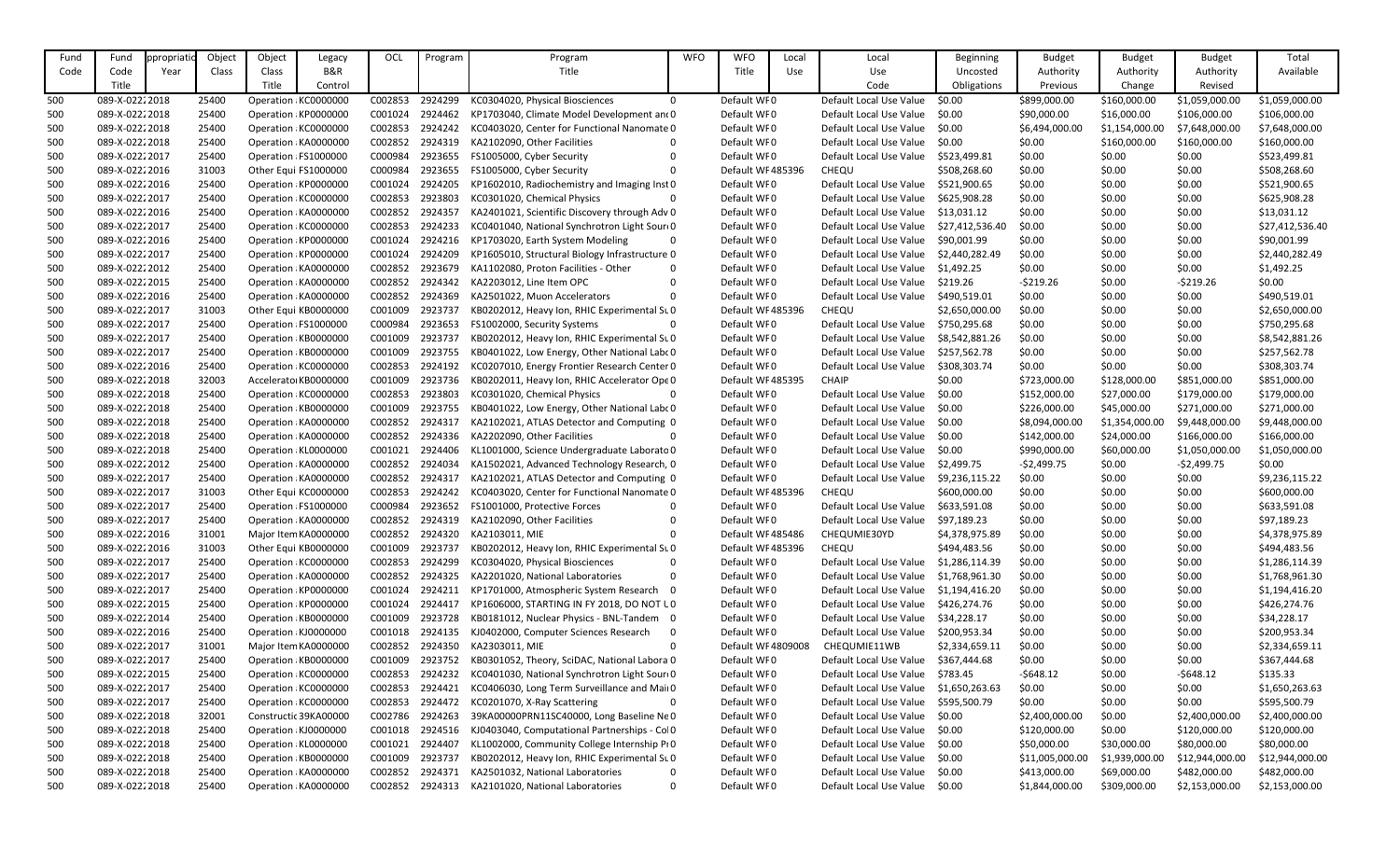| Fund | Fund           | ppropriati | Object | Object                | Legacy                | OCL     | Program | Program                                           | <b>WFO</b>     | <b>WFO</b>       | Local | Local                   | <b>Beginning</b> | <b>Budget</b>  | <b>Budget</b> | <b>Budget</b>  | Total          |
|------|----------------|------------|--------|-----------------------|-----------------------|---------|---------|---------------------------------------------------|----------------|------------------|-------|-------------------------|------------------|----------------|---------------|----------------|----------------|
| Code | Code           | Year       | Class  | Class                 | B&R                   |         |         | Title                                             |                | Title            | Use   | Use                     | Uncosted         | Authority      | Authority     | Authority      | Available      |
|      | Title          |            |        | Title                 | Control               |         |         |                                                   |                |                  |       | Code                    | Obligations      | Previous       | Change        | Revised        |                |
| 500  | 089-X-02222013 |            | 32001  |                       | Constructic 39KG00000 | C002739 | 2924227 | 39KG01000PRN10SC72000, Renovate Science0          |                | Default WF0      |       | Default Local Use Value | \$127.20         | $-$127.20$     | \$0.00        | $-5127.20$     | \$0.00         |
| 500  | 089-X-02222013 |            | 25400  | Operation KP0000000   |                       | C001024 | 2924200 | KP1601010, Foundational Genomics Researcl0        |                | Default WF0      |       | Default Local Use Value | \$42,626.46      | \$0.00         | \$0.00        | \$0.00         | \$42,626.46    |
| 500  | 089-X-02222017 |            | 25400  | Operation KC0000000   |                       | C002853 | 2924405 | KC0201060, Neutron and X-Ray Scatering<br>- 0     |                | Default WF0      |       | Default Local Use Value | \$330,037.56     | \$0.00         | \$0.00        | \$0.00         | \$330,037.56   |
| 500  | 089-X-02222016 |            | 25400  | Operation KC0000000   |                       | C002853 | 2924447 | KC0213010, Computational Materials Science 0      |                | Default WF0      |       | Default Local Use Value | \$2,141,187.26   | \$0.00         | \$0.00        | \$0.00         | \$2,141,187.26 |
| 500  | 089-X-02222017 |            | 32001  | Constructic 39KA00000 |                       | C002786 | 2924263 | 39KA00000PRN11SC40000, Long Baseline Ne0          |                | Default WF0      |       | Default Local Use Value | \$1,650,069.21   | \$0.00         | \$0.00        | \$0.00         | \$1,650,069.21 |
| 500  | 089-X-02222007 |            | 31003  | Other Equi KP0000000  |                       | C001024 | 2923848 | KP1101010, Structural Biology                     | 0              | Default WF485396 |       | CHEQU                   | \$39,292.45      | \$0.00         | \$0.00        | \$0.00         | \$39,292.45    |
| 500  | 089-X-02222017 |            | 31003  | Other Equi KA0000000  |                       | C002852 | 2924363 | KA2403013, Other Projects                         | 0              | Default WF485396 |       | CHEQU                   | \$750,000.00     | \$0.00         | \$0.00        | \$0.00         | \$750,000.00   |
| 500  | 089-X-02222017 |            | 25400  | Operation FS1000000   |                       | C000984 | 2923658 | FS1009000, Program Management<br>-0               |                | Default WF0      |       | Default Local Use Value | \$511,951.37     | \$0.00         | \$0.00        | \$0.00         | \$511,951.37   |
| 500  | 089-X-02222014 |            | 25400  | Operation KC0000000   |                       | C002853 | 2923794 | KC0281013, BNL-NSLS                               | $\Omega$       | Default WF0      |       | Default Local Use Value | \$165,193.55     | \$0.00         | \$0.00        | \$0.00         | \$165,193.55   |
| 500  | 089-X-02222016 |            | 31001  | Major Item KC0000000  |                       | C002853 | 2924289 | KC0405060, NSLS-II Experimental Tools NEX10       |                | Default WF485469 |       | CHEQUMIE21XG            | \$698,538.41     | \$0.00         | \$0.00        | \$0.00         | \$698,538.41   |
| 500  | 089-X-02222017 |            | 25400  | Operation KB0000000   |                       | C001009 | 2923733 | KB0201021, Heavy Ion, RHIC Research               | $\overline{0}$ | Default WF0      |       | Default Local Use Value | \$1,821,032.34   | \$0.00         | \$0.00        | \$0.00         | \$1,821,032.34 |
| 500  | 089-X-02222017 |            | 32001  | Constructic 39KG01000 |                       | C003087 | 2924481 | 39KG01000PRN17SC73000 Core Facility Revi 0        |                | Default WF0      |       | Default Local Use Value | \$1,772,460.86   | \$0.00         | \$0.00        | \$0.00         | \$1,772,460.86 |
| 500  | 089-X-02222005 |            | 25400  | Operation KA0000000   |                       | C002852 | 2923681 | KA1102812, Proton Facilities - Chng in Invent 0   |                | Default WF0      |       | Default Local Use Value | \$13,915.26      | \$0.00         | \$0.00        | \$0.00         | \$13,915.26    |
|      | 089-X-02222017 |            | 25400  |                       |                       |         | 3023325 |                                                   |                |                  |       |                         |                  |                |               |                |                |
| 500  |                |            |        | Operation KC0000000   |                       | C002853 |         | KC0203020, Synthesis and Processing Science 0     |                | Default WF0      |       | Default Local Use Value | \$887,796.19     | \$0.00         | \$0.00        | \$0.00         | \$887,796.19   |
| 500  | 089-X-02222016 |            | 25400  | Operation KJ0000000   |                       | C001018 | 2924137 | KJ0404000, Next Generation Networking for 0       |                | Default WF0      |       | Default Local Use Value | \$70,692.64      | \$0.00         | \$0.00        | \$0.00         | \$70,692.64    |
| 500  | 089-X-02222017 |            | 25400  | Operation KC0000000   |                       | C002853 | 2924447 | KC0213010, Computational Materials Science 0      |                | Default WF0      |       | Default Local Use Value | \$2,875,000.00   | \$0.00         | \$0.00        | \$0.00         | \$2,875,000.00 |
| 500  | 089-X-02222016 |            | 25400  | Operation KP0000000   |                       | C001024 | 2924209 | KP1605010, Structural Biology Infrastructure 0    |                | Default WF0      |       | Default Local Use Value | \$159,617.13     | \$0.00         | \$0.00        | \$0.00         | \$159,617.13   |
| 500  | 089-X-02222018 |            | 25400  | Operation FS1000000   |                       | C000984 | 2923658 | FS1009000, Program Management                     | - 0            | Default WF0      |       | Default Local Use Value | \$0.00           | \$225,000.00   | \$41,000.00   | \$266,000.00   | \$266,000.00   |
| 500  | 089-X-02222018 |            | 25400  | Operation KA0000000   |                       | C002852 | 2924368 | KA2501021, LHC Accelerator Research               | - 0            | Default WF0      |       | Default Local Use Value | \$0.00           | \$843,000.00   | \$101,000.00  | \$944,000.00   | \$944,000.00   |
| 500  | 089-X-02222018 |            | 25400  | Operation KC0000000   |                       | C002853 | 3023325 | KC0203020, Synthesis and Processing Science 0     |                | Default WF0      |       | Default Local Use Value | \$0.00           | \$565,000.00   | \$100,000.00  | \$665,000.00   | \$665,000.00   |
| 500  | 089-X-02222018 |            | 25400  | Operation KA0000000   |                       | C002852 | 2924357 | KA2401021, Scientific Discovery through Adv 0     |                | Default WF0      |       | Default Local Use Value | \$0.00           | \$45,000.00    | \$7,000.00    | \$52,000.00    | \$52,000.00    |
| 500  | 089-X-02222018 |            | 25400  | Operation KC0000000   |                       | C002853 | 2924460 | KC0301050, Condensed Phase & Interfacial NO       |                | Default WF0      |       | Default Local Use Value | \$0.00           | \$122,000.00   | \$21,000.00   | \$143,000.00   | \$143,000.00   |
| 500  | 089-X-02222018 |            | 25400  | Operation KA0000000   |                       | C002852 | 2924325 | KA2201020, National Laboratories                  | - 0            | Default WF0      |       | Default Local Use Value | \$0.00           | \$1,993,000.00 | \$334,000.00  | \$2,327,000.00 | \$2,327,000.00 |
| 500  | 089-X-02222018 |            | 25400  | Operation KC0000000   |                       | C002853 | 2924421 | KC0406030, Long Term Surveillance and Maii 0      |                | Default WF0      |       | Default Local Use Value | \$0.00           | \$2,196,000.00 | \$390,000.00  | \$2,586,000.00 | \$2,586,000.00 |
| 500  | 089-X-02222016 |            | 25400  | Operation KP0000000   |                       | C001024 | 2924203 | KP1601040, Computational Biosciences              | $\overline{0}$ | Default WF0      |       | Default Local Use Value | \$415,197.40     | \$0.00         | \$0.00        | \$0.00         | \$415,197.40   |
| 500  | 089-X-02222017 |            | 25400  | Operation KC0000000   |                       | C002853 | 2924305 | KC0406020, Accelerator and Detector Resear 0      |                | Default WF0      |       | Default Local Use Value | \$518,000.00     | \$0.00         | \$0.00        | \$0.00         | \$518,000.00   |
| 500  | 089-X-02222009 |            | 25400  | Operation KB0000000   |                       | C001009 | 2923741 | KB0281011, Nuclear Physics - RHIC                 | $\mathbf{0}$   | Default WF0      |       | Default Local Use Value | \$267,025.04     | \$0.00         | \$0.00        | \$0.00         | \$267,025.04   |
| 500  | 089-X-02222016 |            | 25400  | Operation KA0000000   |                       | C002852 | 2924314 | KA2101030, University Service Accounts            | - 0            | Default WF0      |       | Default Local Use Value | \$85,265.00      | \$0.00         | \$0.00        | \$0.00         | \$85,265.00    |
| 500  | 089-X-02222017 |            | 25400  | Operation KB0000000   |                       | C001009 | 2923736 | KB0202011, Heavy Ion, RHIC Accelerator Ope 0      |                | Default WF0      |       | Default Local Use Value | \$2,878,588.37   | \$0.00         | \$0.00        | \$0.00         | \$2,878,588.37 |
| 500  | 089-X-02222015 |            | 25400  | Operation KA0000000   |                       | C002852 | 2924313 | KA2101020, National Laboratories                  | $\overline{0}$ | Default WF485474 |       | CHOPEMIE30YD            | \$43,502.97      | \$0.00         | \$0.00        | \$0.00         | \$43,502.97    |
| 500  | 089-X-02222017 |            | 31003  | Other Equi KB0000000  |                       | C001009 | 2923736 | KB0202011, Heavy Ion, RHIC Accelerator Ope 0      |                | Default WF485396 |       | CHEQU                   | \$1,094,000.00   | \$0.00         | \$0.00        | \$0.00         | \$1,094,000.00 |
| 500  | 089-X-02222017 |            | 25400  | Operation KP0000000   |                       | C001024 | 2924200 | KP1601010, Foundational Genomics Researcl0        |                | Default WF0      |       | Default Local Use Value | \$2,125,100.00   | \$0.00         | \$0.00        | \$0.00         | \$2,125,100.00 |
| 500  | 089-X-02222017 |            | 25400  | Operation KP0000000   |                       | C001024 | 2924462 | KP1703040, Climate Model Development and 0        |                | Default WF0      |       | Default Local Use Value | \$1,431,000.00   | \$0.00         | \$0.00        | \$0.00         | \$1,431,000.00 |
| 500  | 089-X-02222017 |            | 25400  | Operation KP0000000   |                       | C001024 | 2924203 | KP1601040, Computational Biosciences              | $\overline{0}$ | Default WF0      |       | Default Local Use Value | \$492,000.00     | \$0.00         | \$0.00        | \$0.00         | \$492,000.00   |
| 500  | 089-X-02222017 |            | 25400  | Operation KA0000000   |                       | C002852 | 2924368 | KA2501021, LHC Accelerator Research               | 0              | Default WF0      |       | Default Local Use Value | \$1,191,242.15   | \$0.00         | \$0.00        | \$0.00         | \$1,191,242.15 |
| 500  | 089-X-02222011 |            | 31003  | Other Equi KC0000000  |                       | C002853 | 3023325 | KC0203020, Synthesis and Processing Science 0     |                | Default WF485396 |       | CHEQU                   | \$2,515.98       | \$0.00         | \$0.00        | \$0.00         | \$2,515.98     |
| 500  | 089-X-02222005 |            | 25400  | Operation KA0000000   |                       | C002852 | 2923680 | KA1102811, Proton Facilities - Chng in Invent 0   |                | Default WF0      |       | Default Local Use Value | \$437,633.18     | \$0.00         | \$0.00        | \$0.00         | \$437,633.18   |
| 500  | 089-X-02222018 |            | 25400  | Operation FS1000000   |                       | C000984 | 2923656 | FS1006000, Personnel Security                     | $\overline{0}$ | Default WF0      |       | Default Local Use Value | \$0.00           | \$178,000.00   | \$32,000.00   | \$210,000.00   | \$210,000.00   |
| 500  | 089-X-02222018 |            | 32001  |                       | Constructic 39KG01000 | C003087 | 2924481 | 39KG01000PRN17SC73000 Core Facility Revi 0        |                | Default WF0      |       | Default Local Use Value | \$0.00           | \$543,663.00   | \$97,970.00   | \$641,633.00   | \$641,633.00   |
| 500  | 089-X-02222018 |            | 25400  | Operation KP0000000   |                       | C001024 | 2924211 | KP1701000, Atmospheric System Research 0          |                | Default WF0      |       | Default Local Use Value | \$0.00           | \$1,609,000.00 | \$268,000.00  | \$1,877,000.00 | \$1,877,000.00 |
| 500  | 089-X-02222018 |            | 31003  | Other Equi KB0000000  |                       | C001009 | 2923736 | KB0202011, Heavy Ion, RHIC Accelerator Ope 0      |                | Default WF485396 |       | CHEQU                   | \$0.00           | \$336,000.00   | \$59,000.00   | \$395,000.00   | \$395,000.00   |
| 500  | 089-X-02222018 |            | 25400  | Operation KA0000000   |                       | C002852 | 2924358 | KA2401022, Scientific Computing                   | -0             | Default WF0      |       | Default Local Use Value | \$0.00           | \$72,000.00    | \$9,000.00    | \$81,000.00    | \$81,000.00    |
| 500  | 089-X-02222018 |            | 32003  | Accelerato KA0000000  |                       | C002852 | 2924496 | KA2602020, Accelerator Test Facility ATF Or 0     |                | Default WF485395 |       | <b>CHAIP</b>            | \$0.00           | \$218,000.00   | \$36,000.00   | \$254,000.00   | \$254,000.00   |
| 500  | 089-X-02222018 |            | 31003  | Other Equi KC0000000  |                       | C002853 | 2924233 | KC0401040, National Synchrotron Light Sour 0      |                | Default WF485396 |       | CHEQU                   | \$0.00           | \$3,300,000.00 | \$0.00        | \$3,300,000.00 | \$3,300,000.00 |
| 500  | 089-X-02222018 |            | 25400  | Operation KP0000000   |                       | C001024 | 2924200 | KP1601010, Foundational Genomics ResearclO        |                | Default WF0      |       | Default Local Use Value | \$0.00           | \$377,000.00   | \$218,000.00  | \$595,000.00   | \$595,000.00   |
| 510  | 089-X-02222017 |            | 25400  | Operation 456100000   |                       | C003005 | 6600199 | 456165021, Cooperative Research And Devel 4861014 |                | CHAGR8400        |       | Default Local Use Value | \$23,840.15      | \$0.00         | \$0.00        | \$0.00         | \$23,840.15    |
| 510  | 089-X-02222018 |            | 25400  | Operation 456100000   |                       | C003005 | 6600199 | 456165021, Cooperative Research And Devel 4861004 |                | CHAGR8410        |       | Default Local Use Value | \$0.00           | \$44,930.10    | \$0.00        | \$44,930.10    | \$44,930.10    |
| 510  | 089-X-02222017 |            | 25400  | Operation 456100000   |                       | C003005 | 6600199 | 456165021, Cooperative Research And Devel 4861036 |                | CHAGR8400        |       | Default Local Use Value | \$10,223.77      | \$0.00         | \$0.00        | \$0.00         | \$10,223.77    |
| 510  | 089-X-02222017 |            | 25400  | Operation 456100000   |                       | C003005 | 6600199 | 456165021, Cooperative Research And Devel 4860747 |                | CHAGR8710        |       | Default Local Use Value | \$94,245.21      | \$0.00         | \$0.00        | \$0.00         | \$94,245.21    |
| 510  | 089-X-02222018 |            | 25400  | Operation 456100000   |                       | C003005 | 6600199 | 456165021, Cooperative Research And Devel 4861014 |                | CHAGR8400        |       | Default Local Use Value | \$0.00           | \$92,763.56    | \$15,545.77   | \$108,309.33   | \$108,309.33   |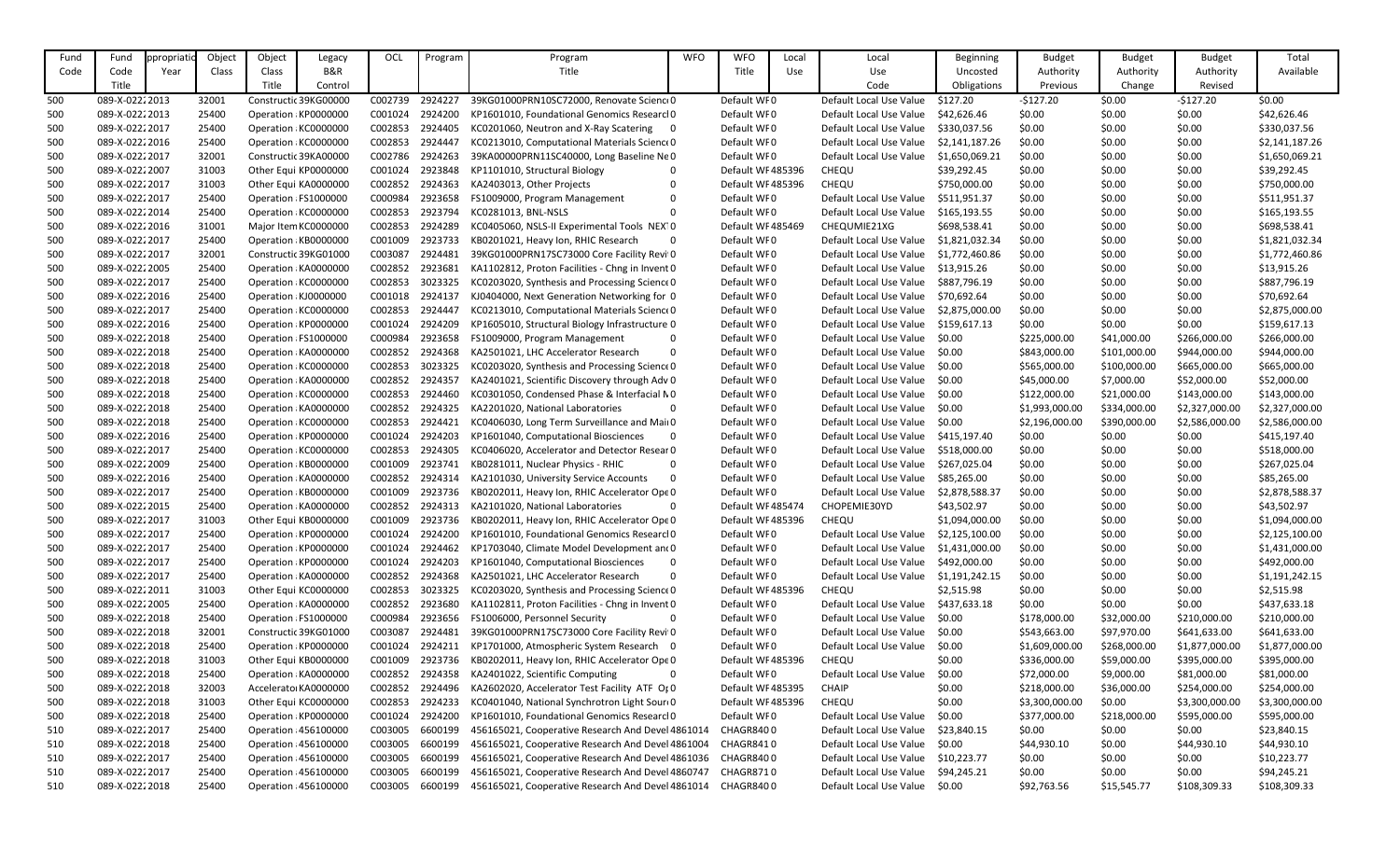| Fund       | Fund           | ppropriatio | Object | Object              | Legacy         | OCL             | Program | Program                                           | <b>WFO</b> | <b>WFO</b>       | Local | Local                   | <b>Beginning</b> | <b>Budget</b>  | <b>Budget</b> | <b>Budget</b>  | Total          |
|------------|----------------|-------------|--------|---------------------|----------------|-----------------|---------|---------------------------------------------------|------------|------------------|-------|-------------------------|------------------|----------------|---------------|----------------|----------------|
| Code       | Code           | Year        | Class  | Class               | <b>B&amp;R</b> |                 |         | Title                                             |            | Title            | Use   | Use                     | Uncosted         | Authority      | Authority     | Authority      | Available      |
|            | Title          |             |        | Title               | Control        |                 |         |                                                   |            |                  |       | Code                    | Obligations      | Previous       | Change        | Revised        |                |
| 510        | 089-X-02222017 |             | 25400  | Operation 456100000 |                | C003005         | 6600199 | 456165021, Cooperative Research And Devel 4860934 |            | <b>CHAGR8730</b> |       | Default Local Use Value | \$5,519.07       | \$0.00         | \$0.00        | \$0.00         | \$5,519.07     |
| 510        | 089-X-02222017 |             | 25400  | Operation 456100000 |                | C003005         | 6600199 | 456165021, Cooperative Research And Devel 4861004 |            | CHAGR8410        |       | Default Local Use Value | \$14,968.90      | \$0.00         | \$0.00        | \$0.00         | \$14,968.90    |
| 511        | 089-X-02222017 |             | 25400  | Operation 456100000 |                | C003005         | 6600146 | 456160031, Industry - Domestic                    | 4861045    | CHAGR8400        |       | Default Local Use Value | \$1,270.32       | \$0.00         | \$0.00        | \$0.00         | \$1,270.32     |
| 511        | 089-X-02222017 |             | 25400  | Operation 456100000 |                | C003005         | 6600146 | 456160031, Industry - Domestic                    | 4861050    | CHAGR8410        |       | Default Local Use Value | \$44,174.91      | $-50.07$       | \$0.00        | $-50.07$       | \$44,174.84    |
| 511        | 089-X-02222017 |             | 25400  | Operation 456100000 |                | C003005         | 6600146 | 456160031, Industry - Domestic                    | 4860989    | CHAGR8400        |       | Default Local Use Value | \$1,582.55       | \$0.00         | \$0.00        | \$0.00         | \$1,582.55     |
| 511        | 089-X-02222017 |             | 25400  | Operation 456100000 |                | C003005         | 6600146 | 456160031, Industry - Domestic                    | 4861047    | CHAGR8410        |       | Default Local Use Value | \$552.18         | \$0.00         | \$0.00        | \$0.00         | \$552.18       |
| 511        | 089-X-02222017 |             | 25400  | Operation 456100000 |                | C003005         | 6600146 | 456160031, Industry - Domestic                    | 4860946    | <b>CHAGR8730</b> |       | Default Local Use Value | \$75,847.99      | \$0.00         | \$0.00        | \$0.00         | \$75,847.99    |
| 511        | 089-X-02222018 |             | 25400  | Operation 456100000 |                | C003005         | 6600146 | 456160031, Industry - Domestic                    | 4861033    | CHAGR8400        |       | Default Local Use Value | \$0.00           | \$64,500.00    | \$0.00        | \$64,500.00    | \$64,500.00    |
| 511        | 089-X-02222018 |             | 25400  | Operation 456100000 |                | C003005         | 6600147 | 456160032, Industry - Foreign                     | 4861032    | CHAGR8410        |       | Default Local Use Value | \$0.00           | \$44,034.49    | \$13,924.80   | \$57,959.29    | \$57,959.29    |
| 511        | 089-X-02222018 |             | 25400  | Operation 456100000 |                | C003005         | 6600147 | 456160032, Industry - Foreign                     | 4861074    | CHAGR8420        |       | Default Local Use Value | \$0.00           | \$46,249.51    | \$0.00        | \$46,249.51    | \$46,249.51    |
| 511        | 089-X-02222018 |             | 25400  | Operation 456100000 |                | C003005         | 6600146 | 456160031, Industry - Domestic                    | 4861059    | CHAGR8420        |       | Default Local Use Value | \$0.00           | \$6,000.00     | \$0.00        | \$6,000.00     | \$6,000.00     |
| 511        | 089-X-02222018 |             | 25400  | Operation 456100000 |                | C003005         | 6600146 | 456160031, Industry - Domestic                    | 4861072    | CHAGR8420        |       | Default Local Use Value | \$0.00           | \$5,000.00     | \$0.00        | \$5,000.00     | \$5,000.00     |
| 511        | 089-X-02222018 |             | 25400  | Operation 456100000 |                | C003005         | 6600146 | 456160031, Industry - Domestic                    | 4861058    | CHAGR8430        |       | Default Local Use Value | \$0.00           | \$45,000.00    | \$0.00        | \$45,000.00    | \$45,000.00    |
| 511        | 089-X-02222017 |             | 25400  | Operation 456100000 |                | C003005         | 6600146 | 456160031, Industry - Domestic                    | 4860969    | <b>CHAGR8730</b> |       | Default Local Use Value | \$47,519.68      | \$0.00         | \$0.00        | \$0.00         | \$47,519.68    |
| 511        | 089-X-02222017 |             | 25400  | Operation 456100000 |                | C003005         | 6600146 | 456160031, Industry - Domestic                    | 4861052    | CHAGR8410        |       | Default Local Use Value | \$2,999,587.54   | \$0.00         | \$0.00        | \$0.00         | \$2,999,587.54 |
| 511        | 089-X-02222017 |             | 25400  | Operation 456100000 |                | C003005         | 6600146 | 456160031, Industry - Domestic                    | 4861029    | CHAGR8400        |       | Default Local Use Value | \$1,721.51       | \$0.00         | \$0.00        | \$0.00         | \$1,721.51     |
| 511        | 089-X-02222017 |             | 25400  | Operation 456100000 |                | C003005         | 6600146 | 456160031, Industry - Domestic                    | 4860949    | CHAGR8730        |       | Default Local Use Value | \$10,245.93      | \$0.00         | \$0.00        | \$0.00         | \$10,245.93    |
| 511        | 089-X-02222017 |             | 25400  | Operation 456100000 |                | C003005         | 6600146 | 456160031, Industry - Domestic                    | 4861020    | CHAGR8400        |       | Default Local Use Value | \$34,126.87      | \$0.00         | \$0.00        | \$0.00         | \$34,126.87    |
| 511        | 089-X-02222017 |             | 25400  | Operation 456100000 |                | C003005         | 6600147 | 456160032, Industry - Foreign                     | 4861001    | CHAGR8410        |       | Default Local Use Value | \$868.67         | $-5868.67$     | \$0.00        | $-5868.67$     | \$0.00         |
|            | 089-X-02222017 |             | 25400  | Operation 456100000 |                | C003005         | 6600146 | 456160031, Industry - Domestic                    | 4861021    | CHAGR8400        |       | Default Local Use Value | \$11,323.36      | \$0.00         | \$0.00        | \$0.00         | \$11,323.36    |
| 511<br>511 | 089-X-02222018 |             | 25400  | Operation 456100000 |                | C003005         | 6600146 | 456160031, Industry - Domestic                    | 4861068    | CHAGR8420        |       | Default Local Use Value | \$0.00           | \$5,521.86     | \$0.00        | \$5,521.86     | \$5,521.86     |
| 511        | 089-X-02222018 |             | 25400  | Operation 456100000 |                | C003005         | 6600146 | 456160031, Industry - Domestic                    | 4861023    | CHAGR8400        |       | Default Local Use Value | \$0.00           | \$64,826.49    | \$0.00        | \$64,826.49    | \$64,826.49    |
| 511        | 089-X-02222018 |             | 25400  | Operation 456100000 |                | C003005         | 6600146 | 456160031, Industry - Domestic                    | 4860686    | CHAGR8780        |       | Default Local Use Value | \$0.00           | \$66,138.00    | \$0.00        | \$66,138.00    | \$66,138.00    |
| 511        | 089-X-02222017 |             | 25400  | Operation 456100000 |                | C003005         | 6600146 | 456160031, Industry - Domestic                    | 4860971    | <b>CHAGR8730</b> |       | Default Local Use Value | \$51,738.93      | \$0.00         | \$0.00        | \$0.00         | \$51,738.93    |
| 511        | 089-X-02222017 |             | 25400  | Operation 456100000 |                | C003005         | 6600147 | 456160032, Industry - Foreign                     | 4860975    | <b>CHAGR8730</b> |       | Default Local Use Value | \$5,204.80       | \$0.00         | \$0.00        | \$0.00         | \$5,204.80     |
| 511        | 089-X-02222017 |             | 25400  | Operation 456100000 |                | C003005         | 6600146 | 456160031, Industry - Domestic                    | 4860928    | <b>CHAGR8730</b> |       | Default Local Use Value | \$95,137.44      | \$0.00         | \$0.00        | \$0.00         | \$95,137.44    |
| 511        | 089-X-02222015 |             | 25400  | Operation 456100000 |                | C003005         | 6600146 | 456160031, Industry - Domestic                    | 4860880    | CHAGR8720        |       | Default Local Use Value | \$8,195.24       | \$0.00         | \$0.00        | \$0.00         | \$8,195.24     |
| 511        | 089-X-02222017 |             | 25400  | Operation 456100000 |                | C003005         | 6600146 | 456160031, Industry - Domestic                    | 4861053    | CHAGR8420        |       | Default Local Use Value | \$25,000.00      | \$0.00         | \$0.00        | \$0.00         | \$25,000.00    |
| 511        | 089-X-02222017 |             | 25400  | Operation 456100000 |                | C003005         | 6600146 | 456160031, Industry - Domestic                    | 4861028    | CHAGR8410        |       | Default Local Use Value | \$336.15         | $-5336.15$     | \$0.00        | $-5336.15$     | \$0.00         |
| 511        | 089-X-02222017 |             | 25400  | Operation 456100000 |                | C003005         | 6600147 | 456160032, Industry - Foreign                     | 4861032    | CHAGR8410        |       | Default Local Use Value | \$25,541.67      | \$0.00         | \$0.00        | \$0.00         | \$25,541.67    |
| 511        | 089-X-02222017 |             | 25400  | Operation 456100000 |                | C003005         | 6600146 | 456160031, Industry - Domestic                    | 4861022    | CHAGR8410        |       | Default Local Use Value | \$2,641,348.88   | \$0.00         | \$0.00        | \$0.00         | \$2,641,348.88 |
| 511        | 089-X-02222017 |             | 25400  | Operation 456100000 |                | C003005 6600146 |         | 456160031, Industry - Domestic                    | 4861023    | CHAGR8400        |       | Default Local Use Value | \$70,749.31      | \$0.00         | \$0.00        | \$0.00         | \$70,749.31    |
| 511        | 089-X-02222018 |             | 25400  | Operation 456100000 |                | C003005         | 6600146 | 456160031, Industry - Domestic                    | 4861022    | CHAGR8410        |       | Default Local Use Value | \$0.00           | \$2,276,272.07 | \$592,235.44  | \$2,868,507.51 | \$2,868,507.51 |
| 511        | 089-X-02222018 |             | 25400  | Operation 456100000 |                | C003005 6600146 |         | 456160031, Industry - Domestic                    | 4861030    | CHAGR8400        |       | Default Local Use Value | \$0.00           | \$22,455.01    | \$0.00        | \$22,455.01    | \$22,455.01    |
| 511        | 089-X-02222018 |             | 25400  | Operation 456100000 |                | C003005         | 6600146 | 456160031, Industry - Domestic                    | 4861052    | CHAGR8410        |       | Default Local Use Value | \$0.00           | \$26,913.29    | \$37,773.17   | \$64,686.46    | \$64,686.46    |
| 511        | 089-X-02222018 |             | 25400  | Operation 456100000 |                | C003005         | 6600147 | 456160032, Industry - Foreign                     | 4801577    | CH AGR8780       |       | Default Local Use Value | \$0.00           | \$0.00         | \$25,242.72   | \$25,242.72    | \$25,242.72    |
| 511        | 089-X-02222017 |             | 25400  | Operation 456100000 |                | C003005 6600146 |         | 456160031, Industry - Domestic                    | 4861027    | CHAGR8400        |       | Default Local Use Value | \$22,087.45      | \$0.00         | \$0.00        | \$0.00         | \$22,087.45    |
| 511        | 089-X-02222016 |             | 25400  | Operation 456100000 |                | C003005         | 6600146 | 456160031, Industry - Domestic                    | 4860686    | CHAGR8780        |       | Default Local Use Value | \$19,755.50      | \$0.00         | \$0.00        | \$0.00         | \$19,755.50    |
| 511        | 089-X-02222017 |             | 25400  | Operation 456100000 |                | C003005         | 6600146 | 456160031, Industry - Domestic                    | 4860936    | CHAGR8720        |       | Default Local Use Value | \$8,423.32       | \$0.00         | \$0.00        | \$0.00         | \$8,423.32     |
| 511        | 089-X-02222017 |             | 25400  | Operation 456100000 |                | C003005         | 6600146 | 456160031, Industry - Domestic                    | 4861043    | CHAGR8410        |       | Default Local Use Value | \$110,437.28     | $-50.16$       | \$0.00        | $-50.16$       | \$110,437.12   |
| 511        | 089-X-02222017 |             | 25400  | Operation 456100000 |                | C003005         | 6600146 | 456160031, Industry - Domestic                    | 4860986    | CHAGR8400        |       | Default Local Use Value | \$288.29         | $-5288.29$     | \$0.00        | $-5288.29$     | \$0.00         |
| 511        | 089-X-02222017 |             | 25400  | Operation 456100000 |                | C003005         | 6600146 | 456160031, Industry - Domestic                    | 4860982    | CHAGR8400        |       | Default Local Use Value | \$36,317.18      | \$0.00         | \$0.00        | \$0.00         | \$36,317.18    |
| 511        | 089-X-02222017 |             | 25400  | Operation 456100000 |                | C003005         | 6600146 | 456160031, Industry - Domestic                    | 4861017    | CHAGR8410        |       | Default Local Use Value | \$3,315.04       | \$0.00         | \$0.00        | \$0.00         | \$3,315.04     |
| 511        | 089-X-02222017 |             | 25400  | Operation 456100000 |                | C003005         | 6600146 | 456160031, Industry - Domestic                    | 4860748    | CHAGR8710        |       | Default Local Use Value | \$658.25         | \$0.00         | \$0.00        | \$0.00         | \$658.25       |
| 511        | 089-X-02222017 |             | 25400  | Operation 456100000 |                | C003005         | 6600147 | 456160032, Industry - Foreign                     | 4860978    | CHAGR8730        |       | Default Local Use Value | \$12,052.71      | $-$12,052.71$  | \$0.00        | $-$12,052.71$  | \$0.00         |
| 511        | 089-X-02222017 |             | 25400  | Operation 456100000 |                | C003005         | 6600146 | 456160031, Industry - Domestic                    | 4861033    | CHAGR8400        |       | Default Local Use Value | \$2,962.41       | \$0.00         | \$0.00        | \$0.00         | \$2,962.41     |
| 511        | 089-X-02222018 |             | 25400  | Operation 456100000 |                | C003005         | 6600146 | 456160031, Industry - Domestic                    | 4860977    | CHAGR8730        |       | Default Local Use Value | \$0.00           | \$48,543.69    | \$0.00        | \$48,543.69    | \$48,543.69    |
| 511        | 089-X-02222018 |             | 25400  | Operation 456100000 |                | C003005         | 6600146 | 456160031, Industry - Domestic                    | 4861063    | CHAGR8420        |       | Default Local Use Value | \$0.00           | \$22,087.46    | \$0.00        | \$22,087.46    | \$22,087.46    |
| 511        | 089-X-02222018 |             | 25400  | Operation 456100000 |                | C003005         | 6600146 | 456160031, Industry - Domestic                    | 4861064    | CHAGR8420        |       | Default Local Use Value | \$0.00           | \$44,174.92    | \$0.00        | \$44,174.92    | \$44,174.92    |
| 511        | 089-X-02222018 |             | 25400  | Operation 456100000 |                | C003005         | 6600146 | 456160031, Industry - Domestic                    | 4861056    | CHAGR8400        |       | Default Local Use Value | \$0.00           | \$162,621.36   | \$203,883.49  | \$366,504.85   | \$366,504.85   |
|            |                |             |        |                     |                |                 |         |                                                   |            |                  |       |                         |                  |                |               |                |                |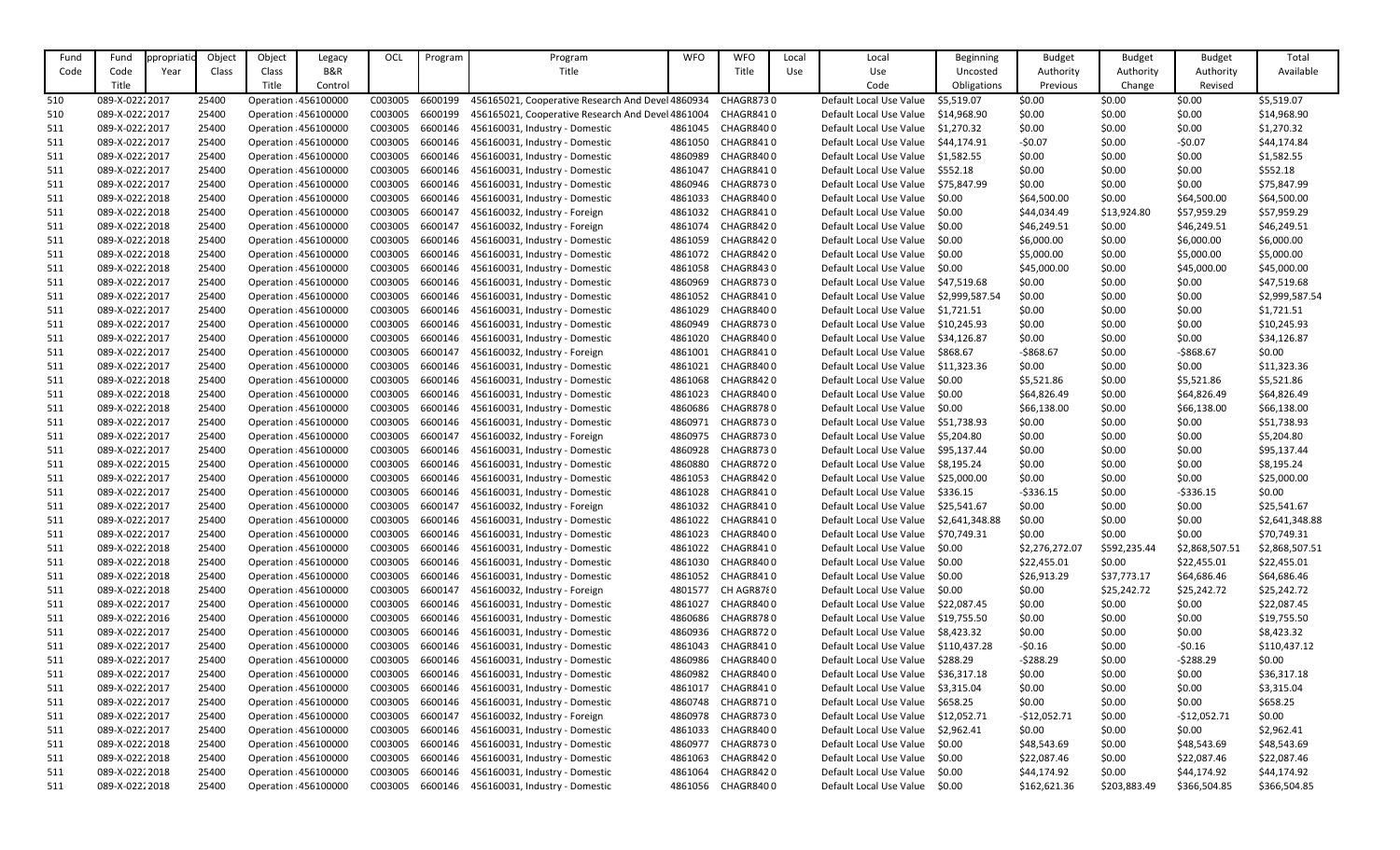| Fund | Fund           | ppropriatio | Object | Object | Legacy              | OCL     | Program | Program                                             | <b>WFO</b> | <b>WFO</b>        | Local | Local                               | <b>Beginning</b> | <b>Budget</b> | <b>Budget</b> | <b>Budget</b> | Total          |
|------|----------------|-------------|--------|--------|---------------------|---------|---------|-----------------------------------------------------|------------|-------------------|-------|-------------------------------------|------------------|---------------|---------------|---------------|----------------|
| Code | Code           | Year        | Class  | Class  | B&R                 |         |         | Title                                               |            | Title             | Use   | Use                                 | Uncosted         | Authority     | Authority     | Authority     | Available      |
|      | Title          |             |        | Title  | Control             |         |         |                                                     |            |                   |       | Code                                | Obligations      | Previous      | Change        | Revised       |                |
| 511  | 089-X-02222018 |             | 25400  |        | Operation 456100000 | C003005 | 6600146 | 456160031, Industry - Domestic                      | 4860936    | CHAGR8720         |       | Default Local Use Value             | \$0.00           | \$1,800.62    | \$0.00        | \$1,800.62    | \$1,800.62     |
| 511  | 089-X-02222017 |             | 25400  |        | Operation 456100000 | C003005 | 6600147 | 456160032, Industry - Foreign                       | 4861015    | CHAGR8400         |       | Default Local Use Value             | \$1,726,233.20   | \$0.00        | \$0.00        | \$0.00        | \$1,726,233.20 |
| 511  | 089-X-02222017 |             | 25400  |        | Operation 456100000 | C003005 | 6600146 | 456160031, Industry - Domestic                      | 4861046    | CHAGR8410         |       | Default Local Use Value             | \$11,250.00      | \$0.00        | \$0.00        | \$0.00        | \$11,250.00    |
| 511  | 089-X-02222017 |             | 25400  |        | Operation 456100000 | C003005 | 6600147 | 456160032, Industry - Foreign                       | 4860984    | CHAGR8400         |       | Default Local Use Value             | \$828.80         | \$0.00        | \$0.00        | \$0.00        | \$828.80       |
| 511  | 089-X-02222017 |             | 25400  |        | Operation 456100000 | C003005 | 6600146 | 456160031, Industry - Domestic                      | 4861026    | CHAGR8400         |       | Default Local Use Value             | \$2,069.60       | $-52,243.82$  | \$0.00        | $-52,243.82$  | $-5174.22$     |
| 511  | 089-X-02222017 |             | 25400  |        | Operation 456100000 | C003005 | 6600146 | 456160031, Industry - Domestic                      | 4861044    | CHAGR8410         |       | Default Local Use Value             | \$0.03           | \$0.00        | \$0.00        | \$0.00        | \$0.03         |
| 511  | 089-X-02222017 |             | 25400  |        | Operation 456100000 | C003005 | 6600146 | 456160031, Industry - Domestic                      | 4861056    | CHAGR8400         |       | Default Local Use Value             | \$29,126.21      | \$0.00        | \$0.00        | \$0.00        | \$29,126.21    |
| 511  | 089-X-02222016 |             | 25400  |        | Operation 456100000 | C003005 | 6600146 | 456160031, Industry - Domestic                      | 4860931    | CHAGR8720         |       | Default Local Use Value             | \$5,157.98       | \$0.00        | \$0.00        | \$0.00        | \$5,157.98     |
| 511  | 089-X-02222017 |             | 25400  |        | Operation 456100000 | C003005 | 6600147 | 456160032, Industry - Foreign                       | 4861040    | CHAGR8410         |       | Default Local Use Value             | \$22,694.53      | $-521,844.66$ | \$0.00        | $-521,844.66$ | \$849.87       |
| 511  | 089-X-02222014 |             | 25400  |        | Operation 456100000 | C003005 | 6600146 | 456160031, Industry - Domestic                      | 4860840    | CHAGR8720         |       | Default Local Use Value             | \$0.96           | \$0.00        | \$0.00        | \$0.00        | \$0.96         |
| 511  | 089-X-02222018 |             | 25400  |        | Operation 456100000 | C003005 | 6600146 | 456160031, Industry - Domestic                      | 4861021    | CHAGR8400         |       | Default Local Use Value             | \$0.00           | \$3,676.64    | \$1,496.08    | \$5,172.72    | \$5,172.72     |
| 511  | 089-X-02222018 |             | 25400  |        | Operation 456100000 | C003005 | 6600146 | 456160031, Industry - Domestic                      | 4861046    | CHAGR8410         |       | Default Local Use Value             | \$0.00           | \$33,750.00   | \$0.00        | \$33,750.00   | \$33,750.00    |
| 511  | 089-X-02222018 |             | 25400  |        | Operation 456100000 | C003005 | 6600146 | 456160031, Industry - Domestic                      | 4861066    | CHAGR8420         |       | Default Local Use Value             | \$0.00           | \$99,393.55   | \$0.00        | \$99,393.55   | \$99,393.55    |
| 511  | 089-X-02222018 |             | 25400  |        | Operation 456100000 | C003005 | 6600146 | 456160031, Industry - Domestic                      | 4861067    | CHAGR8420         |       | Default Local Use Value             | \$0.00           | \$22,800.00   | \$0.00        | \$22,800.00   | \$22,800.00    |
| 511  | 089-X-02222018 |             | 25400  |        | Operation 456100000 | C003005 | 6600147 | 456160032, Industry - Foreign                       | 4861061    | CHAGR8420         |       | Default Local Use Value             | \$0.00           | \$33,131.18   | \$0.00        | \$33,131.18   | \$33,131.18    |
| 511  | 089-X-02222018 |             | 25400  |        | Operation 456100000 | C003005 | 6600146 | 456160031, Industry - Domestic                      | 4861071    | CHAGR8420         |       | Default Local Use Value             | \$0.00           | \$15,000.00   | \$0.00        | \$15,000.00   | \$15,000.00    |
| 511  | 089-X-02222018 |             | 25400  |        | Operation 456100000 | C003005 | 6600146 | 456160031, Industry - Domestic                      | 4861075    | CHAGR8430         |       | Default Local Use Value             | \$0.00           | \$10,000.00   | \$0.00        | \$10,000.00   | \$10,000.00    |
| 511  | 089-X-02222018 |             | 25400  |        | Operation 456100000 | C003005 | 6600146 | 456160031, Industry - Domestic                      | 4860969    | CHAGR8730         |       | Default Local Use Value             | \$0.00           | \$72,107.82   | \$0.00        | \$72,107.82   | \$72,107.82    |
| 511  | 089-X-02222014 |             | 25400  |        | Operation 456100000 | C003005 | 6600146 | 456160031, Industry - Domestic                      | 4860871    | CHAGR8720         |       | Default Local Use Value             | \$209,237.49     | \$0.00        | \$0.00        | \$0.00        | \$209,237.49   |
| 511  | 089-X-02222017 |             | 25400  |        | Operation 456100000 | C003005 | 6600147 | 456160032, Industry - Foreign                       | 4860874    | CHAGR8720         |       | Default Local Use Value             | \$38,881.13      | \$0.00        | \$0.00        | \$0.00        | \$38,881.13    |
| 511  | 089-X-02222017 |             | 25400  |        | Operation 456100000 | C003005 | 6600147 | 456160032, Industry - Foreign                       | 4801577    | CH AGR8780        |       | Default Local Use Value             | \$54,993.37      | \$0.00        | \$0.00        | \$0.00        | \$54,993.37    |
| 511  | 089-X-02222016 |             | 25400  |        | Operation 456100000 | C003005 | 6600146 | 456160031, Industry - Domestic                      | 4860871    | CHAGR8720         |       | Default Local Use Value             | \$13,578.50      | \$0.00        | \$0.00        | \$0.00        | \$13,578.50    |
| 511  | 089-X-02222017 |             | 25400  |        | Operation 456100000 | C003005 | 6600146 | 456160031, Industry - Domestic                      | 4861031    | CHAGR8400         |       | Default Local Use Value             | \$20,000.00      | \$0.00        | \$0.00        | \$0.00        | \$20,000.00    |
| 511  | 089-X-02222017 |             | 25400  |        | Operation 456100000 | C003005 | 6600147 | 456160032, Industry - Foreign                       | 4860800    | CHAGR8710         |       | Default Local Use Value             | \$683.29         | \$0.00        | \$0.00        | \$0.00        | \$683.29       |
| 511  | 089-X-02222017 |             | 25400  |        | Operation 456100000 | C003005 | 6600146 | 456160031, Industry - Domestic                      | 4861034    | CHAGR8400         |       | Default Local Use Value             | \$0.10           | $-50.10$      | \$0.00        | $-50.10$      | \$0.00         |
| 511  | 089-X-02222018 |             | 25400  |        | Operation 456100000 | C003005 | 6600146 | 456160031, Industry - Domestic                      | 4861062    | CHAGR8420         |       | Default Local Use Value             | \$0.00           | \$43,689.32   | \$0.00        | \$43,689.32   | \$43,689.32    |
| 511  | 089-X-02222018 |             | 25400  |        | Operation 456100000 | C003005 | 6600146 | 456160031, Industry - Domestic                      | 4861060    | CHAGR8420         |       | Default Local Use Value             | \$0.00           | \$66,262.39   | \$0.00        | \$66,262.39   | \$66,262.39    |
| 511  | 089-X-02222018 |             | 25400  |        | Operation 456100000 | C003005 | 6600147 | 456160032, Industry - Foreign                       |            | 4861076 CHAGR8430 |       | Default Local Use Value \$0.00      |                  | \$0.00        | \$432,690.29  | \$432,690.29  | \$432,690.29   |
| 511  | 089-X-02222017 |             | 25400  |        | Operation 456100000 | C003005 | 6600147 | 456160032, Industry - Foreign                       | 4860813    | CHAGR8720         |       | Default Local Use Value \$77,323.17 |                  | \$0.00        | \$0.00        | \$0.00        | \$77,323.17    |
| 511  | 089-X-02222017 |             | 25400  |        | Operation 456100000 | C003005 | 6600146 | 456160031, Industry - Domestic                      | 4860977    | CHAGR8730         |       | Default Local Use Value             | \$5,748.27       | \$0.00        | \$0.00        | \$0.00        | \$5,748.27     |
| 511  | 089-X-02222017 |             | 25400  |        | Operation 456100000 | C003005 | 6600146 | 456160031, Industry - Domestic                      | 4861009    | CHAGR8410         |       | Default Local Use Value             | \$7,036.36       | \$0.00        | \$0.00        | \$0.00        | \$7,036.36     |
| 511  | 089-X-02222016 |             | 25400  |        | Operation 456100000 | C003005 | 6600146 | 456160031, Industry - Domestic                      | 4860831    | CHAGR8720         |       | Default Local Use Value \$4,332.74  |                  | \$0.00        | \$0.00        | \$0.00        | \$4,332.74     |
| 511  | 089-X-02222016 |             | 25400  |        | Operation 456100000 | C003005 | 6600146 | 456160031, Industry - Domestic                      | 4860880    | CHAGR8720         |       | Default Local Use Value             | \$3,397.00       | \$0.00        | \$0.00        | \$0.00        | \$3,397.00     |
| 511  | 089-X-02222018 |             | 25400  |        | Operation 456100000 | C003005 | 6600147 | 456160032, Industry - Foreign                       | 4860984    | CHAGR8400         |       | Default Local Use Value             | \$0.00           | \$79,580.54   | \$0.00        | \$79,580.54   | \$79,580.54    |
| 511  | 089-X-02222017 |             | 25400  |        | Operation 456100000 | C003005 | 6600146 | 456160031, Industry - Domestic                      | 4861042    | CHAGR8400         |       | Default Local Use Value             | \$17.49          | -\$17.49      | \$0.00        | -\$17.49      | \$0.00         |
| 511  | 089-X-02222017 |             | 25400  |        | Operation 456100000 | C003005 | 6600146 | 456160031, Industry - Domestic                      | 4861030    | CHAGR8400         |       | Default Local Use Value             | \$1,696.16       | \$0.00        | \$0.00        | \$0.00        | \$1,696.16     |
| 511  | 089-X-02222018 |             | 25400  |        | Operation 456100000 | C003005 | 6600146 | 456160031, Industry - Domestic                      | 4861020    | CHAGR8400         |       | Default Local Use Value             | \$0.00           | \$91,044.88   | \$33,203.33   | \$124,248.21  | \$124,248.21   |
| 511  | 089-X-02222018 |             | 25400  |        | Operation 456100000 | C003005 | 6600146 | 456160031, Industry - Domestic                      | 4861070    | CHAGR8420         |       | Default Local Use Value             | \$0.00           | \$13,348.43   | \$0.00        | \$13,348.43   | \$13,348.43    |
| 511  | 089-X-02222018 |             | 25400  |        | Operation 456100000 | C003005 | 6600146 | 456160031, Industry - Domestic                      | 4860971    | CHAGR8730         |       | Default Local Use Value             | \$0.00           | \$8,509.23    | \$0.00        | \$8,509.23    | \$8,509.23     |
| 512  | 089-X-02222014 |             | 25400  |        | Operation 456100000 | C003005 | 6600053 | 456140220, Research & Development - Depa 4803492    |            | CH AGRNIF 0       |       | Default Local Use Value             | \$733,390.21     | \$0.00        | \$0.00        | \$0.00        | \$733,390.21   |
| 512  | 089-X-02222016 |             | 25400  |        | Operation 456100000 | C003005 | 6600099 | 456140374, Nuclear Regulatory Commission 4860760    |            | CH189N69 0        |       | Default Local Use Value             | \$13,279.83      | \$0.00        | \$0.00        | \$0.00        | \$13,279.83    |
| 512  | 089-X-02222015 |             | 25400  |        | Operation 456100000 | C003005 | 6600072 | 456140357, Department of State - Other              | 4860914    | CHAGR1930         |       | Default Local Use Value             | \$260.99         | \$0.00        | \$0.00        | \$0.00        | \$260.99       |
| 512  | 089-X-02222017 |             | 25400  |        | Operation 456100000 | C003005 | 6600050 | 456140196, NASA Other                               |            | 4860992 CHAGRNN/0 |       | Default Local Use Value             | \$5,637.57       | \$0.00        | \$0.00        | \$0.00        | \$5,637.57     |
| 512  | 089-X-02222013 |             | 25400  |        | Operation 456100000 | C003005 | 6600053 | 456140220, Research & Development - Depa 4860794    |            | CHAGRAGN0         |       | Default Local Use Value             | \$135,011.94     | \$0.00        | \$0.00        | \$0.00        | \$135,011.94   |
| 512  | 089-X-02222016 |             | 25400  |        | Operation 456100000 | C003005 | 6600099 | 456140374, Nuclear Regulatory Commission 4860724    |            | CH189V61!0        |       | Default Local Use Value             | \$3,761.11       | \$0.00        | \$0.00        | \$0.00        | \$3,761.11     |
| 512  | 089-X-02222015 |             | 25400  |        | Operation 456100000 | C003005 | 6600067 | 456140352, Department of State - U.S. Volur 4860964 |            | CHAGR1930         |       | Default Local Use Value             | \$68,048.75      | \$0.00        | \$0.00        | \$0.00        | \$68,048.75    |
| 512  | 089-X-02222017 |             | 25400  |        | Operation 456100000 | C003005 | 6600007 | 456140050, Research & Development - Depa 4861037    |            | CHAGR17E0         |       | Default Local Use Value             | \$3.72           | \$0.00        | \$0.00        | \$0.00        | \$3.72         |
| 512  | 089-X-02222005 |             | 25400  |        | Operation 456100000 | C003005 | 6600096 | 456140371, Nuclear Regulatory Commission 4800194    |            | CH 189J29!0       |       | Default Local Use Value             | \$0.01           | \$0.00        | \$0.00        | \$0.00        | \$0.01         |
| 512  | 089-X-02222017 |             | 25400  |        | Operation 456100000 | C003005 | 6600050 | 456140196, NASA Other                               | 4860991    | CHAGRNNI 0        |       | Default Local Use Value             | \$86,256.88      | \$0.00        | \$0.00        | \$0.00        | \$86,256.88    |
| 512  | 089-X-02222007 |             | 25400  |        | Operation 456100000 | C003005 | 6600099 | 456140374, Nuclear Regulatory Commission 4860303    |            | CH189N61 0        |       | Default Local Use Value \$0.02      |                  | \$0.00        | \$0.00        | \$0.00        | \$0.02         |
|      |                |             |        |        |                     |         |         |                                                     |            |                   |       |                                     |                  |               |               |               |                |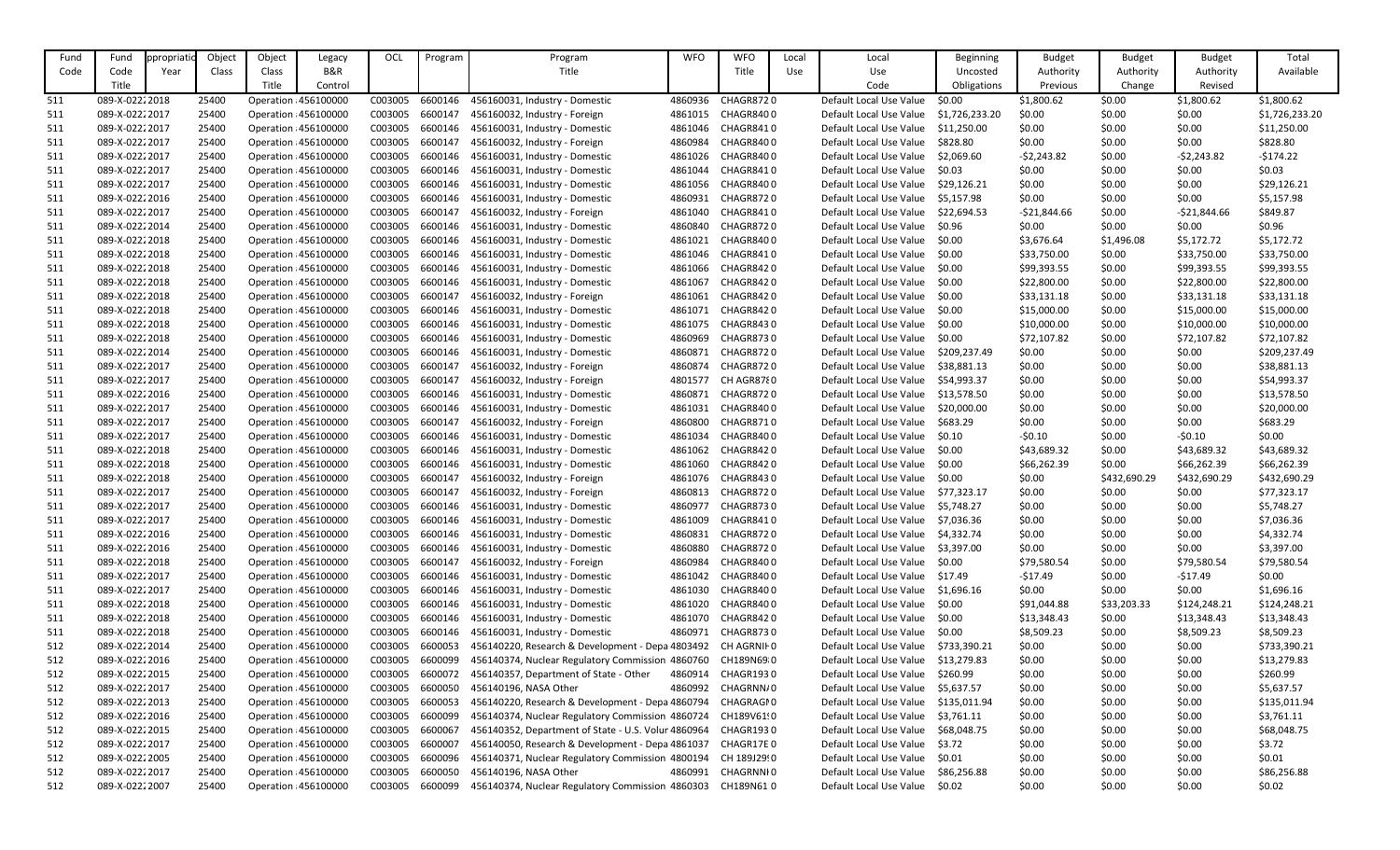| Fund | Fund           | ppropriati | Object       | Object              | Legacy              | OCL     | Program | Program                                                        | <b>WFO</b> | <b>WFO</b>              | Local | Local                              | <b>Beginning</b> | <b>Budget</b>  | <b>Budget</b> | <b>Budget</b>  | Total          |
|------|----------------|------------|--------------|---------------------|---------------------|---------|---------|----------------------------------------------------------------|------------|-------------------------|-------|------------------------------------|------------------|----------------|---------------|----------------|----------------|
| Code | Code           | Year       | <b>Class</b> | Class               | B&R                 |         |         | Title                                                          |            | Title                   | Use   | Use                                | Uncosted         | Authority      | Authority     | Authority      | Available      |
|      | Title          |            |              | Title               | Control             |         |         |                                                                |            |                         |       | Code                               | Obligations      | Previous       | Change        | Revised        |                |
|      |                |            |              |                     |                     |         |         |                                                                |            |                         |       |                                    |                  |                |               |                |                |
| 512  | 089-X-02222015 |            | 25400        | Operation 456100000 |                     | C003005 | 6600053 | 456140220, Research & Development - Depa 4803492               |            | CH AGRNIF 0             |       | Default Local Use Value            | \$822,752.00     | \$0.00         | \$0.00        | \$0.00         | \$822,752.00   |
| 512  | 089-X-02222017 |            | 25400        | Operation 456100000 |                     | C003005 | 6600100 | 456140375, Nuclear Regulatory Commission 4860765 CH189N75.0    |            |                         |       | Default Local Use Value            | \$91,434.45      | \$0.00         | \$0.00        | \$0.00         | \$91,434.45    |
| 512  | 089-X-02222017 |            | 25400        | Operation 456100000 |                     | C003005 | 6600050 | 456140196, NASA Other                                          |            | 4860942 CHAGRNNJ0       |       | Default Local Use Value            | \$966.13         | \$0.00         | \$0.00        | \$0.00         | \$966.13       |
| 512  | 089-X-02222010 |            | 25400        | Operation 456100000 |                     | C003005 | 6600050 | 456140196, NASA Other                                          | 4860623    | <b>CHAGRNNIO</b>        |       | Default Local Use Value            | \$6.11           | $-56.11$       | \$0.00        | $-56.11$       | \$0.00         |
| 512  | 089-X-02222015 |            | 25400        | Operation 456100000 |                     | C003005 | 6600099 | 456140374, Nuclear Regulatory Commission 4860894               |            | CHAGRNRC0               |       | Default Local Use Value            | \$85,351.58      | \$0.00         | \$0.00        | \$0.00         | \$85,351.58    |
| 512  | 089-X-02222014 |            | 25400        | Operation 456100000 |                     | C003005 | 6600072 | 456140357, Department of State - Other                         | 3010549    | CRAGRS-OI0              |       | Default Local Use Value            | \$211.96         | \$0.00         | \$0.00        | \$0.00         | \$211.96       |
| 512  | 089-X-02222016 |            | 25400        | Operation 456100000 |                     | C003005 | 6600007 | 456140050, Research & Development - Depa 4860843 CHAGR2010     |            |                         |       | Default Local Use Value            | \$213,413.25     | \$0.00         | \$0.00        | \$0.00         | \$213,413.25   |
| 512  | 089-X-02222016 |            | 25400        | Operation 456100000 |                     | C003005 | 6600050 | 456140196, NASA Other                                          | 4860920    | <b>CHAGRRPC0</b>        |       | Default Local Use Value            | \$23,244.37      | \$0.00         | \$0.00        | \$0.00         | \$23,244.37    |
| 512  | 089-X-02222017 |            | 25400        | Operation 456100000 |                     | C003005 | 6600069 | 456140354, U.S. Agency For International De 4860930            |            | CHAGRAID <sub>1</sub> 0 |       | Default Local Use Value            | \$493,602.93     | \$0.00         | \$0.00        | \$0.00         | \$493,602.93   |
| 512  | 089-X-02222016 |            | 25400        | Operation 456100000 |                     | C003005 | 6600053 | 456140220, Research & Development - Depa 4803492 CH AGRNIFO    |            |                         |       | Default Local Use Value            | \$455,077.00     | \$0.00         | \$0.00        | \$0.00         | \$455,077.00   |
| 512  | 089-X-02222016 |            | 25400        | Operation 456100000 |                     | C003005 | 6600066 | 456140351, Department of State - U.S. Volur 4861012 CHAGR1930  |            |                         |       | Default Local Use Value            | \$5,251,928.11   | \$0.00         | \$0.00        | \$0.00         | \$5,251,928.11 |
| 512  | 089-X-02222013 |            | 25400        | Operation 456100000 |                     | C003005 | 6600007 | 456140050, Research & Development - Depa 4860849 CHAGR2010     |            |                         |       | Default Local Use Value            | \$2,007.03       | \$0.00         | \$0.00        | \$0.00         | \$2,007.03     |
| 512  | 089-X-02222016 |            | 25400        | Operation 456100000 |                     | C003005 | 6600099 | 456140374, Nuclear Regulatory Commission 4860912 CHAGRNRCO     |            |                         |       | Default Local Use Value            | \$2,678.74       | \$0.00         | \$0.00        | \$0.00         | \$2,678.74     |
| 512  | 089-X-02222018 |            | 25400        | Operation 456100000 |                     | C003005 | 6600050 | 456140196, NASA Other                                          | 4860992    | CHAGRNN/0               |       | Default Local Use Value            | \$0.00           | \$103,461.17   | \$0.00        | \$103,461.17   | \$103,461.17   |
| 512  | 089-X-02222014 |            | 25400        | Operation 456100000 |                     | C003005 | 6600099 | 456140374, Nuclear Regulatory Commission 4860697               |            | CH189N67!0              |       | Default Local Use Value            | \$67,304.85      | \$0.00         | \$0.00        | \$0.00         | \$67,304.85    |
| 512  | 089-X-02222017 |            | 25400        | Operation 456100000 |                     | C003005 | 6600050 | 456140196, NASA Other                                          | 4860920    | <b>CHAGRRPC0</b>        |       | Default Local Use Value            | \$38,834.95      | \$0.00         | \$0.00        | \$0.00         | \$38,834.95    |
| 512  | 089-X-02222014 |            | 25400        | Operation 456100000 |                     | C003005 | 6600073 | 456140358, Other Federal Agencies                              | 3011110    | CRAGRS-OI 0             |       | Default Local Use Value            | \$121.25         | \$0.00         | \$0.00        | \$0.00         | \$121.25       |
| 512  | 089-X-02222011 |            | 25400        | Operation 456100000 |                     | C003005 | 6600050 | 456140196, NASA Other                                          | 4860467    | CHAGRNNJ0               |       | Default Local Use Value            | \$360,508.07     | \$0.00         | \$0.00        | \$0.00         | \$360,508.07   |
| 512  | 089-X-02222014 |            | 25400        | Operation 456100000 |                     | C003005 | 6600067 | 456140352, Department of State - U.S. Volur 4860918            |            | CHAGR1930               |       | Default Local Use Value            | \$158.82         | \$0.00         | \$0.00        | \$0.00         | \$158.82       |
| 512  | 089-X-02222014 |            | 25400        | Operation 456100000 |                     | C003005 | 6600007 | 456140050, Research & Development - Depa 4860850               |            | CHAGR2010               |       | Default Local Use Value            | \$9,189.04       | \$0.00         | \$0.00        | \$0.00         | \$9,189.04     |
| 512  | 089-X-02222005 |            | 25400        | Operation 456100000 |                     | C003005 | 6600073 | 456140358, Other Federal Agencies                              | 4806635    | CHAGR9030               |       | Default Local Use Value            | \$43,756.46      | $-$43,756.46$  | \$0.00        | $-$43,756.46$  | \$0.00         |
| 512  | 089-X-02222016 |            | 25400        | Operation 456100000 |                     | C003005 | 6600050 | 456140196, NASA Other                                          | 4860932    | CHAGRNN(0               |       | Default Local Use Value            | \$468.40         | \$0.00         | \$0.00        | \$0.00         | \$468.40       |
| 512  | 089-X-02222007 |            | 25400        |                     |                     | C003005 | 6600067 |                                                                |            | CHAGRSIA/0              |       | Default Local Use Value            | \$46.59          |                |               | $-546.59$      | \$0.00         |
|      |                |            |              | Operation 456100000 |                     |         |         | 456140352, Department of State - U.S. Volur 4860490            |            |                         |       |                                    |                  | -\$46.59       | \$0.00        |                |                |
| 512  | 089-X-02222018 |            | 25400        | Operation 456100000 |                     | C003005 | 6600007 | 456140050, Research & Development - Depa 4860850               |            | CHAGR2010               |       | Default Local Use Value            | \$0.00           | \$436,893.21   | \$0.00        | \$436,893.21   | \$436,893.21   |
| 512  | 089-X-02222005 |            | 25400        | Operation 456100000 |                     | C003005 | 6600073 | 456140358, Other Federal Agencies                              | 4806667    | CHAGRS030               |       | Default Local Use Value            | \$166.79         | $-5166.79$     | \$0.00        | $-$166.79$     | \$0.00         |
| 512  | 089-X-02222016 |            | 25400        | Operation 456100000 |                     | C003005 | 6600050 | 456140196, NASA Other                                          | 4860957    | CHAGRNNI0               |       | Default Local Use Value            | \$1,554.98       | \$0.00         | \$0.00        | \$0.00         | \$1,554.98     |
| 512  | 089-X-02222017 |            | 25400        | Operation 456100000 |                     | C003005 | 6600007 | 456140050, Research & Development - Depa 4861054               |            | CHAGRNA10               |       | Default Local Use Value            | \$67,324.27      | \$0.00         | \$0.00        | \$0.00         | \$67,324.27    |
| 512  | 089-X-02222012 |            | 25400        | Operation 456100000 |                     | C003005 | 6600053 | 456140220, Research & Development - Depa 4804149 CH AGRY1/0    |            |                         |       | Default Local Use Value \$4,499.65 |                  | \$0.00         | \$0.00        | \$0.00         | \$4,499.65     |
| 512  | 089-X-02222016 |            | 25400        | Operation 456100000 |                     | C003005 | 6600050 | 456140196, NASA Other                                          | 4860745    | CHAGRNNJO               |       | Default Local Use Value            | \$6,224.31       | \$0.00         | \$0.00        | \$0.00         | \$6,224.31     |
| 512  | 089-X-02222008 |            | 25400        | Operation 456100000 |                     | C003005 | 6600053 | 456140220, Research & Development - Depa 4860502 CHAGRF320     |            |                         |       | Default Local Use Value            | \$11,278.07      | \$0.00         | \$0.00        | \$0.00         | \$11,278.07    |
| 512  | 089-X-02222013 |            | 25400        | Operation 456100000 |                     | C003005 | 6600066 | 456140351, Department of State - U.S. Volur 4860844            |            | CHAGRSIA/0              |       | Default Local Use Value            | \$517,499.83     | \$0.00         | \$0.00        | \$0.00         | \$517,499.83   |
| 512  | 089-X-02222011 |            | 25400        |                     | Operation 456100000 | C003005 | 6600096 | 456140371, Nuclear Regulatory Commission 4860532 CH189J4140    |            |                         |       | Default Local Use Value \$3,429.21 |                  | \$0.00         | \$0.00        | \$0.00         | \$3,429.21     |
| 512  | 089-X-02222016 |            | 25400        | Operation 456100000 |                     | C003005 | 6600099 | 456140374, Nuclear Regulatory Commission 4860948               |            | CHAGRNRC0               |       | Default Local Use Value            | \$97,780.64      | \$0.00         | \$0.00        | \$0.00         | \$97,780.64    |
| 512  | 089-X-02222017 |            | 25400        | Operation 456100000 |                     | C003005 | 6600050 | 456140196, NASA Other                                          | 4861025    | CHAGRNNI0               |       | Default Local Use Value            | \$17,920.86      | \$0.00         | \$0.00        | \$0.00         | \$17,920.86    |
| 512  | 089-X-02222017 |            | 25400        |                     | Operation 456100000 | C003005 | 6600096 | 456140371, Nuclear Regulatory Commission 4860873               |            | CHAGRNRC 0              |       | Default Local Use Value            | \$1,393,376.16   | $-5577.31$     | \$0.00        | $-5577.31$     | \$1,392,798.85 |
| 512  | 089-X-02222009 |            | 25400        | Operation 456100000 |                     | C003005 | 6600053 | 456140220, Research & Development - Depa 4860502               |            | CHAGRF320               |       | Default Local Use Value            | \$50,054.00      | \$0.00         | \$0.00        | \$0.00         | \$50,054.00    |
| 512  | 089-X-02222014 |            | 25400        | Operation 456100000 |                     | C003005 | 6600053 | 456140220, Research & Development - Depa 4860836 CHAGRAGIO     |            |                         |       | Default Local Use Value            | \$767.68         | \$0.00         | \$0.00        | \$0.00         | \$767.68       |
| 512  | 089-X-02222018 |            | 25400        | Operation 456100000 |                     | C003005 | 6600050 | 456140196, NASA Other                                          |            | 4860979 CHAGRNNJ0       |       | Default Local Use Value            | \$0.00           | \$1,941,747.58 | \$0.00        | \$1,941,747.58 | \$1,941,747.58 |
| 512  | 089-X-02222005 |            | 25400        | Operation 456100000 |                     | C003005 | 6600099 | 456140374, Nuclear Regulatory Commission 4800376 CH 189W6:0    |            |                         |       | Default Local Use Value            | \$0.01           | \$0.00         | \$0.00        | \$0.00         | \$0.01         |
| 512  | 089-X-02222017 |            | 25400        | Operation 456100000 |                     | C003005 | 6600066 | 456140351, Department of State - U.S. Volur 4861057 CH1931CP:0 |            |                         |       | Default Local Use Value            | \$7,500,000.00   | \$0.00         | \$0.00        | \$0.00         | \$7,500,000.00 |
| 512  | 089-X-02222017 |            | 25400        | Operation 456100000 |                     | C003005 | 6600053 | 456140220, Research & Development - Depa 4860902 CHAGRP410     |            |                         |       | Default Local Use Value            | \$2,656,305.43   | \$0.00         | \$0.00        | \$0.00         | \$2,656,305.43 |
| 512  | 089-X-02222012 |            | 25400        | Operation 456100000 |                     | C003005 | 6600033 | 456140124, DNA - Other                                         | 4860786    | CHAGR1000               |       | Default Local Use Value            | \$200,507.89     | -\$200,507.89  | \$0.00        | -\$200,507.89  | \$0.00         |
| 512  | 089-X-02222015 |            | 25400        |                     | Operation 456100000 | C003005 | 6600053 | 456140220, Research & Development - Depa 4860897               |            | CHAGRR210               |       | Default Local Use Value            | \$112,577.63     | \$0.00         | \$0.00        | \$0.00         | \$112,577.63   |
| 512  | 089-X-02222007 |            | 25400        | Operation 456100000 |                     | C003005 | 6600050 | 456140196, NASA Other                                          |            | 4860316 CHAGRNNJ0       |       | Default Local Use Value            | \$20,870.32      | \$0.00         | \$0.00        | \$0.00         | \$20,870.32    |
| 512  | 089-X-02222014 |            | 25400        | Operation 456100000 |                     | C003005 | 6600099 | 456140374, Nuclear Regulatory Commission 4860657               |            | CH189V61!0              |       | Default Local Use Value            | \$29,137.54      | \$0.00         | \$0.00        | \$0.00         | \$29,137.54    |
| 512  | 089-X-02222015 |            | 25400        | Operation 456100000 |                     | C003005 | 6600007 | 456140050, Research & Development - Depa 4860959               |            | CHAGR2010               |       | Default Local Use Value            | \$47,049.87      | \$0.00         | \$0.00        | \$0.00         | \$47,049.87    |
| 512  | 089-X-02222005 |            | 25400        | Operation 456100000 |                     | C003005 | 6600099 | 456140374, Nuclear Regulatory Commission 4800324               |            | CH 189L25:0             |       | Default Local Use Value            | \$133.81         | \$0.00         | \$0.00        | \$0.00         | \$133.81       |
| 512  | 089-X-02222015 |            | 25400        | Operation 456100000 |                     | C003005 | 6600099 | 456140374, Nuclear Regulatory Commission 4860622 CH189N68 0    |            |                         |       | Default Local Use Value            | \$561.39         | \$0.00         | \$0.00        | \$0.00         | \$561.39       |
| 512  | 089-X-02222017 |            | 25400        | Operation 456100000 |                     | C003005 | 6600050 | 456140196, NASA Other                                          | 4860979    | CHAGRNNJ0               |       | Default Local Use Value            | \$4,990,353.90   | \$0.00         | \$0.00        | \$0.00         | \$4,990,353.90 |
| 512  | 089-X-02222014 |            | 25400        |                     | Operation 456100000 | C003005 | 6600072 | 456140357, Department of State - Other                         | 4860914    | CHAGR1930               |       | Default Local Use Value \$6,708.87 |                  | \$0.00         | \$0.00        | \$0.00         | \$6,708.87     |
|      |                |            |              |                     |                     |         |         |                                                                |            |                         |       |                                    |                  |                |               |                |                |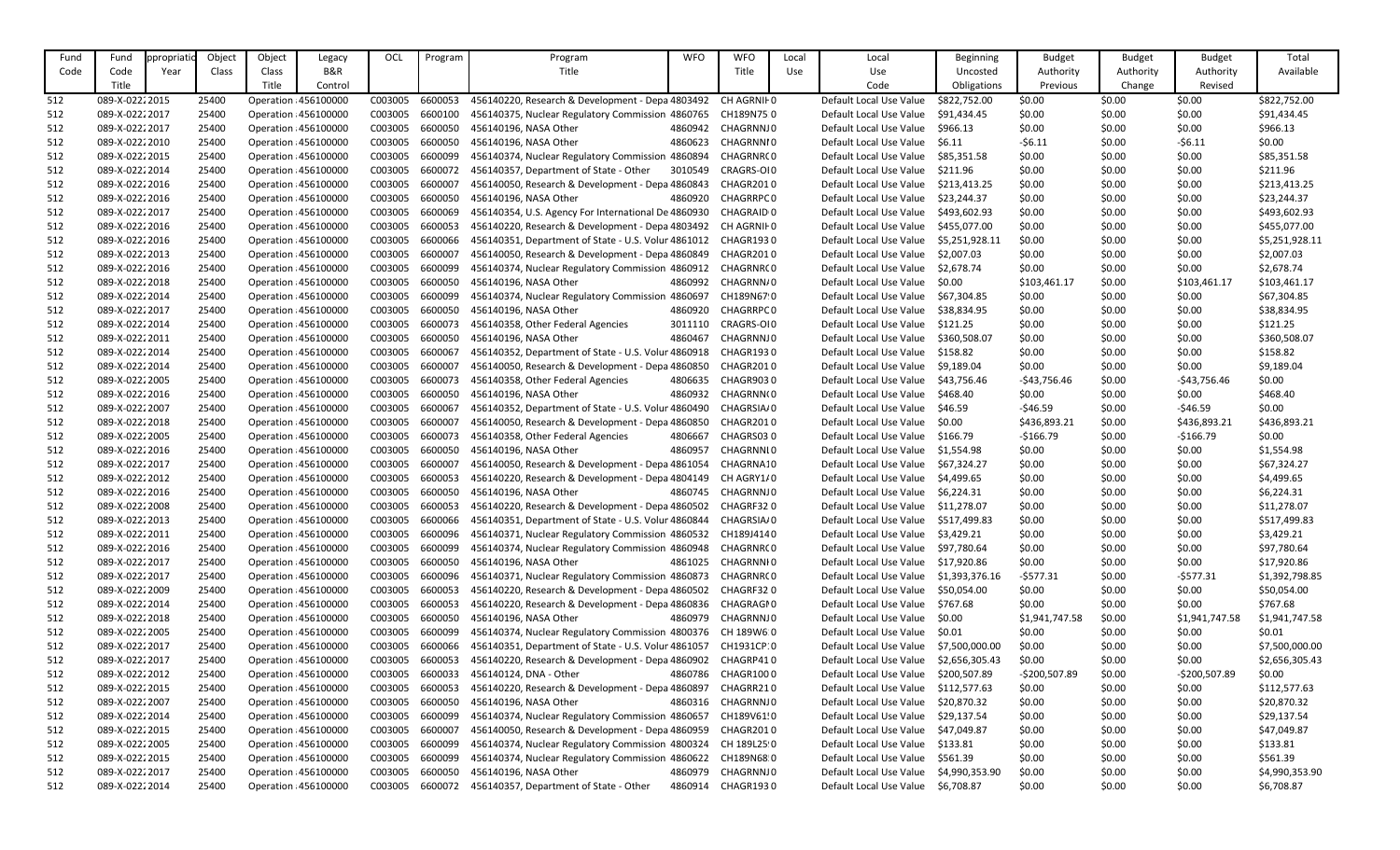| Fund | Fund           | ppropriatio | Object | Object              | Legacy              | OCL             | Program | Program                                             | <b>WFO</b> | <b>WFO</b>         | Local | Local                                                                  | <b>Beginning</b> | <b>Budget</b>         | <b>Budget</b>    | <b>Budget</b>  | Total                      |
|------|----------------|-------------|--------|---------------------|---------------------|-----------------|---------|-----------------------------------------------------|------------|--------------------|-------|------------------------------------------------------------------------|------------------|-----------------------|------------------|----------------|----------------------------|
| Code | Code           | Year        | Class  | Class               | B&R                 |                 |         | Title                                               |            | Title              | Use   | Use                                                                    | Uncosted         | Authority             | Authority        | Authority      | Available                  |
|      | Title          |             |        | Title               | Control             |                 |         |                                                     |            |                    |       | Code                                                                   | Obligations      | Previous              | Change           | Revised        |                            |
| 512  | 089-X-02222016 |             | 25400  | Operation 456100000 |                     | C003005         | 6600096 | 456140371, Nuclear Regulatory Commission 4860773    |            | CH189QBI(0         |       | Default Local Use Value                                                | \$763.41         | \$0.00                | \$0.00           | \$0.00         | \$763.41                   |
| 512  | 089-X-02222017 |             | 25400  | Operation 456100000 |                     | C003005         | 6600050 | 456140196, NASA Other                               | 4860995    | CHAGRNNI 0         |       | Default Local Use Value                                                | \$16,078.16      | \$0.00                | \$0.00           | \$0.00         | \$16,078.16                |
|      |                |             |        |                     |                     |                 |         |                                                     |            |                    |       |                                                                        |                  |                       |                  |                |                            |
| 512  | 089-X-02222015 |             | 25400  | Operation 456100000 |                     | C003005         | 6600050 | 456140196, NASA Other                               | 4860927    | CHARGNNI0          |       | Default Local Use Value                                                | \$354.45         | \$0.00                | \$0.00           | \$0.00         | \$354.45                   |
| 512  | 089-X-02222005 |             | 25400  | Operation 456100000 |                     | C003005         | 6600053 | 456140220, Research & Development - Depa 4804155    |            | CH AGRY1[0         |       | Default Local Use Value                                                | \$108.32         | $-5108.32$            | \$0.00           | $-5108.32$     | \$0.00                     |
| 512  | 089-X-02222016 |             | 25400  | Operation 456100000 |                     | C003005         | 6600099 | 456140374, Nuclear Regulatory Commission 4860894    |            | CHAGRNRC 0         |       | Default Local Use Value                                                | \$144,163.11     | \$0.00                | \$0.00           | \$0.00         | \$144,163.11               |
| 512  | 089-X-02222016 |             | 25400  | Operation 456100000 |                     | C003005         | 6600099 | 456140374, Nuclear Regulatory Commission 4860901    |            | CHAGRNRC0          |       | Default Local Use Value                                                | \$21,200.11      | \$0.00                | \$0.00           | \$0.00         | \$21,200.11                |
| 512  | 089-X-02222005 |             | 25400  | Operation 456100000 |                     | C003005         | 6600066 | 456140351, Department of State - U.S. Volur 4806666 |            | CHAGRRW'0          |       | Default Local Use Value                                                | \$394,234.20     | \$0.00                | \$0.00           | \$0.00         | \$394,234.20               |
| 512  | 089-X-02222013 |             | 25400  | Operation 456100000 |                     | C003005         | 6600067 | 456140352, Department of State - U.S. Volur 4860796 |            | CHAGRSIA/0         |       | Default Local Use Value                                                | \$19.78          | \$0.00                | \$0.00           | \$0.00         | \$19.78                    |
| 512  | 089-X-02222018 |             | 25400  | Operation 456100000 |                     | C003005         | 6600096 | 456140371, Nuclear Regulatory Commission 4860873    |            | CHAGRNRC0          |       | Default Local Use Value                                                | \$0.00           | \$432,038.83          | \$0.00           | \$432,038.83   | \$432,038.83               |
| 512  | 089-X-02222018 |             | 25400  | Operation 456100000 |                     | C003005         | 6600050 | 456140196, NASA Other                               | 4861073    | CHAGR80H0          |       | Default Local Use Value                                                | \$0.00           | \$193,203.88          | \$0.00           | \$193,203.88   | \$193,203.88               |
| 512  | 089-X-02222018 |             | 25400  | Operation 456100000 |                     | C003005         | 6600050 | 456140196, NASA Other                               | 4861025    | CHAGRNNI0          |       | Default Local Use Value                                                | \$0.00           | \$97,087.38           | \$0.00           | \$97,087.38    | \$97,087.38                |
| 512  | 089-X-02222014 |             | 25400  | Operation 456100000 |                     | C003005         | 6600096 | 456140371, Nuclear Regulatory Commission 4860776    |            | CH189QBV0          |       | Default Local Use Value                                                | \$9,993.07       | \$0.00                | \$0.00           | \$0.00         | \$9,993.07                 |
| 512  | 089-X-02222012 |             | 25400  | Operation 456100000 |                     | C003005         | 6600053 | 456140220, Research & Development - Depa 4860788    |            | CHAGR12F0          |       | Default Local Use Value                                                | \$152,272.29     | \$0.00                | \$0.00           | \$0.00         | \$152,272.29               |
| 512  | 089-X-02222014 |             | 25400  | Operation 456100000 |                     | C003005         | 6600007 | 456140050, Research & Development - Depa 4860561    |            | CHAGR9EV0          |       | Default Local Use Value                                                | \$8,737.52       | \$0.00                | \$0.00           | \$0.00         | \$8,737.52                 |
| 512  | 089-X-02222017 |             | 25400  | Operation 456100000 |                     | C003005         | 6600099 | 456140374, Nuclear Regulatory Commission 4860901    |            | CHAGRNRC0          |       | Default Local Use Value                                                | \$34,951.46      | \$0.00                | \$0.00           | \$0.00         | \$34,951.46                |
| 512  | 089-X-02222012 |             | 25400  | Operation 456100000 |                     | C003005         | 6600053 | 456140220, Research & Development - Depa 4804168    |            | CH AGRY1(0         |       | Default Local Use Value                                                | \$3,309.73       | \$0.00                | \$0.00           | \$0.00         | \$3,309.73                 |
| 512  | 089-X-02222015 |             | 25400  | Operation 456100000 |                     | C003005         | 6600099 | 456140374, Nuclear Regulatory Commission 4860913    |            | CHAGRNRC 0         |       | Default Local Use Value                                                | \$151.73         | \$0.00                | \$0.00           | \$0.00         | \$151.73                   |
| 512  | 089-X-02222017 |             | 25400  | Operation 456100000 |                     | C003005         | 6600007 | 456140050, Research & Development - Depa 4861041    |            | CHAGR2010          |       | Default Local Use Value                                                | \$109.78         | \$0.00                | \$0.00           | \$0.00         | \$109.78                   |
| 512  | 089-X-02222017 |             | 25400  | Operation 456100000 |                     | C003005         | 6600099 | 456140374, Nuclear Regulatory Commission 4860911    |            | CHAGRNRC0          |       | Default Local Use Value                                                | \$197,511.28     | \$0.00                | \$0.00           | \$0.00         | \$197,511.28               |
| 512  | 089-X-02222012 |             | 25400  | Operation 456100000 |                     | C003005         | 6600053 | 456140220, Research & Development - Depa 4860792    |            | CHAGRAA <i>l</i> 0 |       | Default Local Use Value                                                | \$35,616.06      | \$0.00                | \$0.00           | \$0.00         | \$35,616.06                |
| 512  | 089-X-02222016 |             | 25400  | Operation 456100000 |                     | C003005         | 6600066 | 456140351, Department of State - U.S. Volur 4860970 |            | CHAGR1930          |       | Default Local Use Value                                                | \$2,970,697.6    | \$0.00                | \$0.00           | \$0.00         | \$2,970,697.61             |
| 512  | 089-X-02222017 |             | 25400  | Operation 456100000 |                     | C003005         | 6600007 | 456140050, Research & Development - Depa 4860843    |            | CHAGR2010          |       | Default Local Use Value                                                | \$194,174.76     | \$0.00                | \$0.00           | \$0.00         | \$194,174.76               |
| 512  | 089-X-02222014 |             | 25400  | Operation 456100000 |                     | C003005         | 6600073 | 456140358, Other Federal Agencies                   | 4860852    | CHAGR0170          |       | Default Local Use Value                                                | \$83,084.91      | \$0.00                | \$0.00           | \$0.00         | \$83,084.91                |
| 512  | 089-X-02222013 |             | 25400  | Operation 456100000 |                     | C003005         | 6600007 | 456140050, Research & Development - Depa 4860561    |            | CHAGR9EV0          |       | Default Local Use Value                                                | \$11,621.01      | \$0.00                | \$0.00           | \$0.00         | \$11,621.01                |
| 512  | 089-X-02222008 |             | 25400  | Operation 456100000 |                     | C003005         | 6600007 | 456140050, Research & Development - Depa 4802949    |            | CH AGRM30          |       | Default Local Use Value                                                | \$509,058.59     | \$0.00                | \$0.00           | \$0.00         | \$509,058.59               |
| 512  | 089-X-02222009 |             | 25400  | Operation 456100000 |                     | C003005         | 6600067 | 456140352, Department of State - U.S. Volur 4860553 |            | CHAGRSIA/0         |       | Default Local Use Value                                                | \$39.54          | $-539.54$             | \$0.00           | $-539.54$      | \$0.00                     |
| 512  | 089-X-02222017 |             | 25400  | Operation 456100000 |                     | C003005         | 6600099 | 456140374, Nuclear Regulatory Commission 4860947    |            | CHAGRNRC0          |       | Default Local Use Value                                                | \$1,430.36       | \$0.00                | \$0.00           | \$0.00         | \$1,430.36                 |
| 512  | 089-X-02222018 |             | 25400  | Operation 456100000 |                     | C003005         | 6600050 | 456140196, NASA Other                               | 4860932    | CHAGRNN(0          |       | Default Local Use Value \$0.00                                         |                  | \$14,563.11           | \$0.00           | \$14,563.11    | \$14,563.11                |
| 512  | 089-X-02222013 |             | 25400  | Operation 456100000 |                     | C003005         | 6600007 | 456140050, Research & Development - Depa 4860675    |            | CHAGRM1(0          |       | Default Local Use Value                                                | \$19,422.33      | -\$19,422.33          | \$0.00           | $-$19,422.33$  | \$0.00                     |
| 512  | 089-X-02222014 |             | 25400  | Operation 456100000 |                     | C003005 6600066 |         | 456140351, Department of State - U.S. Volur 4860917 |            | CHAGR1930          |       | Default Local Use Value                                                | \$2,119,046.57   | \$0.00                | \$0.00           | \$0.00         | \$2,119,046.57             |
| 512  | 089-X-02222015 |             | 25400  | Operation 456100000 |                     | C003005         | 6600099 | 456140374, Nuclear Regulatory Commission 4860657    |            | CH189V61!0         |       | Default Local Use Value                                                | \$9,708.74       | \$0.00                | \$0.00           | \$0.00         | \$9,708.74                 |
| 512  | 089-X-02222011 |             | 25400  | Operation 456100000 |                     | C003005 6600050 |         | 456140196, NASA Other                               | 4860463    | CHAGRNNJ0          |       | Default Local Use Value                                                | \$0.26           | \$0.00                | \$0.00           | \$0.00         | \$0.26                     |
| 512  | 089-X-02222016 |             | 25400  | Operation 456100000 |                     | C003005         | 6600099 | 456140374, Nuclear Regulatory Commission 4860817    |            | CH189V64(0         |       | Default Local Use Value                                                | \$1,784.78       | \$0.00                | \$0.00           | \$0.00         | \$1,784.78                 |
| 512  | 089-X-02222005 |             | 25400  | Operation 456100000 |                     | C003005 6600053 |         | 456140220, Research & Development - Depa 4803774    |            | CH AGRRW0          |       | Default Local Use Value                                                | \$527,491.57     | \$0.00                | \$0.00           | \$0.00         | \$527,491.57               |
| 512  | 089-X-02222016 |             | 25400  | Operation 456100000 |                     | C003005         | 6600099 | 456140374, Nuclear Regulatory Commission 4860941    |            | CHAGRNRC0          |       | Default Local Use Value                                                | \$26,293.22      | \$0.00                | \$0.00           | \$0.00         | \$26,293.22                |
| 512  | 089-X-02222015 |             | 25400  | Operation 456100000 |                     | C003005         | 6600007 | 456140050, Research & Development - Depa 4860561    |            | CHAGR9EV0          |       | Default Local Use Value                                                | \$1.29           | \$0.00                | \$0.00           | \$0.00         | \$1.29                     |
| 512  | 089-X-02222018 |             | 25400  | Operation 456100000 |                     | C003005 6600050 |         | 456140196, NASA Other                               | 4861069    | CHAGR80H0          |       | Default Local Use Value                                                | \$0.00           | \$145,631.07          | \$0.00           | \$145,631.07   | \$145,631.07               |
| 517  | 089-X-02222017 |             | 25400  | Operation 456100000 |                     | C003005         | 6600207 | 456167SC0, Office of Science SC                     | 4860834    | CHAGR8720          |       | Default Local Use Value                                                | \$30,195.40      | \$0.00                | \$0.00           | \$0.00         | \$30,195.40                |
| 517  | 089-X-02222018 |             | 25400  | Operation 456100000 |                     | C003005         | 6600207 | 456167SC0, Office of Science SC                     | 4860826    | CHAGR8720          |       | Default Local Use Value                                                | \$0.00           | \$717,996.12          | \$0.00           | \$717,996.12   | \$717,996.12               |
| 517  | 089-X-02222018 |             | 25400  | Operation 456100000 |                     | C003005         | 6600207 | 456167SC0, Office of Science SC                     | 4860823    | CHAGR8720          |       | Default Local Use Value                                                | \$0.00           | \$0.00                | \$33,980.58      | \$33,980.58    | \$33,980.58                |
| 517  | 089-X-02222016 |             | 25400  | Operation 456100000 |                     | C003005         | 6600207 | 456167SC0, Office of Science SC                     | 4860826    | CHAGR8720          |       | Default Local Use Value                                                | \$23,465.53      | \$0.00                | \$0.00           | \$0.00         | \$23,465.53                |
| 517  | 089-X-02222018 |             | 25400  | Operation 456100000 |                     | C003005         | 6600207 | 456167SC0, Office of Science SC                     | 4861010    | CHAGR8730          |       | Default Local Use Value                                                | \$0.00           | \$2,351,456.31        | \$0.00           | \$2,351,456.31 | \$2,351,456.31             |
| 517  | 089-X-02222017 |             | 25400  | Operation 456100000 |                     | C003005 6600207 |         | 456167SC0, Office of Science SC                     | 4861010    | CHAGR8730          |       | Default Local Use Value                                                | \$76,566.43      | \$0.00                | \$0.00           | \$0.00         | \$76,566.43                |
| 517  | 089-X-02222015 |             | 25400  | Operation 456100000 |                     | C003005         | 6600207 | 456167SC0, Office of Science SC                     | 4860823    | CHAGR8720          |       | Default Local Use Value                                                | \$36,038.18      | \$0.00                | \$0.00           | \$0.00         | \$36,038.18                |
|      | 089-X-02222018 |             | 25400  |                     |                     | C003005 6600207 |         | 456167SC0, Office of Science SC                     | 4860834    | CHAGR8720          |       |                                                                        |                  |                       |                  |                |                            |
| 517  | 089-15/16-2015 |             | 25400  | Operation 456100000 | Operation WA2200000 | C001104         | 2822390 | WA2230100, Other Related Expenses - Contr 0         |            | Default WF 302064  |       | Default Local Use Value \$0.00<br>Climate REDI / CEM FY15 (\$40,000.00 |                  | \$29,126.21<br>\$0.00 | \$0.00<br>\$0.00 | \$29,126.21    | \$29,126.21<br>\$40,000.00 |
| 679  |                |             |        |                     |                     |                 |         |                                                     |            |                    |       |                                                                        |                  |                       |                  | \$0.00         |                            |
| 681  | 089-14/15-2014 |             | 25400  |                     | Operation WA2200000 | C001104         | 2822390 | WA2230100, Other Related Expenses - Contr 0         |            | Default WF0        |       | Default Local Use Value \$39,548.18                                    |                  | \$0.00                | \$0.00           | \$0.00         | \$39,548.18                |
| 692  | 089-14/15-2014 |             | 25400  |                     | Operation WN0000000 | C001118 1721222 |         | WN0219060, State and Local Governments a 4860825    |            | CHAGR8720          |       | Default Local Use Value                                                | \$17,728.79      | \$0.00                | \$0.00           | \$0.00         | \$17,728.79                |
| 900  | 089-X-024(2015 |             | 25400  | Operation DP8000000 |                     | C002982         | 2222989 | DP8000000, Counterterrorism and Counterpi0          |            | Default WF0        |       | Default Local Use Value                                                | \$49,412.56      | \$0.00                | \$0.00           | \$0.00         | \$49,412.56                |
| 900  | 089-X-024(2014 |             | 25400  | Operation DP1204000 |                     | C000912         | 2220743 | DP1204010, Secondary Assessment Technolc 0          |            | Default WF0        |       | Default Local Use Value                                                | \$836.82         | \$0.00                | \$0.00           | \$0.00         | \$836.82                   |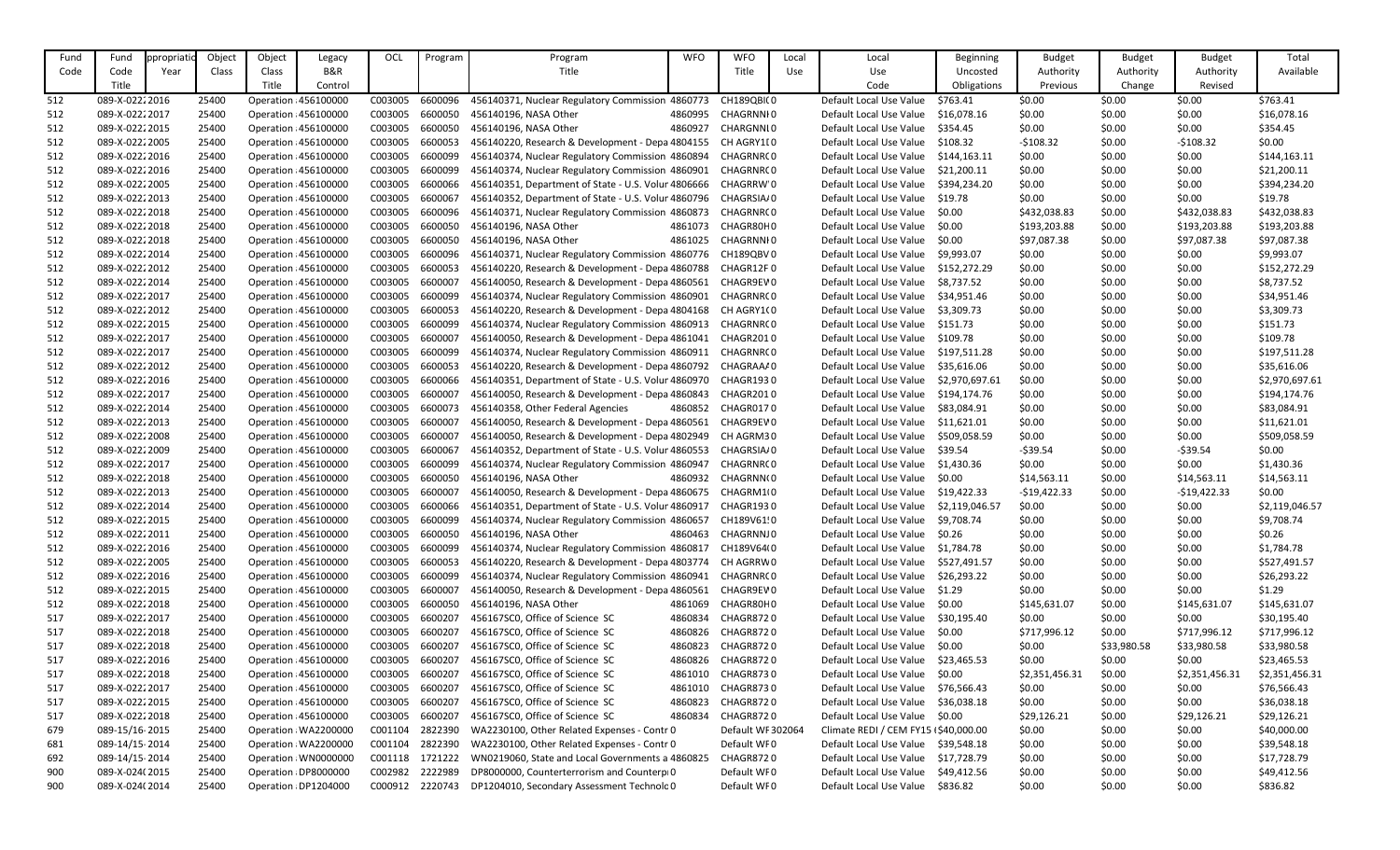| Fund | Fund            | ppropriatio | Object | Object              | Legacy              | OCL     | Program | Program                                           | <b>WFO</b>  | <b>WFO</b>           | Local | Local                                | <b>Beginning</b> | <b>Budget</b> | <b>Budget</b> | <b>Budget</b> | Total          |
|------|-----------------|-------------|--------|---------------------|---------------------|---------|---------|---------------------------------------------------|-------------|----------------------|-------|--------------------------------------|------------------|---------------|---------------|---------------|----------------|
| Code | Code            | Year        | Class  | Class               | <b>B&amp;R</b>      |         |         | Title                                             |             | Title                | Use   | Use                                  | Uncosted         | Authority     | Authority     | Authority     | Available      |
|      | Title           |             |        | Title               | Control             |         |         |                                                   |             |                      |       | Code                                 | Obligations      | Previous      | Change        | Revised       |                |
| 900  | 089-X-024(2014  |             | 25400  | Operation DP4000000 |                     | C000925 | 2222480 | DP4011093, Nuclear Counterterrorism               | $\Omega$    | Default WF0          |       | Default Local Use Value              | \$2,057.91       | \$0.00        | \$0.00        | \$0.00        | \$2,057.91     |
|      |                 |             |        |                     |                     |         |         |                                                   |             |                      |       |                                      |                  |               |               |               |                |
| 900  | 089-X-024(2017  |             | 25400  | Operation DP0909000 |                     | C002955 | 2223112 | DP0909010, Nuclear Criticality Safety Prograi 0   |             | Default WF0          |       | Default Local Use Value              | \$15,478.29      | \$0.00        | \$0.00        | \$0.00        | \$15,478.29    |
| 900  | 089-X-024(2018  |             | 25400  | Operation DP0909000 |                     | C002955 | 2223112 | DP0909010, Nuclear Criticality Safety Prograi 0   |             | Default WF0          |       | Default Local Use Value              | \$0.00           | \$78,154.00   | \$0.00        | \$78,154.00   | \$78,154.00    |
| 900  | 089-X-024(2015  |             | 25400  | Operation DP4000000 |                     | C000925 | 2221775 | DP4015011 - Radiological Assistance Progran 0     |             | Default WF0          |       | Default Local Use Value              | \$0.01           | \$0.00        | \$0.00        | \$0.00        | \$0.01         |
| 910  | 089-X-024(2014  |             | 25400  | Operation 456100000 |                     | C003005 | 6600072 | 456140357, Department of State - Other            | 4860787     | CHAGRSIA/0           |       | Default Local Use Value              | \$729.56         | \$0.00        | \$0.00        | \$0.00        | \$729.56       |
| 910  | 089-X-024(2014  |             | 25400  | Operation 456100000 |                     | C003005 | 6600084 | 45614036B, Science and Technology - Other 4841247 |             | CHAGRHSH0            |       | Default Local Use Value              | \$4,212.25       | \$0.00        | \$0.00        | \$0.00        | \$4,212.25     |
| 910  | 089-X-024(2014  |             | 25400  | Operation 456100000 |                     | C003005 | 6600014 | 456140075, Army - Other                           | 4860884     | CHAGRW7 <sub>0</sub> |       | Default Local Use Value              | \$131,126.99     | \$0.00        | \$0.00        | \$0.00        | \$131,126.99   |
| 910  | 089-X-024(2015  |             | 25400  | Operation 456100000 |                     | C003005 | 6600014 | 456140075, Army - Other                           | 4860884     | CHAGRW7 <sub>0</sub> |       | Default Local Use Value              | \$97,087.38      | \$0.00        | \$0.00        | \$0.00        | \$97,087.38    |
| 910  | 089-X-024(2015  |             | 25400  | Operation 456100000 |                     | C003005 | 6600084 | 45614036B, Science and Technology - Other 4860847 |             | CHAGRHSH0            |       | Default Local Use Value              | \$34,200.86      | \$0.00        | \$0.00        | \$0.00        | \$34,200.86    |
| 910  | 089-X-024(2014  |             | 25400  | Operation 456100000 |                     | C003005 | 6600014 | 456140075, Army - Other                           | 4860885     | <b>CHAGR1050</b>     |       | Default Local Use Value              | \$1,650.49       | \$0.00        | \$0.00        | \$0.00        | \$1,650.49     |
| 910  | 089-X-024(2017  |             | 25400  | Operation 456100000 |                     | C003005 | 6600072 | 456140357, Department of State - Other            | 4860787     | CHAGRSIA/0           |       | Default Local Use Value              | S0.01            | \$0.00        | \$0.00        | \$0.00        | \$0.01         |
| 910  | 089-X-024(2014  |             | 25400  | Operation 456100000 |                     | C003005 | 6600084 | 45614036B, Science and Technology - Other 4860789 |             | CHAGRHSH0            |       | Default Local Use Value              | \$4,403.81       | \$0.00        | \$0.00        | \$0.00        | \$4,403.81     |
| 910  | 089-X-024(2014  |             | 25400  | Operation 456100000 |                     | C003005 | 6600084 | 45614036B, Science and Technology - Other 4860915 |             | CHAGRHSH0            |       | Default Local Use Value              | \$11,352.52      | \$0.00        | \$0.00        | \$0.00        | \$11,352.52    |
| 1050 | 089-X-024: 2017 |             | 25400  |                     | Operation HQ0000000 | C002425 | 3184701 | HQ1001000, Worker Advocacy                        | $\mathbf 0$ | Default WF0          |       | Default Local Use Value              | \$13,140.76      | \$0.00        | \$0.00        | \$0.00        | \$13,140.76    |
| 1050 | 089-X-0243 2018 |             | 25400  | Operation HQ0000000 |                     | C002425 | 3184701 | HQ1001000, Worker Advocacy                        | $\Omega$    | Default WF0          |       | Default Local Use Value              | \$0.00           | \$20,000.00   | \$0.00        | \$20,000.00   | \$20,000.00    |
| 1055 | 089-X-024: 2017 |             | 25400  | Operation 456100000 |                     | C003005 | 6600084 | 45614036B, Science and Technology - Other 4861049 |             | CHAGRHSH0            |       | Default Local Use Value              | \$10,281.56      | \$0.00        | \$0.00        | \$0.00        | \$10,281.56    |
| 1055 | 089-X-02432017  |             | 25400  | Operation 456100000 |                     | C003005 | 6600084 | 45614036B, Science and Technology - Other 4861051 |             | CHAGRHSH0            |       | Default Local Use Value              | \$105,000.00     | \$0.00        | \$0.00        | \$0.00        | \$105,000.00   |
|      |                 |             |        |                     |                     |         |         |                                                   |             |                      |       |                                      |                  |               |               |               |                |
| 1055 | 089-X-024: 2017 |             | 25400  | Operation 456100000 |                     | C003005 | 6600084 | 45614036B, Science and Technology - Other 4861038 |             | AGRHSHQI0            |       | Default Local Use Value              | \$535.90         | \$0.00        | \$0.00        | \$0.00        | \$535.90       |
| 1055 | 089-X-0243 2015 |             | 25400  | Operation 456100000 |                     | C003005 | 6600084 | 45614036B, Science and Technology - Other 4860933 |             | CHAGRHSH0            |       | Default Local Use Value              | \$2,147.71       | \$0.00        | \$0.00        | \$0.00        | \$2,147.71     |
| 1055 | 089-X-0243 2015 |             | 25400  | Operation 456100000 |                     | C003005 | 6600014 | 456140075, Army - Other                           | 4860967     | <b>CHAGR1070</b>     |       | Default Local Use Value              | \$243.43         | \$0.00        | \$0.00        | \$0.00        | \$243.43       |
| 1055 | 089-X-024: 2011 |             | 25400  | Operation 456100000 |                     | C003005 | 6600020 | 456140086, Navy - Other                           | 4860694     | CHAGRN000            |       | Default Local Use Value              | \$2,572.20       | \$0.00        | \$0.00        | \$0.00        | \$2,572.20     |
| 1055 | 089-X-024: 2017 |             | 25400  | Operation 456100000 |                     | C003005 | 6600084 | 45614036B, Science and Technology - Other 4861048 |             | CHAGRHSH0            |       | Default Local Use Value              | \$400,000.00     | \$0.00        | \$0.00        | \$0.00        | \$400,000.00   |
| 1055 | 089-X-024: 2009 |             | 25400  | Operation 456100000 |                     | C003005 | 6600020 | 456140086, Navy - Other                           | 4860535     | CHAGRN000            |       | Default Local Use Value              | \$1.63           | \$0.00        | \$0.00        | \$0.00        | \$1.63         |
| 1055 | 089-X-0243 2016 |             | 25400  | Operation 456100000 |                     | C003005 | 6600033 | 456140124, DNA - Other                            | 4861006     | CHAGR1000            |       | Default Local Use Value              | \$9,664.04       | \$0.00        | \$0.00        | \$0.00        | \$9,664.04     |
| 1055 | 089-X-0243 2015 |             | 25400  | Operation 456100000 |                     | C003005 | 6600084 | 45614036B, Science and Technology - Other 4860923 |             | CHARGHSH0            |       | Default Local Use Value              | \$696.09         | \$0.00        | \$0.00        | \$0.00        | \$696.09       |
| 1055 | 089-X-0243 2016 |             | 25400  | Operation 456100000 |                     | C003005 | 6600084 | 45614036B, Science and Technology - Other 4860997 |             | CHAGRHSH0            |       | Default Local Use Value              | \$73,555.62      | \$0.00        | \$0.00        | \$0.00        | \$73,555.62    |
| 1055 | 089-X-0243 2016 |             | 25400  | Operation 456100000 |                     | C003005 | 6600084 | 45614036B, Science and Technology - Other 4861008 |             | CHAGRHSH0            |       | Default Local Use Value              | \$25,000.00      | \$0.00        | \$0.00        | \$0.00        | \$25,000.00    |
| 1055 | 089-X-0243 2016 |             | 25400  | Operation 456100000 |                     | C003005 | 6600040 | 456140142, Other DOD Agencies - Other             |             | 4861013 CHAGRNID 0   |       | Default Local Use Value \$100,000.00 |                  | \$0.00        | \$0.00        | \$0.00        | \$100,000.00   |
| 1055 | 089-X-024: 2015 |             | 25400  | Operation 456100000 |                     | C003005 | 6600084 | 45614036B, Science and Technology - Other 4860960 |             | CHAGRHSH 0           |       | Default Local Use Value              | \$220,841.38     | \$0.00        | \$0.00        | \$0.00        | \$220,841.38   |
| 1055 | 089-X-02432015  |             | 25400  | Operation 456100000 |                     | C003005 | 6600084 | 45614036B, Science and Technology - Other 4842545 |             | CHAGRHSH 0           |       | Default Local Use Value              | \$2,702.32       | \$0.00        | \$0.00        | \$0.00        | \$2,702.32     |
| 1055 | 089-X-024: 2017 |             | 25400  | Operation 456100000 |                     | C003005 | 6600040 | 456140142, Other DOD Agencies - Other             | 4861055     | CHAGRNCS 0           |       | Default Local Use Value              | \$400,000.00     | \$0.00        | \$0.00        | \$0.00        | \$400,000.00   |
| 1055 | 089-X-0243 2011 |             | 25400  | Operation 456100000 |                     | C003005 | 6600084 | 45614036B, Science and Technology - Other 4860604 |             | CHAGRHSH0            |       | Default Local Use Value              | \$25,454.80      | \$0.00        | \$0.00        | \$0.00        | \$25,454.80    |
| 1055 | 089-X-0243 2016 |             | 25400  | Operation 456100000 |                     | C003005 | 6600084 | 45614036B, Science and Technology - Other 4842534 |             | CHAGRHSH0            |       | Default Local Use Value              | \$21,555.93      | \$0.00        | \$0.00        | \$0.00        | \$21,555.93    |
| 1055 | 089-X-024: 2017 |             | 25400  | Operation 456100000 |                     | C003005 | 6600084 | 45614036B, Science and Technology - Other 4861024 |             | CHAGRHSH0            |       | Default Local Use Value              | \$40,000.00      | \$0.00        | \$0.00        | \$0.00        | \$40,000.00    |
| 1055 | 089-X-0243 2012 |             | 25400  | Operation 456100000 |                     | C003005 | 6600084 | 45614036B, Science and Technology - Other 4860643 |             | CHAGRHSH0            |       | Default Local Use Value              | \$7,027.90       | -\$7,027.90   | \$0.00        | $-57,027.90$  | \$0.00         |
| 1055 | 089-X-024: 2017 |             | 25400  | Operation 456100000 |                     | C003005 | 6600084 | 45614036B, Science and Technology - Other 4861002 |             | CHAGRHSH0            |       | Default Local Use Value              | \$9,013.25       | \$0.00        | \$0.00        | \$0.00        | \$9,013.25     |
| 1055 | 089-X-0243 2012 |             | 25400  | Operation 456100000 |                     | C003005 | 6600084 | 45614036B, Science and Technology - Other 4860604 |             | CHAGRHSH 0           |       | Default Local Use Value              | \$20,000.00      | \$0.00        | \$0.00        | \$0.00        | \$20,000.00    |
| 1055 | 089-X-02432010  |             | 25400  | Operation 456100000 |                     | C003005 | 6600040 | 456140142, Other DOD Agencies - Other             | 4860682     | CHAGREAC0            |       | Default Local Use Value              | \$1,372.48       | \$0.00        | \$0.00        | \$0.00        | \$1,372.48     |
|      | 089-X-024: 2017 |             | 25400  | Operation 456100000 |                     | C003005 | 6600084 | 45614036B, Science and Technology - Other 4861005 |             | CHAGRHSH0            |       | Default Local Use Value              | \$2,047,256.00   | \$0.00        | \$0.00        | \$0.00        | \$2,047,256.00 |
| 1055 |                 |             |        |                     |                     | C003005 |         |                                                   |             |                      |       |                                      |                  |               |               |               |                |
| 1055 | 089-X-02432012  |             | 25400  | Operation 456100000 |                     |         | 6600084 | 45614036B, Science and Technology - Other 4860789 |             | CHAGRHSH0            |       | Default Local Use Value              | \$1,561.80       | \$0.00        | \$0.00        | \$0.00        | \$1,561.80     |
| 1055 | 089-X-0243 2016 |             | 25400  | Operation 456100000 |                     | C003005 | 6600084 | 45614036B, Science and Technology - Other 4860994 |             | CHAGRHSH0            |       | Default Local Use Value              | \$2,561.17       | \$0.00        | \$0.00        | \$0.00        | \$2,561.17     |
| 1055 | 089-X-0243 2016 |             | 25400  | Operation 456100000 |                     | C003005 | 6600084 | 45614036B, Science and Technology - Other 4860960 |             | CHAGRHSH0            |       | Default Local Use Value              | \$90,000.00      | \$0.00        | \$0.00        | \$0.00        | \$90,000.00    |
| 1055 | 089-X-0243 2016 |             | 25400  | Operation 456100000 |                     | C003005 | 6600084 | 45614036B, Science and Technology - Other 4861005 |             | CHAGRHSH0            |       | Default Local Use Value \$543,163.05 |                  | \$0.00        | \$0.00        | \$0.00        | \$543,163.05   |
| 1060 | 089-X-0243 2018 |             | 25400  |                     | Operation GD6000000 | C002970 | 3203780 | GD6050200, Technical Services                     | 0           | Default WF0          |       | Default Local Use Value              | \$0.00           | \$129,002.00  | \$23,893.00   | \$152,895.00  | \$152,895.00   |
| 1060 | 089-X-0243 2018 |             | 25400  |                     | Operation GD6000000 | C002970 | 3203761 | GD6020100, Analysis                               | 0           | Default WF0          |       | Default Local Use Value              | \$0.00           | \$114,730.00  | \$20,750.00   | \$135,480.00  | \$135,480.00   |
| 1060 | 089-X-024: 2017 |             | 25400  |                     | Operation GD6000000 | C002970 | 3203761 | GD6020100, Analysis                               | 0           | Default WF0          |       | Default Local Use Value              | \$99,987.56      | \$0.00        | \$0.00        | \$0.00        | \$99,987.56    |
| 1060 | 089-X-0243 2018 |             | 25400  |                     | Operation GD6000000 | C002970 | 3203763 | GD6020300, Investigations                         |             | Default WF0          |       | Default Local Use Value              | \$0.00           | \$492,180.00  | \$89,020.00   | \$581,200.00  | \$581,200.00   |
| 1060 | 089-X-0243 2016 |             | 25400  |                     | Operation GD6000000 | C002970 | 3203764 | GD6020400, CI Training                            |             | Default WF0          |       | Default Local Use Value              | \$11,412.93      | \$0.00        | \$0.00        | \$0.00        | \$11,412.93    |
| 1060 | 089-X-0243 2015 |             | 25400  |                     | Operation GD2500000 | C002546 | 3203755 | GD2540250, CI Training                            | 0           | Default WF0          |       | Default Local Use Value              | \$38,022.43      | \$0.00        | \$0.00        | \$0.00        | \$38,022.43    |
| 1060 | 089-X-024: 2018 |             | 25400  |                     | Operation GD6000000 | C002970 | 3203764 | GD6020400, CI Training                            | 0           | Default WF0          |       | Default Local Use Value              | \$0.00           | \$5,070.00    | \$0.00        | \$5,070.00    | \$5,070.00     |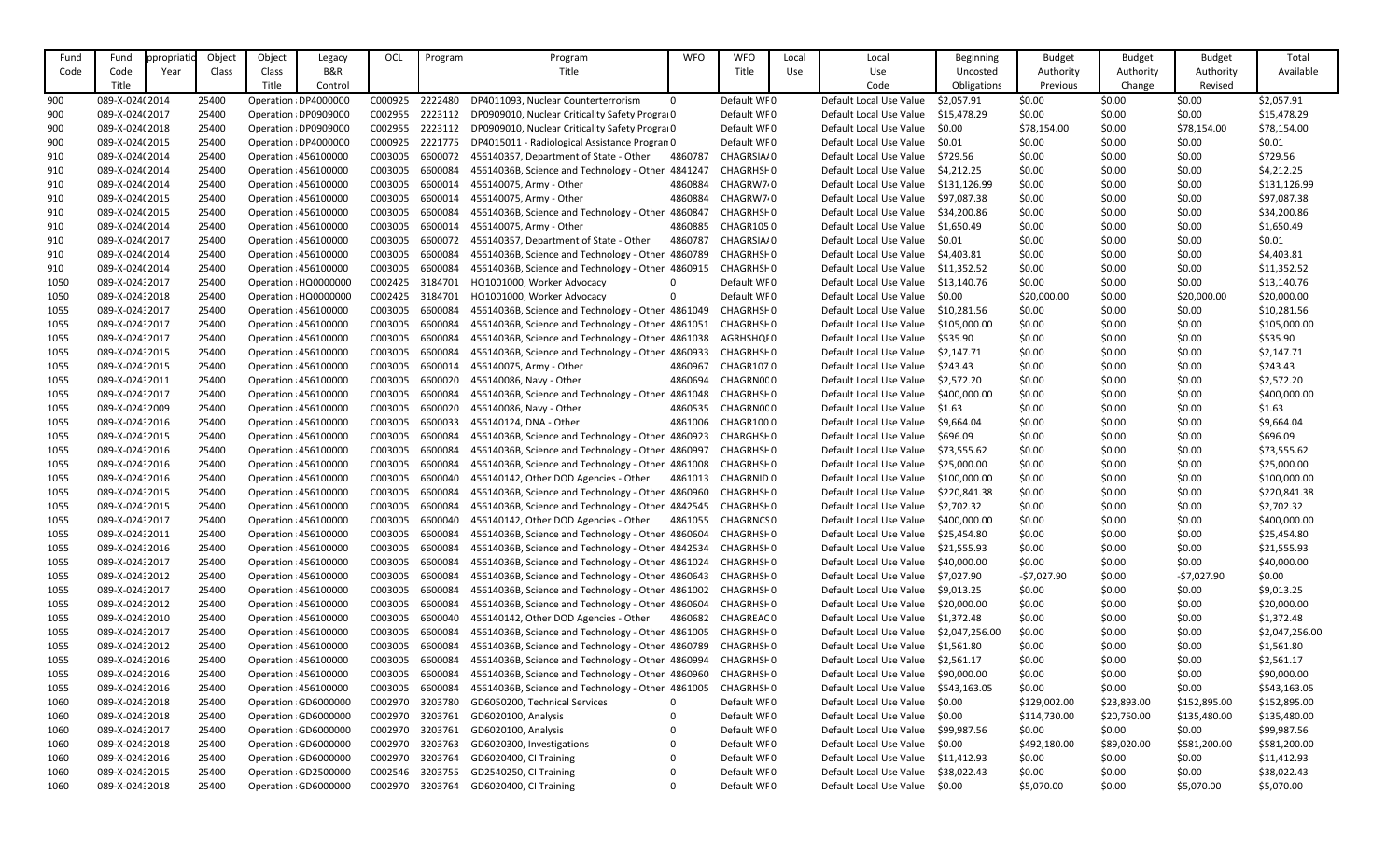| B&R<br>Title<br>Authority<br>Available<br>Code<br>Code<br>Year<br>Class<br>Class<br>Title<br>Use<br>Use<br>Uncosted<br>Authority<br>Authority<br>Title<br>Code<br>Revised<br>Title<br>Control<br>Obligations<br>Change<br>Previous<br>\$0.00<br>\$0.00<br>\$0.00<br>\$348,672.66<br>089-X-024: 2017<br>25400<br>Operation GD6000000<br>C002970<br>3203763<br>Default WF0<br>Default Local Use Value<br>\$348,672.66<br>GD6020300, Investigations<br>$\mathbf{0}$<br>089-X-024:2017<br>25400<br>C002970<br>3203780<br>GD6050200, Technical Services<br>Default WF0<br>\$0.00<br>\$0.00<br>\$126,271.10<br>Operation GD6000000<br>Default Local Use Value<br>\$126,271.10<br>\$0.00<br>1060<br>25400<br>C002970<br>\$0.00<br>\$0.00<br>\$25,765.00<br>089-X-024: 2017<br>3203764<br>GD6020400, CI Training<br>Default WF0<br>Default Local Use Value<br>\$25,765.00<br>\$0.00<br>Operation GD6000000<br>25400<br>\$0.00<br>\$0.00<br>089-X-024: 2017<br>C002970<br>3203779<br>GD6050100, CYBER & OPERATIONS<br>Default WF0<br>Default Local Use Value<br>\$0.00<br>\$113,058.15<br>Operation GD6000000<br>0<br>\$113,058.15<br>25400<br>C002970<br>GD6020900, Office of The SCIO<br>\$47,030.00<br>\$307,040.00<br>\$307,040.00<br>089-X-02432018<br>Operation GD6000000<br>3203769<br>Default WF0<br>Default Local Use Value<br>\$260,010.00<br>1060<br>0<br>\$0.00<br>GD6020900, Office of The SCIO<br>Default WF0<br>\$0.00<br>\$172,424.87<br>089-X-024: 2017<br>25400<br>Operation GD6000000<br>C002970<br>3203769<br>$\Omega$<br>Default Local Use Value<br>\$172,424.87<br>\$0.00<br>\$0.00<br>25400<br>C000892<br>Default WF0<br>\$0.00<br>\$24,072.62<br>089-16/17-2016<br>Operation CS0000000<br>1713352<br>CS7000000, Integrated Joint Cybersecurity C(0<br>Default Local Use Value<br>\$24,072.62<br>\$0.00<br>\$0.00<br>25400<br>NN4010010, International Nonproliferation E0<br>Default WF0<br>\$0.00<br>\$348.29<br>089-X-0309 2013<br>Operation NN4000000<br>C001056<br>2222721<br>Default Local Use Value<br>\$0.00<br>\$0.00<br>\$348.29<br>25400<br>C003042<br>2223105<br>\$0.00<br>\$0.00<br>\$127,037.86<br>089-X-0309 2016<br>DN4004030, Multilateral Supplier Policy<br>Default WF0<br>Default Local Use Value<br>\$127,037.86<br>\$0.00<br>Operation DN4000000<br>$\bf{0}$<br>25400<br>NN5004010, U.S. Costs for Russia Newly Inde 0<br>\$0.00<br>$-5765.37$<br>089-X-0309 2013<br>C001058<br>2221240<br>Default WF0<br>Default Local Use Value<br>$-$116,798.56$<br>$-$116,798.56$<br>Operation NN5000000<br>\$116,033.19<br>25400<br>C001058<br>2222810<br>Default WF0<br>\$0.00<br>\$0.00<br>\$0.00<br>\$69,665.61<br>089-X-0309 2015<br>Operation NN5000000<br>NN5002040, US Costs for Non Russia Non-Ne 0<br>Default Local Use Value<br>\$69,665.61<br>2221240<br>089-X-0309 2015<br>25400<br>C001058<br>NN5004010, U.S. Costs for Russia Newly Inde 0<br>Default WF0<br>Default Local Use Value<br>$-$18,029.44$<br>\$0.00<br>$-$18,029.44$<br>\$15,485.60<br>Operation NN5000000<br>\$33,515.04<br>25400<br>C003007<br>2223025<br>Default WF0<br>\$2,803.00<br>089-X-0309 2018<br>CT8405010, Technology Integration TI<br>Default Local Use Value<br>\$2,803.00<br>\$0.00<br>\$2,803.00<br>Operation CT0000000<br>\$0.00<br>DN1001011, U.S. Costs for Russia Newly Inde 0<br>Default WF0<br>\$0.00<br>\$140,000.00<br>089-X-0309 2017<br>25400<br>C003034<br>2223049<br>Default Local Use Value<br>\$0.00<br>\$0.00<br>Operation DN1001000<br>\$140,000.00<br>25400<br>C003034<br>2223053<br>\$0.00<br>\$0.00<br>\$0.00<br>089-X-0309 2016<br>DN1001021, U.S. Costs for Russia Newly Inde 0<br>Default WF0<br>Default Local Use Value<br>\$596,721.35<br>\$596,721.35<br>Operation DN1001000<br>2223023<br>\$0.00<br>\$4,995.57<br>089-X-0309 2017<br>25400<br>C003007<br>CT8404010, Evaluation, Exercise, Readiness, a 0<br>Default WF0<br>Default Local Use Value<br>\$0.00<br>\$0.00<br>Operation CT0000000<br>\$4,995.57<br>\$26.66<br>25400<br>C003042<br>2223106<br>Default WF0<br>\$0.00<br>\$0.00<br>089-X-0309 2017<br>Operation DN4000000<br>DN4004040, Policy Studies and Support<br>Default Local Use Value<br>\$26.66<br>\$0.00<br>$\overline{0}$<br>\$319.64<br>25400<br>C003007<br>2223025<br>Default WF0<br>\$0.00<br>\$0.00<br>\$0.00<br>089-X-0309 2017<br>Operation CT0000000<br>CT8405010, Technology Integration TI<br>Default Local Use Value<br>\$319.64<br>\$0.00<br>25400<br>C001058<br>2221241<br>NN5004020, In-Country Costs for Russia New 0<br>Default WF0<br>$-529.25$<br>089-X-0309 2015<br>Operation NN5000000<br>Default Local Use Value<br>\$29.25<br>$-529.25$<br>\$0.00<br>25400<br>C003088<br>2223152<br>\$0.00<br>\$0.00<br>\$0.00<br>\$40,000.00<br>089-X-0309 2017<br>DN1005010, Domestic Radiological Security 0<br>Default WF0<br>Default Local Use Value<br>Operation DN1005000<br>\$40,000.00<br>25400<br>C001056<br>2222732<br>NN4012030, Multilateral Supplier Policy<br>Default WF0<br>\$0.00<br>\$0.00<br>\$830.02<br>089-X-0309 2015<br>Operation NN4000000<br>Default Local Use Value<br>\$830.02<br>\$0.00<br>25400<br>C001058<br>2221235<br>NN5002020, In-Country Costs for Russia New 0<br>Default WF0<br>\$0.00<br>\$0.00<br>\$0.00<br>\$1,298,068.16<br>089-X-0309 2015<br>Operation NN5000000<br>Default Local Use Value<br>\$1,298,068.16<br>25400<br>C001056<br>2222730<br>\$0.00<br>\$0.00<br>\$2,345.59<br>089-X-0309 2015<br>Operation NN4000000<br>NN4012010, Global Regimes<br>Default WF0<br>Default Local Use Value<br>\$2,345.59<br>\$0.00<br>25400<br>C003042<br>2223095<br>DN4001020, Safeguards Engagement INSEP 0<br>Default WF0<br>\$0.00<br>\$953,147.65<br>089-X-0309 2017<br>Operation DN4000000<br>Default Local Use Value<br>\$0.00<br>\$0.00<br>\$953,147.65<br>25400<br>C003007<br>\$0.00<br>\$0.00<br>\$1,086,494.82<br>089-X-0309 2017<br>2223020<br>CT8401000, Radiological Assistance Program 0<br>Default WF0<br>Default Local Use Value<br>\$0.00<br>Operation CT0000000<br>\$1,086,494.82<br>25400<br>C001058<br>2221235<br>\$0.00<br>\$0.00<br>\$0.00<br>\$570,714.02<br>089-X-0309 2014<br>Operation NN5000000<br>NN5002020, In-Country Costs for Russia New 0<br>Default WF0<br>Default Local Use Value<br>\$570,714.02<br>\$21,565.00<br>25400<br>C003007<br>2223023<br>CT8404010, Evaluation, Exercise, Readiness, a0<br>089-X-0309 2018<br>Operation CT0000000<br>Default WF0<br>Default Local Use Value<br>\$21,565.00<br>\$0.00<br>\$21,565.00<br>S0.00<br>25400<br>C003038<br>2223076<br>DN2001000, Proliferation Detection<br>\$190,062.47<br>\$34,249.99<br>\$224,312.46<br>089-X-0309 2018<br>Operation DN2000000<br>Default WF0<br>Default Local Use Value \$0.00<br>\$224,312.46<br>$\mathbf{0}$<br>C003039<br>\$10,135.62<br>25400<br>1551<br>089-X-0309 2017<br>Operation DN3001000<br>2223079<br>DN3001010, Highly Enriched Uranium HEU 10<br>Default WF0<br>Default Local Use Value<br>\$10,135.62<br>\$0.00<br>\$0.00<br>\$0.00<br>25400<br>NN4012040, Policy Studies and Support<br>\$0.00<br>\$52,839.60<br>089-X-0309 2015<br>Operation NN4000000<br>C001056<br>2222733<br>Default WF0<br>Default Local Use Value<br>\$0.00<br>\$0.00<br>$\mathbf 0$<br>\$52,839.60<br>C003042<br>2223096<br>\$155,393.01<br>089-X-0309 2017<br>25400<br>Operation DN4000000<br>DN4001030, Safeguards Technology Develop 0<br>Default WF0<br>Default Local Use Value<br>\$155,393.01<br>\$0.00<br>\$0.00<br>\$0.00<br>C003042<br>2223094<br>DN4001010, Safeguards Policy<br>\$27,897.31<br>\$190,855.60<br>089-X-0309 2018<br>25400<br>Operation DN4000000<br>Default WF0<br>Default Local Use Value<br>\$162,958.29<br>\$190,855.60<br>0<br>\$0.00<br>2223103<br>DN4004010, Global Regimes<br>\$48,974.14<br>25400<br>C003042<br>Default WF0<br>Default Local Use Value<br>\$42,955.88<br>\$6,018.26<br>\$48,974.14<br>089-X-0309 2018<br>Operation DN4000000<br>\$0.00<br>089-X-0309 2017<br>25400<br>C003042 2223094<br>DN4001010, Safeguards Policy<br>Default WF0<br>Default Local Use Value<br>\$0.00<br>\$0.00<br>\$0.00<br>\$295,963.81<br>Operation DN4000000<br>0<br>\$295,963.81<br>C001058<br>2222811<br>\$2,868.79<br>089-X-0309 2013<br>25400<br>Operation NN5000000<br>NN5003040, US Costs for Non Russia Non-Ne0<br>Default WF0<br>Default Local Use Value<br>\$0.00<br>\$0.00<br>\$0.00<br>\$2,868.79<br>\$327.66<br>089-X-0309 2014<br>25400<br>Operation NN4000000<br>C001056<br>2222722<br>NN4010021, US Costs for Russia Newly Indep 0<br>Default WF0<br>Default Local Use Value<br>\$327.66<br>\$0.00<br>\$0.00<br>\$0.00<br>25400<br>C001058 2222881<br>NN5070040, US Costs for Non Russia Non-Ne0<br>\$27,382.94<br>089-X-0309 2014<br>Default WF0<br>Default Local Use Value<br>\$27,382.94<br>\$0.00<br>\$0.00<br>\$0.00<br>Operation NN5000000<br>2221234<br>NN5002010, U.S. Costs for Russia Newly Inde 0<br>\$426,518.22<br>089-X-0309 2015<br>25400<br>Operation NN5000000<br>C001058<br>Default WF0<br>Default Local Use Value<br>\$0.00<br>\$0.00<br>\$0.00<br>\$426,518.22<br>2223101<br>\$2,912.16<br>089-X-0309 2016<br>25400<br>C003042<br>DN4003010, Warhead Dismantlement and Fi 0<br>Default WF0<br>Default Local Use Value<br>\$0.00<br>\$0.00<br>\$0.00<br>Operation DN4000000<br>\$2,912.16<br>\$30,331.23<br>089-X-0309 2015<br>25400<br>C001056<br>2222717<br>NN4009010, Safeguards Policy and Human RO<br>Default WF0<br>Default Local Use Value<br>\$0.00<br>\$0.00<br>\$0.00<br>Operation NN4000000<br>\$30,331.23<br>2222881<br>NN5070040, US Costs for Non Russia Non-Ne0<br>\$15,000.00<br>089-X-0309 2015<br>25400<br>Operation NN5000000<br>C001058<br>Default WF0<br>Default Local Use Value<br>\$0.00<br>\$0.00<br>\$0.00<br>\$15,000.00<br>2223103<br>25400<br>C003042<br>DN4004010, Global Regimes<br>Default WF0<br>Default Local Use Value<br>\$0.00<br>\$0.00<br>\$0.00<br>\$25,181.87<br>089-X-0309 2017<br>Operation DN4000000<br>\$25,181.87<br>0<br>C001058<br>2221231<br>NN5001010, U.S. Costs for Russia Newly Inde 0<br>\$72.68<br>089-X-0309 2014<br>25400<br>Operation NN5000000<br>Default WF0<br>Default Local Use Value<br>\$0.00<br>\$0.00<br>\$0.00<br>\$72.68<br>DN4001030, Safeguards Technology Develop 0<br>\$343,832.25<br>089-X-0309 2018<br>25400<br>C003042<br>2223096<br>Default WF0<br>Default Local Use Value<br>\$264,548.94<br>\$79,283.31<br>\$343,832.25<br>Operation DN4000000<br>\$0.00<br>\$0.00<br>\$1,486.29<br>25400<br>C001056 2222728<br>NN4011020, Nuclear Noncompliance Verifica 0<br>Default WF0<br>Default Local Use Value<br>\$0.00<br>\$0.00<br>089-X-0309 2015<br>Operation NN4000000<br>\$1,486.29<br>2222890<br>089-X-0309 2015<br>25400<br>C002936<br>NN9301000, Domestic Nuclear and Radiologi 0<br>Default WF0<br>Default Local Use Value<br>\$0.00<br>\$0.00<br>\$0.00<br>\$23,901.61<br>Operation NN9300000<br>\$23,901.61<br>C001058<br>NN5004020, In-Country Costs for Russia New 0<br>\$0.00<br>089-X-0309 2014<br>25400<br>2221241<br>Default WF0<br>Default Local Use Value<br>\$22,388.44<br>$-522,388.44$<br>\$0.00<br>$-522,388.44$<br>Operation NN5000000<br>2222719<br>\$0.00<br>\$2,773.36<br>089-X-0309 2015<br>25400<br>C001056<br>NN4009030, Safeguards Technology Develop 0<br>Default WF0<br>\$0.00<br>\$0.00<br>Operation NN4000000<br>Default Local Use Value<br>\$2,773.36<br>2223102<br>DN4003020, Nuclear Noncompliance Verifica 0<br>\$32,240.31<br>089-X-0309 2017<br>25400<br>Operation DN4000000<br>C003042<br>Default WF0<br>Default Local Use Value<br>\$0.00<br>\$0.00<br>\$0.00<br>\$32,240.31<br>25400<br>Operation DN4000000<br>C003042<br>2223102<br>DN4003020, Nuclear Noncompliance Verifica 0<br>Default Local Use Value<br>\$128,778.74<br>\$18,042.35<br>\$146,821.09<br>\$146,821.09<br>089-X-0309 2018<br>Default WF0<br>\$0.00<br>1551 | Fund | Fund | ppropriatio | Object | Object | Legacy | OCL | Program | Program | <b>WFO</b> | <b>WFO</b> | Local | Local | <b>Beginning</b> | <b>Budget</b> | <b>Budget</b> | <b>Budget</b> | Total |
|----------------------------------------------------------------------------------------------------------------------------------------------------------------------------------------------------------------------------------------------------------------------------------------------------------------------------------------------------------------------------------------------------------------------------------------------------------------------------------------------------------------------------------------------------------------------------------------------------------------------------------------------------------------------------------------------------------------------------------------------------------------------------------------------------------------------------------------------------------------------------------------------------------------------------------------------------------------------------------------------------------------------------------------------------------------------------------------------------------------------------------------------------------------------------------------------------------------------------------------------------------------------------------------------------------------------------------------------------------------------------------------------------------------------------------------------------------------------------------------------------------------------------------------------------------------------------------------------------------------------------------------------------------------------------------------------------------------------------------------------------------------------------------------------------------------------------------------------------------------------------------------------------------------------------------------------------------------------------------------------------------------------------------------------------------------------------------------------------------------------------------------------------------------------------------------------------------------------------------------------------------------------------------------------------------------------------------------------------------------------------------------------------------------------------------------------------------------------------------------------------------------------------------------------------------------------------------------------------------------------------------------------------------------------------------------------------------------------------------------------------------------------------------------------------------------------------------------------------------------------------------------------------------------------------------------------------------------------------------------------------------------------------------------------------------------------------------------------------------------------------------------------------------------------------------------------------------------------------------------------------------------------------------------------------------------------------------------------------------------------------------------------------------------------------------------------------------------------------------------------------------------------------------------------------------------------------------------------------------------------------------------------------------------------------------------------------------------------------------------------------------------------------------------------------------------------------------------------------------------------------------------------------------------------------------------------------------------------------------------------------------------------------------------------------------------------------------------------------------------------------------------------------------------------------------------------------------------------------------------------------------------------------------------------------------------------------------------------------------------------------------------------------------------------------------------------------------------------------------------------------------------------------------------------------------------------------------------------------------------------------------------------------------------------------------------------------------------------------------------------------------------------------------------------------------------------------------------------------------------------------------------------------------------------------------------------------------------------------------------------------------------------------------------------------------------------------------------------------------------------------------------------------------------------------------------------------------------------------------------------------------------------------------------------------------------------------------------------------------------------------------------------------------------------------------------------------------------------------------------------------------------------------------------------------------------------------------------------------------------------------------------------------------------------------------------------------------------------------------------------------------------------------------------------------------------------------------------------------------------------------------------------------------------------------------------------------------------------------------------------------------------------------------------------------------------------------------------------------------------------------------------------------------------------------------------------------------------------------------------------------------------------------------------------------------------------------------------------------------------------------------------------------------------------------------------------------------------------------------------------------------------------------------------------------------------------------------------------------------------------------------------------------------------------------------------------------------------------------------------------------------------------------------------------------------------------------------------------------------------------------------------------------------------------------------------------------------------------------------------------------------------------------------------------------------------------------------------------------------------------------------------------------------------------------------------------------------------------------------------------------------------------------------------------------------------------------------------------------------------------------------------------------------------------------------------------------------------------------------------------------------------------------------------------------------------------------------------------------------------------------------------------------------------------------------------------------------------------------------------------------------------------------------------------------------------------------------------------------------------------------------------------------------------------------------------------------------------------------------------------------------------------------------------------------------------------------------------------------------------------------------------------------------------------------------------------------------------------------------------------------------------------------------------------------------------------------------------------------------------------------------------------------------------------------------------------------------------------------------------------------------------------------------------------------------------------------------------------------------------------------------------------------------------------------------------------------------------------------------------------------------------------------------------------------------------------------------------------------------------------------------------------------------------------------------------------------------------------------------------------------------------------------------------------------------------------------------------------------------------------------------------------------------------------------------------------------------------------------------------------------------------------------------------------------------------------------------------------------------------------------------------------------------------------------------------------------------------------------------------------------------------------------------------------------------------------------------------------------------------------------------------------------------------------------------------------------------------------------------------------------------------------------------------------------------------------------------------------------------------------------------------------------------------------------------------------------------------------------------------------------------------------------------------------------------------------------------------------------------------------------------------------------------------------------------------------------------------------------------------------------------------------------------------------------------------------------------------------------------------------------------------------------------------------------------------------------------------------------------------------------------------------------------------------------------------------------------------------------------------------------------------------------------------------------------------------------------------------------------------------------------------------------------------------------------------------------------------------------------------------------------------------------------------------------------------------------------------------------------------------------------------------------------------------------------------------------------------------------------------------------------------------------------------------------------------------------------------------------------------------------------------------------------------------------------------------------------------------------------------------------------------------------------------------------------------------------------------------------------------------------------------------------------------------------------------------------------------------------------------------------------------------------------------------------------------------------------------------------------------------------------------------------------------------------------------------|------|------|-------------|--------|--------|--------|-----|---------|---------|------------|------------|-------|-------|------------------|---------------|---------------|---------------|-------|
| 1060<br>1060<br>1060<br>1060<br>1079<br>1551<br>1551<br>1551<br>1551<br>1551<br>1551<br>1551<br>1551<br>1551<br>1551<br>1551<br>1551<br>1551<br>1551<br>1551<br>1551<br>1551<br>1551<br>1551<br>1551<br>1551<br>1551<br>1551<br>1551<br>1551<br>1551<br>1551<br>1551<br>1551<br>1551<br>1551<br>1551<br>1551<br>1551<br>1551<br>1551<br>1551<br>1551<br>1551<br>1551<br>1551                                                                                                                                                                                                                                                                                                                                                                                                                                                                                                                                                                                                                                                                                                                                                                                                                                                                                                                                                                                                                                                                                                                                                                                                                                                                                                                                                                                                                                                                                                                                                                                                                                                                                                                                                                                                                                                                                                                                                                                                                                                                                                                                                                                                                                                                                                                                                                                                                                                                                                                                                                                                                                                                                                                                                                                                                                                                                                                                                                                                                                                                                                                                                                                                                                                                                                                                                                                                                                                                                                                                                                                                                                                                                                                                                                                                                                                                                                                                                                                                                                                                                                                                                                                                                                                                                                                                                                                                                                                                                                                                                                                                                                                                                                                                                                                                                                                                                                                                                                                                                                                                                                                                                                                                                                                                                                                                                                                                                                                                                                                                                                                                                                                                                                                                                                                                                                                                                                                                                                                                                                                                                                                                                                                                                                                                                                                                                                                                                                                                                                                                                                                                                                                                                                                                                                                                                                                                                                                                                                                                                                                                                                                                                                                                                                                                                                                                                                                                                                                                                                                                                                                                                                                                                                                                                                                                                                                                                                                                                                                                                                                                                                                                                                                                                                                                                                                                                                                                                                                                                                                                                                                                                                                                                                                                                                                                                                                                                                                                                                                                                                                                                                                                                                                                                                                                                                                                                                                                                                                                                                                                                                                                                                                                                                                                                                                                                                                                                                                                                                                                                                                                                                                                                                                                                                                                                                                                                                                                                                                                                                                                                                                                                                                                                                                                                                                                                                                                                                                                                                                                                                                                                                                                                                                                                                                                                                                                                                                                                                         |      |      |             |        |        |        |     |         |         |            |            |       |       |                  |               |               |               |       |
|                                                                                                                                                                                                                                                                                                                                                                                                                                                                                                                                                                                                                                                                                                                                                                                                                                                                                                                                                                                                                                                                                                                                                                                                                                                                                                                                                                                                                                                                                                                                                                                                                                                                                                                                                                                                                                                                                                                                                                                                                                                                                                                                                                                                                                                                                                                                                                                                                                                                                                                                                                                                                                                                                                                                                                                                                                                                                                                                                                                                                                                                                                                                                                                                                                                                                                                                                                                                                                                                                                                                                                                                                                                                                                                                                                                                                                                                                                                                                                                                                                                                                                                                                                                                                                                                                                                                                                                                                                                                                                                                                                                                                                                                                                                                                                                                                                                                                                                                                                                                                                                                                                                                                                                                                                                                                                                                                                                                                                                                                                                                                                                                                                                                                                                                                                                                                                                                                                                                                                                                                                                                                                                                                                                                                                                                                                                                                                                                                                                                                                                                                                                                                                                                                                                                                                                                                                                                                                                                                                                                                                                                                                                                                                                                                                                                                                                                                                                                                                                                                                                                                                                                                                                                                                                                                                                                                                                                                                                                                                                                                                                                                                                                                                                                                                                                                                                                                                                                                                                                                                                                                                                                                                                                                                                                                                                                                                                                                                                                                                                                                                                                                                                                                                                                                                                                                                                                                                                                                                                                                                                                                                                                                                                                                                                                                                                                                                                                                                                                                                                                                                                                                                                                                                                                                                                                                                                                                                                                                                                                                                                                                                                                                                                                                                                                                                                                                                                                                                                                                                                                                                                                                                                                                                                                                                                                                                                                                                                                                                                                                                                                                                                                                                                                                                                                                                                                                      |      |      |             |        |        |        |     |         |         |            |            |       |       |                  |               |               |               |       |
|                                                                                                                                                                                                                                                                                                                                                                                                                                                                                                                                                                                                                                                                                                                                                                                                                                                                                                                                                                                                                                                                                                                                                                                                                                                                                                                                                                                                                                                                                                                                                                                                                                                                                                                                                                                                                                                                                                                                                                                                                                                                                                                                                                                                                                                                                                                                                                                                                                                                                                                                                                                                                                                                                                                                                                                                                                                                                                                                                                                                                                                                                                                                                                                                                                                                                                                                                                                                                                                                                                                                                                                                                                                                                                                                                                                                                                                                                                                                                                                                                                                                                                                                                                                                                                                                                                                                                                                                                                                                                                                                                                                                                                                                                                                                                                                                                                                                                                                                                                                                                                                                                                                                                                                                                                                                                                                                                                                                                                                                                                                                                                                                                                                                                                                                                                                                                                                                                                                                                                                                                                                                                                                                                                                                                                                                                                                                                                                                                                                                                                                                                                                                                                                                                                                                                                                                                                                                                                                                                                                                                                                                                                                                                                                                                                                                                                                                                                                                                                                                                                                                                                                                                                                                                                                                                                                                                                                                                                                                                                                                                                                                                                                                                                                                                                                                                                                                                                                                                                                                                                                                                                                                                                                                                                                                                                                                                                                                                                                                                                                                                                                                                                                                                                                                                                                                                                                                                                                                                                                                                                                                                                                                                                                                                                                                                                                                                                                                                                                                                                                                                                                                                                                                                                                                                                                                                                                                                                                                                                                                                                                                                                                                                                                                                                                                                                                                                                                                                                                                                                                                                                                                                                                                                                                                                                                                                                                                                                                                                                                                                                                                                                                                                                                                                                                                                                                                                      |      |      |             |        |        |        |     |         |         |            |            |       |       |                  |               |               |               |       |
|                                                                                                                                                                                                                                                                                                                                                                                                                                                                                                                                                                                                                                                                                                                                                                                                                                                                                                                                                                                                                                                                                                                                                                                                                                                                                                                                                                                                                                                                                                                                                                                                                                                                                                                                                                                                                                                                                                                                                                                                                                                                                                                                                                                                                                                                                                                                                                                                                                                                                                                                                                                                                                                                                                                                                                                                                                                                                                                                                                                                                                                                                                                                                                                                                                                                                                                                                                                                                                                                                                                                                                                                                                                                                                                                                                                                                                                                                                                                                                                                                                                                                                                                                                                                                                                                                                                                                                                                                                                                                                                                                                                                                                                                                                                                                                                                                                                                                                                                                                                                                                                                                                                                                                                                                                                                                                                                                                                                                                                                                                                                                                                                                                                                                                                                                                                                                                                                                                                                                                                                                                                                                                                                                                                                                                                                                                                                                                                                                                                                                                                                                                                                                                                                                                                                                                                                                                                                                                                                                                                                                                                                                                                                                                                                                                                                                                                                                                                                                                                                                                                                                                                                                                                                                                                                                                                                                                                                                                                                                                                                                                                                                                                                                                                                                                                                                                                                                                                                                                                                                                                                                                                                                                                                                                                                                                                                                                                                                                                                                                                                                                                                                                                                                                                                                                                                                                                                                                                                                                                                                                                                                                                                                                                                                                                                                                                                                                                                                                                                                                                                                                                                                                                                                                                                                                                                                                                                                                                                                                                                                                                                                                                                                                                                                                                                                                                                                                                                                                                                                                                                                                                                                                                                                                                                                                                                                                                                                                                                                                                                                                                                                                                                                                                                                                                                                                                                                      |      |      |             |        |        |        |     |         |         |            |            |       |       |                  |               |               |               |       |
|                                                                                                                                                                                                                                                                                                                                                                                                                                                                                                                                                                                                                                                                                                                                                                                                                                                                                                                                                                                                                                                                                                                                                                                                                                                                                                                                                                                                                                                                                                                                                                                                                                                                                                                                                                                                                                                                                                                                                                                                                                                                                                                                                                                                                                                                                                                                                                                                                                                                                                                                                                                                                                                                                                                                                                                                                                                                                                                                                                                                                                                                                                                                                                                                                                                                                                                                                                                                                                                                                                                                                                                                                                                                                                                                                                                                                                                                                                                                                                                                                                                                                                                                                                                                                                                                                                                                                                                                                                                                                                                                                                                                                                                                                                                                                                                                                                                                                                                                                                                                                                                                                                                                                                                                                                                                                                                                                                                                                                                                                                                                                                                                                                                                                                                                                                                                                                                                                                                                                                                                                                                                                                                                                                                                                                                                                                                                                                                                                                                                                                                                                                                                                                                                                                                                                                                                                                                                                                                                                                                                                                                                                                                                                                                                                                                                                                                                                                                                                                                                                                                                                                                                                                                                                                                                                                                                                                                                                                                                                                                                                                                                                                                                                                                                                                                                                                                                                                                                                                                                                                                                                                                                                                                                                                                                                                                                                                                                                                                                                                                                                                                                                                                                                                                                                                                                                                                                                                                                                                                                                                                                                                                                                                                                                                                                                                                                                                                                                                                                                                                                                                                                                                                                                                                                                                                                                                                                                                                                                                                                                                                                                                                                                                                                                                                                                                                                                                                                                                                                                                                                                                                                                                                                                                                                                                                                                                                                                                                                                                                                                                                                                                                                                                                                                                                                                                                                                      |      |      |             |        |        |        |     |         |         |            |            |       |       |                  |               |               |               |       |
|                                                                                                                                                                                                                                                                                                                                                                                                                                                                                                                                                                                                                                                                                                                                                                                                                                                                                                                                                                                                                                                                                                                                                                                                                                                                                                                                                                                                                                                                                                                                                                                                                                                                                                                                                                                                                                                                                                                                                                                                                                                                                                                                                                                                                                                                                                                                                                                                                                                                                                                                                                                                                                                                                                                                                                                                                                                                                                                                                                                                                                                                                                                                                                                                                                                                                                                                                                                                                                                                                                                                                                                                                                                                                                                                                                                                                                                                                                                                                                                                                                                                                                                                                                                                                                                                                                                                                                                                                                                                                                                                                                                                                                                                                                                                                                                                                                                                                                                                                                                                                                                                                                                                                                                                                                                                                                                                                                                                                                                                                                                                                                                                                                                                                                                                                                                                                                                                                                                                                                                                                                                                                                                                                                                                                                                                                                                                                                                                                                                                                                                                                                                                                                                                                                                                                                                                                                                                                                                                                                                                                                                                                                                                                                                                                                                                                                                                                                                                                                                                                                                                                                                                                                                                                                                                                                                                                                                                                                                                                                                                                                                                                                                                                                                                                                                                                                                                                                                                                                                                                                                                                                                                                                                                                                                                                                                                                                                                                                                                                                                                                                                                                                                                                                                                                                                                                                                                                                                                                                                                                                                                                                                                                                                                                                                                                                                                                                                                                                                                                                                                                                                                                                                                                                                                                                                                                                                                                                                                                                                                                                                                                                                                                                                                                                                                                                                                                                                                                                                                                                                                                                                                                                                                                                                                                                                                                                                                                                                                                                                                                                                                                                                                                                                                                                                                                                                                                      |      |      |             |        |        |        |     |         |         |            |            |       |       |                  |               |               |               |       |
|                                                                                                                                                                                                                                                                                                                                                                                                                                                                                                                                                                                                                                                                                                                                                                                                                                                                                                                                                                                                                                                                                                                                                                                                                                                                                                                                                                                                                                                                                                                                                                                                                                                                                                                                                                                                                                                                                                                                                                                                                                                                                                                                                                                                                                                                                                                                                                                                                                                                                                                                                                                                                                                                                                                                                                                                                                                                                                                                                                                                                                                                                                                                                                                                                                                                                                                                                                                                                                                                                                                                                                                                                                                                                                                                                                                                                                                                                                                                                                                                                                                                                                                                                                                                                                                                                                                                                                                                                                                                                                                                                                                                                                                                                                                                                                                                                                                                                                                                                                                                                                                                                                                                                                                                                                                                                                                                                                                                                                                                                                                                                                                                                                                                                                                                                                                                                                                                                                                                                                                                                                                                                                                                                                                                                                                                                                                                                                                                                                                                                                                                                                                                                                                                                                                                                                                                                                                                                                                                                                                                                                                                                                                                                                                                                                                                                                                                                                                                                                                                                                                                                                                                                                                                                                                                                                                                                                                                                                                                                                                                                                                                                                                                                                                                                                                                                                                                                                                                                                                                                                                                                                                                                                                                                                                                                                                                                                                                                                                                                                                                                                                                                                                                                                                                                                                                                                                                                                                                                                                                                                                                                                                                                                                                                                                                                                                                                                                                                                                                                                                                                                                                                                                                                                                                                                                                                                                                                                                                                                                                                                                                                                                                                                                                                                                                                                                                                                                                                                                                                                                                                                                                                                                                                                                                                                                                                                                                                                                                                                                                                                                                                                                                                                                                                                                                                                                                                      |      |      |             |        |        |        |     |         |         |            |            |       |       |                  |               |               |               |       |
|                                                                                                                                                                                                                                                                                                                                                                                                                                                                                                                                                                                                                                                                                                                                                                                                                                                                                                                                                                                                                                                                                                                                                                                                                                                                                                                                                                                                                                                                                                                                                                                                                                                                                                                                                                                                                                                                                                                                                                                                                                                                                                                                                                                                                                                                                                                                                                                                                                                                                                                                                                                                                                                                                                                                                                                                                                                                                                                                                                                                                                                                                                                                                                                                                                                                                                                                                                                                                                                                                                                                                                                                                                                                                                                                                                                                                                                                                                                                                                                                                                                                                                                                                                                                                                                                                                                                                                                                                                                                                                                                                                                                                                                                                                                                                                                                                                                                                                                                                                                                                                                                                                                                                                                                                                                                                                                                                                                                                                                                                                                                                                                                                                                                                                                                                                                                                                                                                                                                                                                                                                                                                                                                                                                                                                                                                                                                                                                                                                                                                                                                                                                                                                                                                                                                                                                                                                                                                                                                                                                                                                                                                                                                                                                                                                                                                                                                                                                                                                                                                                                                                                                                                                                                                                                                                                                                                                                                                                                                                                                                                                                                                                                                                                                                                                                                                                                                                                                                                                                                                                                                                                                                                                                                                                                                                                                                                                                                                                                                                                                                                                                                                                                                                                                                                                                                                                                                                                                                                                                                                                                                                                                                                                                                                                                                                                                                                                                                                                                                                                                                                                                                                                                                                                                                                                                                                                                                                                                                                                                                                                                                                                                                                                                                                                                                                                                                                                                                                                                                                                                                                                                                                                                                                                                                                                                                                                                                                                                                                                                                                                                                                                                                                                                                                                                                                                                                                      |      |      |             |        |        |        |     |         |         |            |            |       |       |                  |               |               |               |       |
|                                                                                                                                                                                                                                                                                                                                                                                                                                                                                                                                                                                                                                                                                                                                                                                                                                                                                                                                                                                                                                                                                                                                                                                                                                                                                                                                                                                                                                                                                                                                                                                                                                                                                                                                                                                                                                                                                                                                                                                                                                                                                                                                                                                                                                                                                                                                                                                                                                                                                                                                                                                                                                                                                                                                                                                                                                                                                                                                                                                                                                                                                                                                                                                                                                                                                                                                                                                                                                                                                                                                                                                                                                                                                                                                                                                                                                                                                                                                                                                                                                                                                                                                                                                                                                                                                                                                                                                                                                                                                                                                                                                                                                                                                                                                                                                                                                                                                                                                                                                                                                                                                                                                                                                                                                                                                                                                                                                                                                                                                                                                                                                                                                                                                                                                                                                                                                                                                                                                                                                                                                                                                                                                                                                                                                                                                                                                                                                                                                                                                                                                                                                                                                                                                                                                                                                                                                                                                                                                                                                                                                                                                                                                                                                                                                                                                                                                                                                                                                                                                                                                                                                                                                                                                                                                                                                                                                                                                                                                                                                                                                                                                                                                                                                                                                                                                                                                                                                                                                                                                                                                                                                                                                                                                                                                                                                                                                                                                                                                                                                                                                                                                                                                                                                                                                                                                                                                                                                                                                                                                                                                                                                                                                                                                                                                                                                                                                                                                                                                                                                                                                                                                                                                                                                                                                                                                                                                                                                                                                                                                                                                                                                                                                                                                                                                                                                                                                                                                                                                                                                                                                                                                                                                                                                                                                                                                                                                                                                                                                                                                                                                                                                                                                                                                                                                                                                                                      |      |      |             |        |        |        |     |         |         |            |            |       |       |                  |               |               |               |       |
|                                                                                                                                                                                                                                                                                                                                                                                                                                                                                                                                                                                                                                                                                                                                                                                                                                                                                                                                                                                                                                                                                                                                                                                                                                                                                                                                                                                                                                                                                                                                                                                                                                                                                                                                                                                                                                                                                                                                                                                                                                                                                                                                                                                                                                                                                                                                                                                                                                                                                                                                                                                                                                                                                                                                                                                                                                                                                                                                                                                                                                                                                                                                                                                                                                                                                                                                                                                                                                                                                                                                                                                                                                                                                                                                                                                                                                                                                                                                                                                                                                                                                                                                                                                                                                                                                                                                                                                                                                                                                                                                                                                                                                                                                                                                                                                                                                                                                                                                                                                                                                                                                                                                                                                                                                                                                                                                                                                                                                                                                                                                                                                                                                                                                                                                                                                                                                                                                                                                                                                                                                                                                                                                                                                                                                                                                                                                                                                                                                                                                                                                                                                                                                                                                                                                                                                                                                                                                                                                                                                                                                                                                                                                                                                                                                                                                                                                                                                                                                                                                                                                                                                                                                                                                                                                                                                                                                                                                                                                                                                                                                                                                                                                                                                                                                                                                                                                                                                                                                                                                                                                                                                                                                                                                                                                                                                                                                                                                                                                                                                                                                                                                                                                                                                                                                                                                                                                                                                                                                                                                                                                                                                                                                                                                                                                                                                                                                                                                                                                                                                                                                                                                                                                                                                                                                                                                                                                                                                                                                                                                                                                                                                                                                                                                                                                                                                                                                                                                                                                                                                                                                                                                                                                                                                                                                                                                                                                                                                                                                                                                                                                                                                                                                                                                                                                                                                                                      |      |      |             |        |        |        |     |         |         |            |            |       |       |                  |               |               |               |       |
|                                                                                                                                                                                                                                                                                                                                                                                                                                                                                                                                                                                                                                                                                                                                                                                                                                                                                                                                                                                                                                                                                                                                                                                                                                                                                                                                                                                                                                                                                                                                                                                                                                                                                                                                                                                                                                                                                                                                                                                                                                                                                                                                                                                                                                                                                                                                                                                                                                                                                                                                                                                                                                                                                                                                                                                                                                                                                                                                                                                                                                                                                                                                                                                                                                                                                                                                                                                                                                                                                                                                                                                                                                                                                                                                                                                                                                                                                                                                                                                                                                                                                                                                                                                                                                                                                                                                                                                                                                                                                                                                                                                                                                                                                                                                                                                                                                                                                                                                                                                                                                                                                                                                                                                                                                                                                                                                                                                                                                                                                                                                                                                                                                                                                                                                                                                                                                                                                                                                                                                                                                                                                                                                                                                                                                                                                                                                                                                                                                                                                                                                                                                                                                                                                                                                                                                                                                                                                                                                                                                                                                                                                                                                                                                                                                                                                                                                                                                                                                                                                                                                                                                                                                                                                                                                                                                                                                                                                                                                                                                                                                                                                                                                                                                                                                                                                                                                                                                                                                                                                                                                                                                                                                                                                                                                                                                                                                                                                                                                                                                                                                                                                                                                                                                                                                                                                                                                                                                                                                                                                                                                                                                                                                                                                                                                                                                                                                                                                                                                                                                                                                                                                                                                                                                                                                                                                                                                                                                                                                                                                                                                                                                                                                                                                                                                                                                                                                                                                                                                                                                                                                                                                                                                                                                                                                                                                                                                                                                                                                                                                                                                                                                                                                                                                                                                                                                                                      |      |      |             |        |        |        |     |         |         |            |            |       |       |                  |               |               |               |       |
|                                                                                                                                                                                                                                                                                                                                                                                                                                                                                                                                                                                                                                                                                                                                                                                                                                                                                                                                                                                                                                                                                                                                                                                                                                                                                                                                                                                                                                                                                                                                                                                                                                                                                                                                                                                                                                                                                                                                                                                                                                                                                                                                                                                                                                                                                                                                                                                                                                                                                                                                                                                                                                                                                                                                                                                                                                                                                                                                                                                                                                                                                                                                                                                                                                                                                                                                                                                                                                                                                                                                                                                                                                                                                                                                                                                                                                                                                                                                                                                                                                                                                                                                                                                                                                                                                                                                                                                                                                                                                                                                                                                                                                                                                                                                                                                                                                                                                                                                                                                                                                                                                                                                                                                                                                                                                                                                                                                                                                                                                                                                                                                                                                                                                                                                                                                                                                                                                                                                                                                                                                                                                                                                                                                                                                                                                                                                                                                                                                                                                                                                                                                                                                                                                                                                                                                                                                                                                                                                                                                                                                                                                                                                                                                                                                                                                                                                                                                                                                                                                                                                                                                                                                                                                                                                                                                                                                                                                                                                                                                                                                                                                                                                                                                                                                                                                                                                                                                                                                                                                                                                                                                                                                                                                                                                                                                                                                                                                                                                                                                                                                                                                                                                                                                                                                                                                                                                                                                                                                                                                                                                                                                                                                                                                                                                                                                                                                                                                                                                                                                                                                                                                                                                                                                                                                                                                                                                                                                                                                                                                                                                                                                                                                                                                                                                                                                                                                                                                                                                                                                                                                                                                                                                                                                                                                                                                                                                                                                                                                                                                                                                                                                                                                                                                                                                                                                                                      |      |      |             |        |        |        |     |         |         |            |            |       |       |                  |               |               |               |       |
|                                                                                                                                                                                                                                                                                                                                                                                                                                                                                                                                                                                                                                                                                                                                                                                                                                                                                                                                                                                                                                                                                                                                                                                                                                                                                                                                                                                                                                                                                                                                                                                                                                                                                                                                                                                                                                                                                                                                                                                                                                                                                                                                                                                                                                                                                                                                                                                                                                                                                                                                                                                                                                                                                                                                                                                                                                                                                                                                                                                                                                                                                                                                                                                                                                                                                                                                                                                                                                                                                                                                                                                                                                                                                                                                                                                                                                                                                                                                                                                                                                                                                                                                                                                                                                                                                                                                                                                                                                                                                                                                                                                                                                                                                                                                                                                                                                                                                                                                                                                                                                                                                                                                                                                                                                                                                                                                                                                                                                                                                                                                                                                                                                                                                                                                                                                                                                                                                                                                                                                                                                                                                                                                                                                                                                                                                                                                                                                                                                                                                                                                                                                                                                                                                                                                                                                                                                                                                                                                                                                                                                                                                                                                                                                                                                                                                                                                                                                                                                                                                                                                                                                                                                                                                                                                                                                                                                                                                                                                                                                                                                                                                                                                                                                                                                                                                                                                                                                                                                                                                                                                                                                                                                                                                                                                                                                                                                                                                                                                                                                                                                                                                                                                                                                                                                                                                                                                                                                                                                                                                                                                                                                                                                                                                                                                                                                                                                                                                                                                                                                                                                                                                                                                                                                                                                                                                                                                                                                                                                                                                                                                                                                                                                                                                                                                                                                                                                                                                                                                                                                                                                                                                                                                                                                                                                                                                                                                                                                                                                                                                                                                                                                                                                                                                                                                                                                                                      |      |      |             |        |        |        |     |         |         |            |            |       |       |                  |               |               |               |       |
|                                                                                                                                                                                                                                                                                                                                                                                                                                                                                                                                                                                                                                                                                                                                                                                                                                                                                                                                                                                                                                                                                                                                                                                                                                                                                                                                                                                                                                                                                                                                                                                                                                                                                                                                                                                                                                                                                                                                                                                                                                                                                                                                                                                                                                                                                                                                                                                                                                                                                                                                                                                                                                                                                                                                                                                                                                                                                                                                                                                                                                                                                                                                                                                                                                                                                                                                                                                                                                                                                                                                                                                                                                                                                                                                                                                                                                                                                                                                                                                                                                                                                                                                                                                                                                                                                                                                                                                                                                                                                                                                                                                                                                                                                                                                                                                                                                                                                                                                                                                                                                                                                                                                                                                                                                                                                                                                                                                                                                                                                                                                                                                                                                                                                                                                                                                                                                                                                                                                                                                                                                                                                                                                                                                                                                                                                                                                                                                                                                                                                                                                                                                                                                                                                                                                                                                                                                                                                                                                                                                                                                                                                                                                                                                                                                                                                                                                                                                                                                                                                                                                                                                                                                                                                                                                                                                                                                                                                                                                                                                                                                                                                                                                                                                                                                                                                                                                                                                                                                                                                                                                                                                                                                                                                                                                                                                                                                                                                                                                                                                                                                                                                                                                                                                                                                                                                                                                                                                                                                                                                                                                                                                                                                                                                                                                                                                                                                                                                                                                                                                                                                                                                                                                                                                                                                                                                                                                                                                                                                                                                                                                                                                                                                                                                                                                                                                                                                                                                                                                                                                                                                                                                                                                                                                                                                                                                                                                                                                                                                                                                                                                                                                                                                                                                                                                                                                                                      |      |      |             |        |        |        |     |         |         |            |            |       |       |                  |               |               |               |       |
|                                                                                                                                                                                                                                                                                                                                                                                                                                                                                                                                                                                                                                                                                                                                                                                                                                                                                                                                                                                                                                                                                                                                                                                                                                                                                                                                                                                                                                                                                                                                                                                                                                                                                                                                                                                                                                                                                                                                                                                                                                                                                                                                                                                                                                                                                                                                                                                                                                                                                                                                                                                                                                                                                                                                                                                                                                                                                                                                                                                                                                                                                                                                                                                                                                                                                                                                                                                                                                                                                                                                                                                                                                                                                                                                                                                                                                                                                                                                                                                                                                                                                                                                                                                                                                                                                                                                                                                                                                                                                                                                                                                                                                                                                                                                                                                                                                                                                                                                                                                                                                                                                                                                                                                                                                                                                                                                                                                                                                                                                                                                                                                                                                                                                                                                                                                                                                                                                                                                                                                                                                                                                                                                                                                                                                                                                                                                                                                                                                                                                                                                                                                                                                                                                                                                                                                                                                                                                                                                                                                                                                                                                                                                                                                                                                                                                                                                                                                                                                                                                                                                                                                                                                                                                                                                                                                                                                                                                                                                                                                                                                                                                                                                                                                                                                                                                                                                                                                                                                                                                                                                                                                                                                                                                                                                                                                                                                                                                                                                                                                                                                                                                                                                                                                                                                                                                                                                                                                                                                                                                                                                                                                                                                                                                                                                                                                                                                                                                                                                                                                                                                                                                                                                                                                                                                                                                                                                                                                                                                                                                                                                                                                                                                                                                                                                                                                                                                                                                                                                                                                                                                                                                                                                                                                                                                                                                                                                                                                                                                                                                                                                                                                                                                                                                                                                                                                                                      |      |      |             |        |        |        |     |         |         |            |            |       |       |                  |               |               |               |       |
|                                                                                                                                                                                                                                                                                                                                                                                                                                                                                                                                                                                                                                                                                                                                                                                                                                                                                                                                                                                                                                                                                                                                                                                                                                                                                                                                                                                                                                                                                                                                                                                                                                                                                                                                                                                                                                                                                                                                                                                                                                                                                                                                                                                                                                                                                                                                                                                                                                                                                                                                                                                                                                                                                                                                                                                                                                                                                                                                                                                                                                                                                                                                                                                                                                                                                                                                                                                                                                                                                                                                                                                                                                                                                                                                                                                                                                                                                                                                                                                                                                                                                                                                                                                                                                                                                                                                                                                                                                                                                                                                                                                                                                                                                                                                                                                                                                                                                                                                                                                                                                                                                                                                                                                                                                                                                                                                                                                                                                                                                                                                                                                                                                                                                                                                                                                                                                                                                                                                                                                                                                                                                                                                                                                                                                                                                                                                                                                                                                                                                                                                                                                                                                                                                                                                                                                                                                                                                                                                                                                                                                                                                                                                                                                                                                                                                                                                                                                                                                                                                                                                                                                                                                                                                                                                                                                                                                                                                                                                                                                                                                                                                                                                                                                                                                                                                                                                                                                                                                                                                                                                                                                                                                                                                                                                                                                                                                                                                                                                                                                                                                                                                                                                                                                                                                                                                                                                                                                                                                                                                                                                                                                                                                                                                                                                                                                                                                                                                                                                                                                                                                                                                                                                                                                                                                                                                                                                                                                                                                                                                                                                                                                                                                                                                                                                                                                                                                                                                                                                                                                                                                                                                                                                                                                                                                                                                                                                                                                                                                                                                                                                                                                                                                                                                                                                                                                                                      |      |      |             |        |        |        |     |         |         |            |            |       |       |                  |               |               |               |       |
|                                                                                                                                                                                                                                                                                                                                                                                                                                                                                                                                                                                                                                                                                                                                                                                                                                                                                                                                                                                                                                                                                                                                                                                                                                                                                                                                                                                                                                                                                                                                                                                                                                                                                                                                                                                                                                                                                                                                                                                                                                                                                                                                                                                                                                                                                                                                                                                                                                                                                                                                                                                                                                                                                                                                                                                                                                                                                                                                                                                                                                                                                                                                                                                                                                                                                                                                                                                                                                                                                                                                                                                                                                                                                                                                                                                                                                                                                                                                                                                                                                                                                                                                                                                                                                                                                                                                                                                                                                                                                                                                                                                                                                                                                                                                                                                                                                                                                                                                                                                                                                                                                                                                                                                                                                                                                                                                                                                                                                                                                                                                                                                                                                                                                                                                                                                                                                                                                                                                                                                                                                                                                                                                                                                                                                                                                                                                                                                                                                                                                                                                                                                                                                                                                                                                                                                                                                                                                                                                                                                                                                                                                                                                                                                                                                                                                                                                                                                                                                                                                                                                                                                                                                                                                                                                                                                                                                                                                                                                                                                                                                                                                                                                                                                                                                                                                                                                                                                                                                                                                                                                                                                                                                                                                                                                                                                                                                                                                                                                                                                                                                                                                                                                                                                                                                                                                                                                                                                                                                                                                                                                                                                                                                                                                                                                                                                                                                                                                                                                                                                                                                                                                                                                                                                                                                                                                                                                                                                                                                                                                                                                                                                                                                                                                                                                                                                                                                                                                                                                                                                                                                                                                                                                                                                                                                                                                                                                                                                                                                                                                                                                                                                                                                                                                                                                                                                                                      |      |      |             |        |        |        |     |         |         |            |            |       |       |                  |               |               |               |       |
|                                                                                                                                                                                                                                                                                                                                                                                                                                                                                                                                                                                                                                                                                                                                                                                                                                                                                                                                                                                                                                                                                                                                                                                                                                                                                                                                                                                                                                                                                                                                                                                                                                                                                                                                                                                                                                                                                                                                                                                                                                                                                                                                                                                                                                                                                                                                                                                                                                                                                                                                                                                                                                                                                                                                                                                                                                                                                                                                                                                                                                                                                                                                                                                                                                                                                                                                                                                                                                                                                                                                                                                                                                                                                                                                                                                                                                                                                                                                                                                                                                                                                                                                                                                                                                                                                                                                                                                                                                                                                                                                                                                                                                                                                                                                                                                                                                                                                                                                                                                                                                                                                                                                                                                                                                                                                                                                                                                                                                                                                                                                                                                                                                                                                                                                                                                                                                                                                                                                                                                                                                                                                                                                                                                                                                                                                                                                                                                                                                                                                                                                                                                                                                                                                                                                                                                                                                                                                                                                                                                                                                                                                                                                                                                                                                                                                                                                                                                                                                                                                                                                                                                                                                                                                                                                                                                                                                                                                                                                                                                                                                                                                                                                                                                                                                                                                                                                                                                                                                                                                                                                                                                                                                                                                                                                                                                                                                                                                                                                                                                                                                                                                                                                                                                                                                                                                                                                                                                                                                                                                                                                                                                                                                                                                                                                                                                                                                                                                                                                                                                                                                                                                                                                                                                                                                                                                                                                                                                                                                                                                                                                                                                                                                                                                                                                                                                                                                                                                                                                                                                                                                                                                                                                                                                                                                                                                                                                                                                                                                                                                                                                                                                                                                                                                                                                                                                                                      |      |      |             |        |        |        |     |         |         |            |            |       |       |                  |               |               |               |       |
|                                                                                                                                                                                                                                                                                                                                                                                                                                                                                                                                                                                                                                                                                                                                                                                                                                                                                                                                                                                                                                                                                                                                                                                                                                                                                                                                                                                                                                                                                                                                                                                                                                                                                                                                                                                                                                                                                                                                                                                                                                                                                                                                                                                                                                                                                                                                                                                                                                                                                                                                                                                                                                                                                                                                                                                                                                                                                                                                                                                                                                                                                                                                                                                                                                                                                                                                                                                                                                                                                                                                                                                                                                                                                                                                                                                                                                                                                                                                                                                                                                                                                                                                                                                                                                                                                                                                                                                                                                                                                                                                                                                                                                                                                                                                                                                                                                                                                                                                                                                                                                                                                                                                                                                                                                                                                                                                                                                                                                                                                                                                                                                                                                                                                                                                                                                                                                                                                                                                                                                                                                                                                                                                                                                                                                                                                                                                                                                                                                                                                                                                                                                                                                                                                                                                                                                                                                                                                                                                                                                                                                                                                                                                                                                                                                                                                                                                                                                                                                                                                                                                                                                                                                                                                                                                                                                                                                                                                                                                                                                                                                                                                                                                                                                                                                                                                                                                                                                                                                                                                                                                                                                                                                                                                                                                                                                                                                                                                                                                                                                                                                                                                                                                                                                                                                                                                                                                                                                                                                                                                                                                                                                                                                                                                                                                                                                                                                                                                                                                                                                                                                                                                                                                                                                                                                                                                                                                                                                                                                                                                                                                                                                                                                                                                                                                                                                                                                                                                                                                                                                                                                                                                                                                                                                                                                                                                                                                                                                                                                                                                                                                                                                                                                                                                                                                                                                                                      |      |      |             |        |        |        |     |         |         |            |            |       |       |                  |               |               |               |       |
|                                                                                                                                                                                                                                                                                                                                                                                                                                                                                                                                                                                                                                                                                                                                                                                                                                                                                                                                                                                                                                                                                                                                                                                                                                                                                                                                                                                                                                                                                                                                                                                                                                                                                                                                                                                                                                                                                                                                                                                                                                                                                                                                                                                                                                                                                                                                                                                                                                                                                                                                                                                                                                                                                                                                                                                                                                                                                                                                                                                                                                                                                                                                                                                                                                                                                                                                                                                                                                                                                                                                                                                                                                                                                                                                                                                                                                                                                                                                                                                                                                                                                                                                                                                                                                                                                                                                                                                                                                                                                                                                                                                                                                                                                                                                                                                                                                                                                                                                                                                                                                                                                                                                                                                                                                                                                                                                                                                                                                                                                                                                                                                                                                                                                                                                                                                                                                                                                                                                                                                                                                                                                                                                                                                                                                                                                                                                                                                                                                                                                                                                                                                                                                                                                                                                                                                                                                                                                                                                                                                                                                                                                                                                                                                                                                                                                                                                                                                                                                                                                                                                                                                                                                                                                                                                                                                                                                                                                                                                                                                                                                                                                                                                                                                                                                                                                                                                                                                                                                                                                                                                                                                                                                                                                                                                                                                                                                                                                                                                                                                                                                                                                                                                                                                                                                                                                                                                                                                                                                                                                                                                                                                                                                                                                                                                                                                                                                                                                                                                                                                                                                                                                                                                                                                                                                                                                                                                                                                                                                                                                                                                                                                                                                                                                                                                                                                                                                                                                                                                                                                                                                                                                                                                                                                                                                                                                                                                                                                                                                                                                                                                                                                                                                                                                                                                                                                                                      |      |      |             |        |        |        |     |         |         |            |            |       |       |                  |               |               |               |       |
|                                                                                                                                                                                                                                                                                                                                                                                                                                                                                                                                                                                                                                                                                                                                                                                                                                                                                                                                                                                                                                                                                                                                                                                                                                                                                                                                                                                                                                                                                                                                                                                                                                                                                                                                                                                                                                                                                                                                                                                                                                                                                                                                                                                                                                                                                                                                                                                                                                                                                                                                                                                                                                                                                                                                                                                                                                                                                                                                                                                                                                                                                                                                                                                                                                                                                                                                                                                                                                                                                                                                                                                                                                                                                                                                                                                                                                                                                                                                                                                                                                                                                                                                                                                                                                                                                                                                                                                                                                                                                                                                                                                                                                                                                                                                                                                                                                                                                                                                                                                                                                                                                                                                                                                                                                                                                                                                                                                                                                                                                                                                                                                                                                                                                                                                                                                                                                                                                                                                                                                                                                                                                                                                                                                                                                                                                                                                                                                                                                                                                                                                                                                                                                                                                                                                                                                                                                                                                                                                                                                                                                                                                                                                                                                                                                                                                                                                                                                                                                                                                                                                                                                                                                                                                                                                                                                                                                                                                                                                                                                                                                                                                                                                                                                                                                                                                                                                                                                                                                                                                                                                                                                                                                                                                                                                                                                                                                                                                                                                                                                                                                                                                                                                                                                                                                                                                                                                                                                                                                                                                                                                                                                                                                                                                                                                                                                                                                                                                                                                                                                                                                                                                                                                                                                                                                                                                                                                                                                                                                                                                                                                                                                                                                                                                                                                                                                                                                                                                                                                                                                                                                                                                                                                                                                                                                                                                                                                                                                                                                                                                                                                                                                                                                                                                                                                                                                                                      |      |      |             |        |        |        |     |         |         |            |            |       |       |                  |               |               |               |       |
|                                                                                                                                                                                                                                                                                                                                                                                                                                                                                                                                                                                                                                                                                                                                                                                                                                                                                                                                                                                                                                                                                                                                                                                                                                                                                                                                                                                                                                                                                                                                                                                                                                                                                                                                                                                                                                                                                                                                                                                                                                                                                                                                                                                                                                                                                                                                                                                                                                                                                                                                                                                                                                                                                                                                                                                                                                                                                                                                                                                                                                                                                                                                                                                                                                                                                                                                                                                                                                                                                                                                                                                                                                                                                                                                                                                                                                                                                                                                                                                                                                                                                                                                                                                                                                                                                                                                                                                                                                                                                                                                                                                                                                                                                                                                                                                                                                                                                                                                                                                                                                                                                                                                                                                                                                                                                                                                                                                                                                                                                                                                                                                                                                                                                                                                                                                                                                                                                                                                                                                                                                                                                                                                                                                                                                                                                                                                                                                                                                                                                                                                                                                                                                                                                                                                                                                                                                                                                                                                                                                                                                                                                                                                                                                                                                                                                                                                                                                                                                                                                                                                                                                                                                                                                                                                                                                                                                                                                                                                                                                                                                                                                                                                                                                                                                                                                                                                                                                                                                                                                                                                                                                                                                                                                                                                                                                                                                                                                                                                                                                                                                                                                                                                                                                                                                                                                                                                                                                                                                                                                                                                                                                                                                                                                                                                                                                                                                                                                                                                                                                                                                                                                                                                                                                                                                                                                                                                                                                                                                                                                                                                                                                                                                                                                                                                                                                                                                                                                                                                                                                                                                                                                                                                                                                                                                                                                                                                                                                                                                                                                                                                                                                                                                                                                                                                                                                                                      |      |      |             |        |        |        |     |         |         |            |            |       |       |                  |               |               |               |       |
|                                                                                                                                                                                                                                                                                                                                                                                                                                                                                                                                                                                                                                                                                                                                                                                                                                                                                                                                                                                                                                                                                                                                                                                                                                                                                                                                                                                                                                                                                                                                                                                                                                                                                                                                                                                                                                                                                                                                                                                                                                                                                                                                                                                                                                                                                                                                                                                                                                                                                                                                                                                                                                                                                                                                                                                                                                                                                                                                                                                                                                                                                                                                                                                                                                                                                                                                                                                                                                                                                                                                                                                                                                                                                                                                                                                                                                                                                                                                                                                                                                                                                                                                                                                                                                                                                                                                                                                                                                                                                                                                                                                                                                                                                                                                                                                                                                                                                                                                                                                                                                                                                                                                                                                                                                                                                                                                                                                                                                                                                                                                                                                                                                                                                                                                                                                                                                                                                                                                                                                                                                                                                                                                                                                                                                                                                                                                                                                                                                                                                                                                                                                                                                                                                                                                                                                                                                                                                                                                                                                                                                                                                                                                                                                                                                                                                                                                                                                                                                                                                                                                                                                                                                                                                                                                                                                                                                                                                                                                                                                                                                                                                                                                                                                                                                                                                                                                                                                                                                                                                                                                                                                                                                                                                                                                                                                                                                                                                                                                                                                                                                                                                                                                                                                                                                                                                                                                                                                                                                                                                                                                                                                                                                                                                                                                                                                                                                                                                                                                                                                                                                                                                                                                                                                                                                                                                                                                                                                                                                                                                                                                                                                                                                                                                                                                                                                                                                                                                                                                                                                                                                                                                                                                                                                                                                                                                                                                                                                                                                                                                                                                                                                                                                                                                                                                                                                                                      |      |      |             |        |        |        |     |         |         |            |            |       |       |                  |               |               |               |       |
|                                                                                                                                                                                                                                                                                                                                                                                                                                                                                                                                                                                                                                                                                                                                                                                                                                                                                                                                                                                                                                                                                                                                                                                                                                                                                                                                                                                                                                                                                                                                                                                                                                                                                                                                                                                                                                                                                                                                                                                                                                                                                                                                                                                                                                                                                                                                                                                                                                                                                                                                                                                                                                                                                                                                                                                                                                                                                                                                                                                                                                                                                                                                                                                                                                                                                                                                                                                                                                                                                                                                                                                                                                                                                                                                                                                                                                                                                                                                                                                                                                                                                                                                                                                                                                                                                                                                                                                                                                                                                                                                                                                                                                                                                                                                                                                                                                                                                                                                                                                                                                                                                                                                                                                                                                                                                                                                                                                                                                                                                                                                                                                                                                                                                                                                                                                                                                                                                                                                                                                                                                                                                                                                                                                                                                                                                                                                                                                                                                                                                                                                                                                                                                                                                                                                                                                                                                                                                                                                                                                                                                                                                                                                                                                                                                                                                                                                                                                                                                                                                                                                                                                                                                                                                                                                                                                                                                                                                                                                                                                                                                                                                                                                                                                                                                                                                                                                                                                                                                                                                                                                                                                                                                                                                                                                                                                                                                                                                                                                                                                                                                                                                                                                                                                                                                                                                                                                                                                                                                                                                                                                                                                                                                                                                                                                                                                                                                                                                                                                                                                                                                                                                                                                                                                                                                                                                                                                                                                                                                                                                                                                                                                                                                                                                                                                                                                                                                                                                                                                                                                                                                                                                                                                                                                                                                                                                                                                                                                                                                                                                                                                                                                                                                                                                                                                                                                                                      |      |      |             |        |        |        |     |         |         |            |            |       |       |                  |               |               |               |       |
|                                                                                                                                                                                                                                                                                                                                                                                                                                                                                                                                                                                                                                                                                                                                                                                                                                                                                                                                                                                                                                                                                                                                                                                                                                                                                                                                                                                                                                                                                                                                                                                                                                                                                                                                                                                                                                                                                                                                                                                                                                                                                                                                                                                                                                                                                                                                                                                                                                                                                                                                                                                                                                                                                                                                                                                                                                                                                                                                                                                                                                                                                                                                                                                                                                                                                                                                                                                                                                                                                                                                                                                                                                                                                                                                                                                                                                                                                                                                                                                                                                                                                                                                                                                                                                                                                                                                                                                                                                                                                                                                                                                                                                                                                                                                                                                                                                                                                                                                                                                                                                                                                                                                                                                                                                                                                                                                                                                                                                                                                                                                                                                                                                                                                                                                                                                                                                                                                                                                                                                                                                                                                                                                                                                                                                                                                                                                                                                                                                                                                                                                                                                                                                                                                                                                                                                                                                                                                                                                                                                                                                                                                                                                                                                                                                                                                                                                                                                                                                                                                                                                                                                                                                                                                                                                                                                                                                                                                                                                                                                                                                                                                                                                                                                                                                                                                                                                                                                                                                                                                                                                                                                                                                                                                                                                                                                                                                                                                                                                                                                                                                                                                                                                                                                                                                                                                                                                                                                                                                                                                                                                                                                                                                                                                                                                                                                                                                                                                                                                                                                                                                                                                                                                                                                                                                                                                                                                                                                                                                                                                                                                                                                                                                                                                                                                                                                                                                                                                                                                                                                                                                                                                                                                                                                                                                                                                                                                                                                                                                                                                                                                                                                                                                                                                                                                                                                                                      |      |      |             |        |        |        |     |         |         |            |            |       |       |                  |               |               |               |       |
|                                                                                                                                                                                                                                                                                                                                                                                                                                                                                                                                                                                                                                                                                                                                                                                                                                                                                                                                                                                                                                                                                                                                                                                                                                                                                                                                                                                                                                                                                                                                                                                                                                                                                                                                                                                                                                                                                                                                                                                                                                                                                                                                                                                                                                                                                                                                                                                                                                                                                                                                                                                                                                                                                                                                                                                                                                                                                                                                                                                                                                                                                                                                                                                                                                                                                                                                                                                                                                                                                                                                                                                                                                                                                                                                                                                                                                                                                                                                                                                                                                                                                                                                                                                                                                                                                                                                                                                                                                                                                                                                                                                                                                                                                                                                                                                                                                                                                                                                                                                                                                                                                                                                                                                                                                                                                                                                                                                                                                                                                                                                                                                                                                                                                                                                                                                                                                                                                                                                                                                                                                                                                                                                                                                                                                                                                                                                                                                                                                                                                                                                                                                                                                                                                                                                                                                                                                                                                                                                                                                                                                                                                                                                                                                                                                                                                                                                                                                                                                                                                                                                                                                                                                                                                                                                                                                                                                                                                                                                                                                                                                                                                                                                                                                                                                                                                                                                                                                                                                                                                                                                                                                                                                                                                                                                                                                                                                                                                                                                                                                                                                                                                                                                                                                                                                                                                                                                                                                                                                                                                                                                                                                                                                                                                                                                                                                                                                                                                                                                                                                                                                                                                                                                                                                                                                                                                                                                                                                                                                                                                                                                                                                                                                                                                                                                                                                                                                                                                                                                                                                                                                                                                                                                                                                                                                                                                                                                                                                                                                                                                                                                                                                                                                                                                                                                                                                                                      |      |      |             |        |        |        |     |         |         |            |            |       |       |                  |               |               |               |       |
|                                                                                                                                                                                                                                                                                                                                                                                                                                                                                                                                                                                                                                                                                                                                                                                                                                                                                                                                                                                                                                                                                                                                                                                                                                                                                                                                                                                                                                                                                                                                                                                                                                                                                                                                                                                                                                                                                                                                                                                                                                                                                                                                                                                                                                                                                                                                                                                                                                                                                                                                                                                                                                                                                                                                                                                                                                                                                                                                                                                                                                                                                                                                                                                                                                                                                                                                                                                                                                                                                                                                                                                                                                                                                                                                                                                                                                                                                                                                                                                                                                                                                                                                                                                                                                                                                                                                                                                                                                                                                                                                                                                                                                                                                                                                                                                                                                                                                                                                                                                                                                                                                                                                                                                                                                                                                                                                                                                                                                                                                                                                                                                                                                                                                                                                                                                                                                                                                                                                                                                                                                                                                                                                                                                                                                                                                                                                                                                                                                                                                                                                                                                                                                                                                                                                                                                                                                                                                                                                                                                                                                                                                                                                                                                                                                                                                                                                                                                                                                                                                                                                                                                                                                                                                                                                                                                                                                                                                                                                                                                                                                                                                                                                                                                                                                                                                                                                                                                                                                                                                                                                                                                                                                                                                                                                                                                                                                                                                                                                                                                                                                                                                                                                                                                                                                                                                                                                                                                                                                                                                                                                                                                                                                                                                                                                                                                                                                                                                                                                                                                                                                                                                                                                                                                                                                                                                                                                                                                                                                                                                                                                                                                                                                                                                                                                                                                                                                                                                                                                                                                                                                                                                                                                                                                                                                                                                                                                                                                                                                                                                                                                                                                                                                                                                                                                                                                                                      |      |      |             |        |        |        |     |         |         |            |            |       |       |                  |               |               |               |       |
|                                                                                                                                                                                                                                                                                                                                                                                                                                                                                                                                                                                                                                                                                                                                                                                                                                                                                                                                                                                                                                                                                                                                                                                                                                                                                                                                                                                                                                                                                                                                                                                                                                                                                                                                                                                                                                                                                                                                                                                                                                                                                                                                                                                                                                                                                                                                                                                                                                                                                                                                                                                                                                                                                                                                                                                                                                                                                                                                                                                                                                                                                                                                                                                                                                                                                                                                                                                                                                                                                                                                                                                                                                                                                                                                                                                                                                                                                                                                                                                                                                                                                                                                                                                                                                                                                                                                                                                                                                                                                                                                                                                                                                                                                                                                                                                                                                                                                                                                                                                                                                                                                                                                                                                                                                                                                                                                                                                                                                                                                                                                                                                                                                                                                                                                                                                                                                                                                                                                                                                                                                                                                                                                                                                                                                                                                                                                                                                                                                                                                                                                                                                                                                                                                                                                                                                                                                                                                                                                                                                                                                                                                                                                                                                                                                                                                                                                                                                                                                                                                                                                                                                                                                                                                                                                                                                                                                                                                                                                                                                                                                                                                                                                                                                                                                                                                                                                                                                                                                                                                                                                                                                                                                                                                                                                                                                                                                                                                                                                                                                                                                                                                                                                                                                                                                                                                                                                                                                                                                                                                                                                                                                                                                                                                                                                                                                                                                                                                                                                                                                                                                                                                                                                                                                                                                                                                                                                                                                                                                                                                                                                                                                                                                                                                                                                                                                                                                                                                                                                                                                                                                                                                                                                                                                                                                                                                                                                                                                                                                                                                                                                                                                                                                                                                                                                                                                                                      |      |      |             |        |        |        |     |         |         |            |            |       |       |                  |               |               |               |       |
|                                                                                                                                                                                                                                                                                                                                                                                                                                                                                                                                                                                                                                                                                                                                                                                                                                                                                                                                                                                                                                                                                                                                                                                                                                                                                                                                                                                                                                                                                                                                                                                                                                                                                                                                                                                                                                                                                                                                                                                                                                                                                                                                                                                                                                                                                                                                                                                                                                                                                                                                                                                                                                                                                                                                                                                                                                                                                                                                                                                                                                                                                                                                                                                                                                                                                                                                                                                                                                                                                                                                                                                                                                                                                                                                                                                                                                                                                                                                                                                                                                                                                                                                                                                                                                                                                                                                                                                                                                                                                                                                                                                                                                                                                                                                                                                                                                                                                                                                                                                                                                                                                                                                                                                                                                                                                                                                                                                                                                                                                                                                                                                                                                                                                                                                                                                                                                                                                                                                                                                                                                                                                                                                                                                                                                                                                                                                                                                                                                                                                                                                                                                                                                                                                                                                                                                                                                                                                                                                                                                                                                                                                                                                                                                                                                                                                                                                                                                                                                                                                                                                                                                                                                                                                                                                                                                                                                                                                                                                                                                                                                                                                                                                                                                                                                                                                                                                                                                                                                                                                                                                                                                                                                                                                                                                                                                                                                                                                                                                                                                                                                                                                                                                                                                                                                                                                                                                                                                                                                                                                                                                                                                                                                                                                                                                                                                                                                                                                                                                                                                                                                                                                                                                                                                                                                                                                                                                                                                                                                                                                                                                                                                                                                                                                                                                                                                                                                                                                                                                                                                                                                                                                                                                                                                                                                                                                                                                                                                                                                                                                                                                                                                                                                                                                                                                                                                                                      |      |      |             |        |        |        |     |         |         |            |            |       |       |                  |               |               |               |       |
|                                                                                                                                                                                                                                                                                                                                                                                                                                                                                                                                                                                                                                                                                                                                                                                                                                                                                                                                                                                                                                                                                                                                                                                                                                                                                                                                                                                                                                                                                                                                                                                                                                                                                                                                                                                                                                                                                                                                                                                                                                                                                                                                                                                                                                                                                                                                                                                                                                                                                                                                                                                                                                                                                                                                                                                                                                                                                                                                                                                                                                                                                                                                                                                                                                                                                                                                                                                                                                                                                                                                                                                                                                                                                                                                                                                                                                                                                                                                                                                                                                                                                                                                                                                                                                                                                                                                                                                                                                                                                                                                                                                                                                                                                                                                                                                                                                                                                                                                                                                                                                                                                                                                                                                                                                                                                                                                                                                                                                                                                                                                                                                                                                                                                                                                                                                                                                                                                                                                                                                                                                                                                                                                                                                                                                                                                                                                                                                                                                                                                                                                                                                                                                                                                                                                                                                                                                                                                                                                                                                                                                                                                                                                                                                                                                                                                                                                                                                                                                                                                                                                                                                                                                                                                                                                                                                                                                                                                                                                                                                                                                                                                                                                                                                                                                                                                                                                                                                                                                                                                                                                                                                                                                                                                                                                                                                                                                                                                                                                                                                                                                                                                                                                                                                                                                                                                                                                                                                                                                                                                                                                                                                                                                                                                                                                                                                                                                                                                                                                                                                                                                                                                                                                                                                                                                                                                                                                                                                                                                                                                                                                                                                                                                                                                                                                                                                                                                                                                                                                                                                                                                                                                                                                                                                                                                                                                                                                                                                                                                                                                                                                                                                                                                                                                                                                                                                                                      |      |      |             |        |        |        |     |         |         |            |            |       |       |                  |               |               |               |       |
|                                                                                                                                                                                                                                                                                                                                                                                                                                                                                                                                                                                                                                                                                                                                                                                                                                                                                                                                                                                                                                                                                                                                                                                                                                                                                                                                                                                                                                                                                                                                                                                                                                                                                                                                                                                                                                                                                                                                                                                                                                                                                                                                                                                                                                                                                                                                                                                                                                                                                                                                                                                                                                                                                                                                                                                                                                                                                                                                                                                                                                                                                                                                                                                                                                                                                                                                                                                                                                                                                                                                                                                                                                                                                                                                                                                                                                                                                                                                                                                                                                                                                                                                                                                                                                                                                                                                                                                                                                                                                                                                                                                                                                                                                                                                                                                                                                                                                                                                                                                                                                                                                                                                                                                                                                                                                                                                                                                                                                                                                                                                                                                                                                                                                                                                                                                                                                                                                                                                                                                                                                                                                                                                                                                                                                                                                                                                                                                                                                                                                                                                                                                                                                                                                                                                                                                                                                                                                                                                                                                                                                                                                                                                                                                                                                                                                                                                                                                                                                                                                                                                                                                                                                                                                                                                                                                                                                                                                                                                                                                                                                                                                                                                                                                                                                                                                                                                                                                                                                                                                                                                                                                                                                                                                                                                                                                                                                                                                                                                                                                                                                                                                                                                                                                                                                                                                                                                                                                                                                                                                                                                                                                                                                                                                                                                                                                                                                                                                                                                                                                                                                                                                                                                                                                                                                                                                                                                                                                                                                                                                                                                                                                                                                                                                                                                                                                                                                                                                                                                                                                                                                                                                                                                                                                                                                                                                                                                                                                                                                                                                                                                                                                                                                                                                                                                                                                                                      |      |      |             |        |        |        |     |         |         |            |            |       |       |                  |               |               |               |       |
|                                                                                                                                                                                                                                                                                                                                                                                                                                                                                                                                                                                                                                                                                                                                                                                                                                                                                                                                                                                                                                                                                                                                                                                                                                                                                                                                                                                                                                                                                                                                                                                                                                                                                                                                                                                                                                                                                                                                                                                                                                                                                                                                                                                                                                                                                                                                                                                                                                                                                                                                                                                                                                                                                                                                                                                                                                                                                                                                                                                                                                                                                                                                                                                                                                                                                                                                                                                                                                                                                                                                                                                                                                                                                                                                                                                                                                                                                                                                                                                                                                                                                                                                                                                                                                                                                                                                                                                                                                                                                                                                                                                                                                                                                                                                                                                                                                                                                                                                                                                                                                                                                                                                                                                                                                                                                                                                                                                                                                                                                                                                                                                                                                                                                                                                                                                                                                                                                                                                                                                                                                                                                                                                                                                                                                                                                                                                                                                                                                                                                                                                                                                                                                                                                                                                                                                                                                                                                                                                                                                                                                                                                                                                                                                                                                                                                                                                                                                                                                                                                                                                                                                                                                                                                                                                                                                                                                                                                                                                                                                                                                                                                                                                                                                                                                                                                                                                                                                                                                                                                                                                                                                                                                                                                                                                                                                                                                                                                                                                                                                                                                                                                                                                                                                                                                                                                                                                                                                                                                                                                                                                                                                                                                                                                                                                                                                                                                                                                                                                                                                                                                                                                                                                                                                                                                                                                                                                                                                                                                                                                                                                                                                                                                                                                                                                                                                                                                                                                                                                                                                                                                                                                                                                                                                                                                                                                                                                                                                                                                                                                                                                                                                                                                                                                                                                                                                                                      |      |      |             |        |        |        |     |         |         |            |            |       |       |                  |               |               |               |       |
|                                                                                                                                                                                                                                                                                                                                                                                                                                                                                                                                                                                                                                                                                                                                                                                                                                                                                                                                                                                                                                                                                                                                                                                                                                                                                                                                                                                                                                                                                                                                                                                                                                                                                                                                                                                                                                                                                                                                                                                                                                                                                                                                                                                                                                                                                                                                                                                                                                                                                                                                                                                                                                                                                                                                                                                                                                                                                                                                                                                                                                                                                                                                                                                                                                                                                                                                                                                                                                                                                                                                                                                                                                                                                                                                                                                                                                                                                                                                                                                                                                                                                                                                                                                                                                                                                                                                                                                                                                                                                                                                                                                                                                                                                                                                                                                                                                                                                                                                                                                                                                                                                                                                                                                                                                                                                                                                                                                                                                                                                                                                                                                                                                                                                                                                                                                                                                                                                                                                                                                                                                                                                                                                                                                                                                                                                                                                                                                                                                                                                                                                                                                                                                                                                                                                                                                                                                                                                                                                                                                                                                                                                                                                                                                                                                                                                                                                                                                                                                                                                                                                                                                                                                                                                                                                                                                                                                                                                                                                                                                                                                                                                                                                                                                                                                                                                                                                                                                                                                                                                                                                                                                                                                                                                                                                                                                                                                                                                                                                                                                                                                                                                                                                                                                                                                                                                                                                                                                                                                                                                                                                                                                                                                                                                                                                                                                                                                                                                                                                                                                                                                                                                                                                                                                                                                                                                                                                                                                                                                                                                                                                                                                                                                                                                                                                                                                                                                                                                                                                                                                                                                                                                                                                                                                                                                                                                                                                                                                                                                                                                                                                                                                                                                                                                                                                                                                                                      |      |      |             |        |        |        |     |         |         |            |            |       |       |                  |               |               |               |       |
|                                                                                                                                                                                                                                                                                                                                                                                                                                                                                                                                                                                                                                                                                                                                                                                                                                                                                                                                                                                                                                                                                                                                                                                                                                                                                                                                                                                                                                                                                                                                                                                                                                                                                                                                                                                                                                                                                                                                                                                                                                                                                                                                                                                                                                                                                                                                                                                                                                                                                                                                                                                                                                                                                                                                                                                                                                                                                                                                                                                                                                                                                                                                                                                                                                                                                                                                                                                                                                                                                                                                                                                                                                                                                                                                                                                                                                                                                                                                                                                                                                                                                                                                                                                                                                                                                                                                                                                                                                                                                                                                                                                                                                                                                                                                                                                                                                                                                                                                                                                                                                                                                                                                                                                                                                                                                                                                                                                                                                                                                                                                                                                                                                                                                                                                                                                                                                                                                                                                                                                                                                                                                                                                                                                                                                                                                                                                                                                                                                                                                                                                                                                                                                                                                                                                                                                                                                                                                                                                                                                                                                                                                                                                                                                                                                                                                                                                                                                                                                                                                                                                                                                                                                                                                                                                                                                                                                                                                                                                                                                                                                                                                                                                                                                                                                                                                                                                                                                                                                                                                                                                                                                                                                                                                                                                                                                                                                                                                                                                                                                                                                                                                                                                                                                                                                                                                                                                                                                                                                                                                                                                                                                                                                                                                                                                                                                                                                                                                                                                                                                                                                                                                                                                                                                                                                                                                                                                                                                                                                                                                                                                                                                                                                                                                                                                                                                                                                                                                                                                                                                                                                                                                                                                                                                                                                                                                                                                                                                                                                                                                                                                                                                                                                                                                                                                                                                                                      |      |      |             |        |        |        |     |         |         |            |            |       |       |                  |               |               |               |       |
|                                                                                                                                                                                                                                                                                                                                                                                                                                                                                                                                                                                                                                                                                                                                                                                                                                                                                                                                                                                                                                                                                                                                                                                                                                                                                                                                                                                                                                                                                                                                                                                                                                                                                                                                                                                                                                                                                                                                                                                                                                                                                                                                                                                                                                                                                                                                                                                                                                                                                                                                                                                                                                                                                                                                                                                                                                                                                                                                                                                                                                                                                                                                                                                                                                                                                                                                                                                                                                                                                                                                                                                                                                                                                                                                                                                                                                                                                                                                                                                                                                                                                                                                                                                                                                                                                                                                                                                                                                                                                                                                                                                                                                                                                                                                                                                                                                                                                                                                                                                                                                                                                                                                                                                                                                                                                                                                                                                                                                                                                                                                                                                                                                                                                                                                                                                                                                                                                                                                                                                                                                                                                                                                                                                                                                                                                                                                                                                                                                                                                                                                                                                                                                                                                                                                                                                                                                                                                                                                                                                                                                                                                                                                                                                                                                                                                                                                                                                                                                                                                                                                                                                                                                                                                                                                                                                                                                                                                                                                                                                                                                                                                                                                                                                                                                                                                                                                                                                                                                                                                                                                                                                                                                                                                                                                                                                                                                                                                                                                                                                                                                                                                                                                                                                                                                                                                                                                                                                                                                                                                                                                                                                                                                                                                                                                                                                                                                                                                                                                                                                                                                                                                                                                                                                                                                                                                                                                                                                                                                                                                                                                                                                                                                                                                                                                                                                                                                                                                                                                                                                                                                                                                                                                                                                                                                                                                                                                                                                                                                                                                                                                                                                                                                                                                                                                                                                                                      |      |      |             |        |        |        |     |         |         |            |            |       |       |                  |               |               |               |       |
|                                                                                                                                                                                                                                                                                                                                                                                                                                                                                                                                                                                                                                                                                                                                                                                                                                                                                                                                                                                                                                                                                                                                                                                                                                                                                                                                                                                                                                                                                                                                                                                                                                                                                                                                                                                                                                                                                                                                                                                                                                                                                                                                                                                                                                                                                                                                                                                                                                                                                                                                                                                                                                                                                                                                                                                                                                                                                                                                                                                                                                                                                                                                                                                                                                                                                                                                                                                                                                                                                                                                                                                                                                                                                                                                                                                                                                                                                                                                                                                                                                                                                                                                                                                                                                                                                                                                                                                                                                                                                                                                                                                                                                                                                                                                                                                                                                                                                                                                                                                                                                                                                                                                                                                                                                                                                                                                                                                                                                                                                                                                                                                                                                                                                                                                                                                                                                                                                                                                                                                                                                                                                                                                                                                                                                                                                                                                                                                                                                                                                                                                                                                                                                                                                                                                                                                                                                                                                                                                                                                                                                                                                                                                                                                                                                                                                                                                                                                                                                                                                                                                                                                                                                                                                                                                                                                                                                                                                                                                                                                                                                                                                                                                                                                                                                                                                                                                                                                                                                                                                                                                                                                                                                                                                                                                                                                                                                                                                                                                                                                                                                                                                                                                                                                                                                                                                                                                                                                                                                                                                                                                                                                                                                                                                                                                                                                                                                                                                                                                                                                                                                                                                                                                                                                                                                                                                                                                                                                                                                                                                                                                                                                                                                                                                                                                                                                                                                                                                                                                                                                                                                                                                                                                                                                                                                                                                                                                                                                                                                                                                                                                                                                                                                                                                                                                                                                                                      |      |      |             |        |        |        |     |         |         |            |            |       |       |                  |               |               |               |       |
|                                                                                                                                                                                                                                                                                                                                                                                                                                                                                                                                                                                                                                                                                                                                                                                                                                                                                                                                                                                                                                                                                                                                                                                                                                                                                                                                                                                                                                                                                                                                                                                                                                                                                                                                                                                                                                                                                                                                                                                                                                                                                                                                                                                                                                                                                                                                                                                                                                                                                                                                                                                                                                                                                                                                                                                                                                                                                                                                                                                                                                                                                                                                                                                                                                                                                                                                                                                                                                                                                                                                                                                                                                                                                                                                                                                                                                                                                                                                                                                                                                                                                                                                                                                                                                                                                                                                                                                                                                                                                                                                                                                                                                                                                                                                                                                                                                                                                                                                                                                                                                                                                                                                                                                                                                                                                                                                                                                                                                                                                                                                                                                                                                                                                                                                                                                                                                                                                                                                                                                                                                                                                                                                                                                                                                                                                                                                                                                                                                                                                                                                                                                                                                                                                                                                                                                                                                                                                                                                                                                                                                                                                                                                                                                                                                                                                                                                                                                                                                                                                                                                                                                                                                                                                                                                                                                                                                                                                                                                                                                                                                                                                                                                                                                                                                                                                                                                                                                                                                                                                                                                                                                                                                                                                                                                                                                                                                                                                                                                                                                                                                                                                                                                                                                                                                                                                                                                                                                                                                                                                                                                                                                                                                                                                                                                                                                                                                                                                                                                                                                                                                                                                                                                                                                                                                                                                                                                                                                                                                                                                                                                                                                                                                                                                                                                                                                                                                                                                                                                                                                                                                                                                                                                                                                                                                                                                                                                                                                                                                                                                                                                                                                                                                                                                                                                                                                                                      |      |      |             |        |        |        |     |         |         |            |            |       |       |                  |               |               |               |       |
|                                                                                                                                                                                                                                                                                                                                                                                                                                                                                                                                                                                                                                                                                                                                                                                                                                                                                                                                                                                                                                                                                                                                                                                                                                                                                                                                                                                                                                                                                                                                                                                                                                                                                                                                                                                                                                                                                                                                                                                                                                                                                                                                                                                                                                                                                                                                                                                                                                                                                                                                                                                                                                                                                                                                                                                                                                                                                                                                                                                                                                                                                                                                                                                                                                                                                                                                                                                                                                                                                                                                                                                                                                                                                                                                                                                                                                                                                                                                                                                                                                                                                                                                                                                                                                                                                                                                                                                                                                                                                                                                                                                                                                                                                                                                                                                                                                                                                                                                                                                                                                                                                                                                                                                                                                                                                                                                                                                                                                                                                                                                                                                                                                                                                                                                                                                                                                                                                                                                                                                                                                                                                                                                                                                                                                                                                                                                                                                                                                                                                                                                                                                                                                                                                                                                                                                                                                                                                                                                                                                                                                                                                                                                                                                                                                                                                                                                                                                                                                                                                                                                                                                                                                                                                                                                                                                                                                                                                                                                                                                                                                                                                                                                                                                                                                                                                                                                                                                                                                                                                                                                                                                                                                                                                                                                                                                                                                                                                                                                                                                                                                                                                                                                                                                                                                                                                                                                                                                                                                                                                                                                                                                                                                                                                                                                                                                                                                                                                                                                                                                                                                                                                                                                                                                                                                                                                                                                                                                                                                                                                                                                                                                                                                                                                                                                                                                                                                                                                                                                                                                                                                                                                                                                                                                                                                                                                                                                                                                                                                                                                                                                                                                                                                                                                                                                                                                                                      |      |      |             |        |        |        |     |         |         |            |            |       |       |                  |               |               |               |       |
|                                                                                                                                                                                                                                                                                                                                                                                                                                                                                                                                                                                                                                                                                                                                                                                                                                                                                                                                                                                                                                                                                                                                                                                                                                                                                                                                                                                                                                                                                                                                                                                                                                                                                                                                                                                                                                                                                                                                                                                                                                                                                                                                                                                                                                                                                                                                                                                                                                                                                                                                                                                                                                                                                                                                                                                                                                                                                                                                                                                                                                                                                                                                                                                                                                                                                                                                                                                                                                                                                                                                                                                                                                                                                                                                                                                                                                                                                                                                                                                                                                                                                                                                                                                                                                                                                                                                                                                                                                                                                                                                                                                                                                                                                                                                                                                                                                                                                                                                                                                                                                                                                                                                                                                                                                                                                                                                                                                                                                                                                                                                                                                                                                                                                                                                                                                                                                                                                                                                                                                                                                                                                                                                                                                                                                                                                                                                                                                                                                                                                                                                                                                                                                                                                                                                                                                                                                                                                                                                                                                                                                                                                                                                                                                                                                                                                                                                                                                                                                                                                                                                                                                                                                                                                                                                                                                                                                                                                                                                                                                                                                                                                                                                                                                                                                                                                                                                                                                                                                                                                                                                                                                                                                                                                                                                                                                                                                                                                                                                                                                                                                                                                                                                                                                                                                                                                                                                                                                                                                                                                                                                                                                                                                                                                                                                                                                                                                                                                                                                                                                                                                                                                                                                                                                                                                                                                                                                                                                                                                                                                                                                                                                                                                                                                                                                                                                                                                                                                                                                                                                                                                                                                                                                                                                                                                                                                                                                                                                                                                                                                                                                                                                                                                                                                                                                                                                                                      |      |      |             |        |        |        |     |         |         |            |            |       |       |                  |               |               |               |       |
|                                                                                                                                                                                                                                                                                                                                                                                                                                                                                                                                                                                                                                                                                                                                                                                                                                                                                                                                                                                                                                                                                                                                                                                                                                                                                                                                                                                                                                                                                                                                                                                                                                                                                                                                                                                                                                                                                                                                                                                                                                                                                                                                                                                                                                                                                                                                                                                                                                                                                                                                                                                                                                                                                                                                                                                                                                                                                                                                                                                                                                                                                                                                                                                                                                                                                                                                                                                                                                                                                                                                                                                                                                                                                                                                                                                                                                                                                                                                                                                                                                                                                                                                                                                                                                                                                                                                                                                                                                                                                                                                                                                                                                                                                                                                                                                                                                                                                                                                                                                                                                                                                                                                                                                                                                                                                                                                                                                                                                                                                                                                                                                                                                                                                                                                                                                                                                                                                                                                                                                                                                                                                                                                                                                                                                                                                                                                                                                                                                                                                                                                                                                                                                                                                                                                                                                                                                                                                                                                                                                                                                                                                                                                                                                                                                                                                                                                                                                                                                                                                                                                                                                                                                                                                                                                                                                                                                                                                                                                                                                                                                                                                                                                                                                                                                                                                                                                                                                                                                                                                                                                                                                                                                                                                                                                                                                                                                                                                                                                                                                                                                                                                                                                                                                                                                                                                                                                                                                                                                                                                                                                                                                                                                                                                                                                                                                                                                                                                                                                                                                                                                                                                                                                                                                                                                                                                                                                                                                                                                                                                                                                                                                                                                                                                                                                                                                                                                                                                                                                                                                                                                                                                                                                                                                                                                                                                                                                                                                                                                                                                                                                                                                                                                                                                                                                                                                                                      |      |      |             |        |        |        |     |         |         |            |            |       |       |                  |               |               |               |       |
|                                                                                                                                                                                                                                                                                                                                                                                                                                                                                                                                                                                                                                                                                                                                                                                                                                                                                                                                                                                                                                                                                                                                                                                                                                                                                                                                                                                                                                                                                                                                                                                                                                                                                                                                                                                                                                                                                                                                                                                                                                                                                                                                                                                                                                                                                                                                                                                                                                                                                                                                                                                                                                                                                                                                                                                                                                                                                                                                                                                                                                                                                                                                                                                                                                                                                                                                                                                                                                                                                                                                                                                                                                                                                                                                                                                                                                                                                                                                                                                                                                                                                                                                                                                                                                                                                                                                                                                                                                                                                                                                                                                                                                                                                                                                                                                                                                                                                                                                                                                                                                                                                                                                                                                                                                                                                                                                                                                                                                                                                                                                                                                                                                                                                                                                                                                                                                                                                                                                                                                                                                                                                                                                                                                                                                                                                                                                                                                                                                                                                                                                                                                                                                                                                                                                                                                                                                                                                                                                                                                                                                                                                                                                                                                                                                                                                                                                                                                                                                                                                                                                                                                                                                                                                                                                                                                                                                                                                                                                                                                                                                                                                                                                                                                                                                                                                                                                                                                                                                                                                                                                                                                                                                                                                                                                                                                                                                                                                                                                                                                                                                                                                                                                                                                                                                                                                                                                                                                                                                                                                                                                                                                                                                                                                                                                                                                                                                                                                                                                                                                                                                                                                                                                                                                                                                                                                                                                                                                                                                                                                                                                                                                                                                                                                                                                                                                                                                                                                                                                                                                                                                                                                                                                                                                                                                                                                                                                                                                                                                                                                                                                                                                                                                                                                                                                                                                                                      |      |      |             |        |        |        |     |         |         |            |            |       |       |                  |               |               |               |       |
|                                                                                                                                                                                                                                                                                                                                                                                                                                                                                                                                                                                                                                                                                                                                                                                                                                                                                                                                                                                                                                                                                                                                                                                                                                                                                                                                                                                                                                                                                                                                                                                                                                                                                                                                                                                                                                                                                                                                                                                                                                                                                                                                                                                                                                                                                                                                                                                                                                                                                                                                                                                                                                                                                                                                                                                                                                                                                                                                                                                                                                                                                                                                                                                                                                                                                                                                                                                                                                                                                                                                                                                                                                                                                                                                                                                                                                                                                                                                                                                                                                                                                                                                                                                                                                                                                                                                                                                                                                                                                                                                                                                                                                                                                                                                                                                                                                                                                                                                                                                                                                                                                                                                                                                                                                                                                                                                                                                                                                                                                                                                                                                                                                                                                                                                                                                                                                                                                                                                                                                                                                                                                                                                                                                                                                                                                                                                                                                                                                                                                                                                                                                                                                                                                                                                                                                                                                                                                                                                                                                                                                                                                                                                                                                                                                                                                                                                                                                                                                                                                                                                                                                                                                                                                                                                                                                                                                                                                                                                                                                                                                                                                                                                                                                                                                                                                                                                                                                                                                                                                                                                                                                                                                                                                                                                                                                                                                                                                                                                                                                                                                                                                                                                                                                                                                                                                                                                                                                                                                                                                                                                                                                                                                                                                                                                                                                                                                                                                                                                                                                                                                                                                                                                                                                                                                                                                                                                                                                                                                                                                                                                                                                                                                                                                                                                                                                                                                                                                                                                                                                                                                                                                                                                                                                                                                                                                                                                                                                                                                                                                                                                                                                                                                                                                                                                                                                                                      |      |      |             |        |        |        |     |         |         |            |            |       |       |                  |               |               |               |       |
|                                                                                                                                                                                                                                                                                                                                                                                                                                                                                                                                                                                                                                                                                                                                                                                                                                                                                                                                                                                                                                                                                                                                                                                                                                                                                                                                                                                                                                                                                                                                                                                                                                                                                                                                                                                                                                                                                                                                                                                                                                                                                                                                                                                                                                                                                                                                                                                                                                                                                                                                                                                                                                                                                                                                                                                                                                                                                                                                                                                                                                                                                                                                                                                                                                                                                                                                                                                                                                                                                                                                                                                                                                                                                                                                                                                                                                                                                                                                                                                                                                                                                                                                                                                                                                                                                                                                                                                                                                                                                                                                                                                                                                                                                                                                                                                                                                                                                                                                                                                                                                                                                                                                                                                                                                                                                                                                                                                                                                                                                                                                                                                                                                                                                                                                                                                                                                                                                                                                                                                                                                                                                                                                                                                                                                                                                                                                                                                                                                                                                                                                                                                                                                                                                                                                                                                                                                                                                                                                                                                                                                                                                                                                                                                                                                                                                                                                                                                                                                                                                                                                                                                                                                                                                                                                                                                                                                                                                                                                                                                                                                                                                                                                                                                                                                                                                                                                                                                                                                                                                                                                                                                                                                                                                                                                                                                                                                                                                                                                                                                                                                                                                                                                                                                                                                                                                                                                                                                                                                                                                                                                                                                                                                                                                                                                                                                                                                                                                                                                                                                                                                                                                                                                                                                                                                                                                                                                                                                                                                                                                                                                                                                                                                                                                                                                                                                                                                                                                                                                                                                                                                                                                                                                                                                                                                                                                                                                                                                                                                                                                                                                                                                                                                                                                                                                                                                                                      |      |      |             |        |        |        |     |         |         |            |            |       |       |                  |               |               |               |       |
|                                                                                                                                                                                                                                                                                                                                                                                                                                                                                                                                                                                                                                                                                                                                                                                                                                                                                                                                                                                                                                                                                                                                                                                                                                                                                                                                                                                                                                                                                                                                                                                                                                                                                                                                                                                                                                                                                                                                                                                                                                                                                                                                                                                                                                                                                                                                                                                                                                                                                                                                                                                                                                                                                                                                                                                                                                                                                                                                                                                                                                                                                                                                                                                                                                                                                                                                                                                                                                                                                                                                                                                                                                                                                                                                                                                                                                                                                                                                                                                                                                                                                                                                                                                                                                                                                                                                                                                                                                                                                                                                                                                                                                                                                                                                                                                                                                                                                                                                                                                                                                                                                                                                                                                                                                                                                                                                                                                                                                                                                                                                                                                                                                                                                                                                                                                                                                                                                                                                                                                                                                                                                                                                                                                                                                                                                                                                                                                                                                                                                                                                                                                                                                                                                                                                                                                                                                                                                                                                                                                                                                                                                                                                                                                                                                                                                                                                                                                                                                                                                                                                                                                                                                                                                                                                                                                                                                                                                                                                                                                                                                                                                                                                                                                                                                                                                                                                                                                                                                                                                                                                                                                                                                                                                                                                                                                                                                                                                                                                                                                                                                                                                                                                                                                                                                                                                                                                                                                                                                                                                                                                                                                                                                                                                                                                                                                                                                                                                                                                                                                                                                                                                                                                                                                                                                                                                                                                                                                                                                                                                                                                                                                                                                                                                                                                                                                                                                                                                                                                                                                                                                                                                                                                                                                                                                                                                                                                                                                                                                                                                                                                                                                                                                                                                                                                                                                                                      |      |      |             |        |        |        |     |         |         |            |            |       |       |                  |               |               |               |       |
|                                                                                                                                                                                                                                                                                                                                                                                                                                                                                                                                                                                                                                                                                                                                                                                                                                                                                                                                                                                                                                                                                                                                                                                                                                                                                                                                                                                                                                                                                                                                                                                                                                                                                                                                                                                                                                                                                                                                                                                                                                                                                                                                                                                                                                                                                                                                                                                                                                                                                                                                                                                                                                                                                                                                                                                                                                                                                                                                                                                                                                                                                                                                                                                                                                                                                                                                                                                                                                                                                                                                                                                                                                                                                                                                                                                                                                                                                                                                                                                                                                                                                                                                                                                                                                                                                                                                                                                                                                                                                                                                                                                                                                                                                                                                                                                                                                                                                                                                                                                                                                                                                                                                                                                                                                                                                                                                                                                                                                                                                                                                                                                                                                                                                                                                                                                                                                                                                                                                                                                                                                                                                                                                                                                                                                                                                                                                                                                                                                                                                                                                                                                                                                                                                                                                                                                                                                                                                                                                                                                                                                                                                                                                                                                                                                                                                                                                                                                                                                                                                                                                                                                                                                                                                                                                                                                                                                                                                                                                                                                                                                                                                                                                                                                                                                                                                                                                                                                                                                                                                                                                                                                                                                                                                                                                                                                                                                                                                                                                                                                                                                                                                                                                                                                                                                                                                                                                                                                                                                                                                                                                                                                                                                                                                                                                                                                                                                                                                                                                                                                                                                                                                                                                                                                                                                                                                                                                                                                                                                                                                                                                                                                                                                                                                                                                                                                                                                                                                                                                                                                                                                                                                                                                                                                                                                                                                                                                                                                                                                                                                                                                                                                                                                                                                                                                                                                                                      |      |      |             |        |        |        |     |         |         |            |            |       |       |                  |               |               |               |       |
|                                                                                                                                                                                                                                                                                                                                                                                                                                                                                                                                                                                                                                                                                                                                                                                                                                                                                                                                                                                                                                                                                                                                                                                                                                                                                                                                                                                                                                                                                                                                                                                                                                                                                                                                                                                                                                                                                                                                                                                                                                                                                                                                                                                                                                                                                                                                                                                                                                                                                                                                                                                                                                                                                                                                                                                                                                                                                                                                                                                                                                                                                                                                                                                                                                                                                                                                                                                                                                                                                                                                                                                                                                                                                                                                                                                                                                                                                                                                                                                                                                                                                                                                                                                                                                                                                                                                                                                                                                                                                                                                                                                                                                                                                                                                                                                                                                                                                                                                                                                                                                                                                                                                                                                                                                                                                                                                                                                                                                                                                                                                                                                                                                                                                                                                                                                                                                                                                                                                                                                                                                                                                                                                                                                                                                                                                                                                                                                                                                                                                                                                                                                                                                                                                                                                                                                                                                                                                                                                                                                                                                                                                                                                                                                                                                                                                                                                                                                                                                                                                                                                                                                                                                                                                                                                                                                                                                                                                                                                                                                                                                                                                                                                                                                                                                                                                                                                                                                                                                                                                                                                                                                                                                                                                                                                                                                                                                                                                                                                                                                                                                                                                                                                                                                                                                                                                                                                                                                                                                                                                                                                                                                                                                                                                                                                                                                                                                                                                                                                                                                                                                                                                                                                                                                                                                                                                                                                                                                                                                                                                                                                                                                                                                                                                                                                                                                                                                                                                                                                                                                                                                                                                                                                                                                                                                                                                                                                                                                                                                                                                                                                                                                                                                                                                                                                                                                                                      |      |      |             |        |        |        |     |         |         |            |            |       |       |                  |               |               |               |       |
|                                                                                                                                                                                                                                                                                                                                                                                                                                                                                                                                                                                                                                                                                                                                                                                                                                                                                                                                                                                                                                                                                                                                                                                                                                                                                                                                                                                                                                                                                                                                                                                                                                                                                                                                                                                                                                                                                                                                                                                                                                                                                                                                                                                                                                                                                                                                                                                                                                                                                                                                                                                                                                                                                                                                                                                                                                                                                                                                                                                                                                                                                                                                                                                                                                                                                                                                                                                                                                                                                                                                                                                                                                                                                                                                                                                                                                                                                                                                                                                                                                                                                                                                                                                                                                                                                                                                                                                                                                                                                                                                                                                                                                                                                                                                                                                                                                                                                                                                                                                                                                                                                                                                                                                                                                                                                                                                                                                                                                                                                                                                                                                                                                                                                                                                                                                                                                                                                                                                                                                                                                                                                                                                                                                                                                                                                                                                                                                                                                                                                                                                                                                                                                                                                                                                                                                                                                                                                                                                                                                                                                                                                                                                                                                                                                                                                                                                                                                                                                                                                                                                                                                                                                                                                                                                                                                                                                                                                                                                                                                                                                                                                                                                                                                                                                                                                                                                                                                                                                                                                                                                                                                                                                                                                                                                                                                                                                                                                                                                                                                                                                                                                                                                                                                                                                                                                                                                                                                                                                                                                                                                                                                                                                                                                                                                                                                                                                                                                                                                                                                                                                                                                                                                                                                                                                                                                                                                                                                                                                                                                                                                                                                                                                                                                                                                                                                                                                                                                                                                                                                                                                                                                                                                                                                                                                                                                                                                                                                                                                                                                                                                                                                                                                                                                                                                                                                                                      |      |      |             |        |        |        |     |         |         |            |            |       |       |                  |               |               |               |       |
|                                                                                                                                                                                                                                                                                                                                                                                                                                                                                                                                                                                                                                                                                                                                                                                                                                                                                                                                                                                                                                                                                                                                                                                                                                                                                                                                                                                                                                                                                                                                                                                                                                                                                                                                                                                                                                                                                                                                                                                                                                                                                                                                                                                                                                                                                                                                                                                                                                                                                                                                                                                                                                                                                                                                                                                                                                                                                                                                                                                                                                                                                                                                                                                                                                                                                                                                                                                                                                                                                                                                                                                                                                                                                                                                                                                                                                                                                                                                                                                                                                                                                                                                                                                                                                                                                                                                                                                                                                                                                                                                                                                                                                                                                                                                                                                                                                                                                                                                                                                                                                                                                                                                                                                                                                                                                                                                                                                                                                                                                                                                                                                                                                                                                                                                                                                                                                                                                                                                                                                                                                                                                                                                                                                                                                                                                                                                                                                                                                                                                                                                                                                                                                                                                                                                                                                                                                                                                                                                                                                                                                                                                                                                                                                                                                                                                                                                                                                                                                                                                                                                                                                                                                                                                                                                                                                                                                                                                                                                                                                                                                                                                                                                                                                                                                                                                                                                                                                                                                                                                                                                                                                                                                                                                                                                                                                                                                                                                                                                                                                                                                                                                                                                                                                                                                                                                                                                                                                                                                                                                                                                                                                                                                                                                                                                                                                                                                                                                                                                                                                                                                                                                                                                                                                                                                                                                                                                                                                                                                                                                                                                                                                                                                                                                                                                                                                                                                                                                                                                                                                                                                                                                                                                                                                                                                                                                                                                                                                                                                                                                                                                                                                                                                                                                                                                                                                                                      |      |      |             |        |        |        |     |         |         |            |            |       |       |                  |               |               |               |       |
|                                                                                                                                                                                                                                                                                                                                                                                                                                                                                                                                                                                                                                                                                                                                                                                                                                                                                                                                                                                                                                                                                                                                                                                                                                                                                                                                                                                                                                                                                                                                                                                                                                                                                                                                                                                                                                                                                                                                                                                                                                                                                                                                                                                                                                                                                                                                                                                                                                                                                                                                                                                                                                                                                                                                                                                                                                                                                                                                                                                                                                                                                                                                                                                                                                                                                                                                                                                                                                                                                                                                                                                                                                                                                                                                                                                                                                                                                                                                                                                                                                                                                                                                                                                                                                                                                                                                                                                                                                                                                                                                                                                                                                                                                                                                                                                                                                                                                                                                                                                                                                                                                                                                                                                                                                                                                                                                                                                                                                                                                                                                                                                                                                                                                                                                                                                                                                                                                                                                                                                                                                                                                                                                                                                                                                                                                                                                                                                                                                                                                                                                                                                                                                                                                                                                                                                                                                                                                                                                                                                                                                                                                                                                                                                                                                                                                                                                                                                                                                                                                                                                                                                                                                                                                                                                                                                                                                                                                                                                                                                                                                                                                                                                                                                                                                                                                                                                                                                                                                                                                                                                                                                                                                                                                                                                                                                                                                                                                                                                                                                                                                                                                                                                                                                                                                                                                                                                                                                                                                                                                                                                                                                                                                                                                                                                                                                                                                                                                                                                                                                                                                                                                                                                                                                                                                                                                                                                                                                                                                                                                                                                                                                                                                                                                                                                                                                                                                                                                                                                                                                                                                                                                                                                                                                                                                                                                                                                                                                                                                                                                                                                                                                                                                                                                                                                                                                                                      |      |      |             |        |        |        |     |         |         |            |            |       |       |                  |               |               |               |       |
|                                                                                                                                                                                                                                                                                                                                                                                                                                                                                                                                                                                                                                                                                                                                                                                                                                                                                                                                                                                                                                                                                                                                                                                                                                                                                                                                                                                                                                                                                                                                                                                                                                                                                                                                                                                                                                                                                                                                                                                                                                                                                                                                                                                                                                                                                                                                                                                                                                                                                                                                                                                                                                                                                                                                                                                                                                                                                                                                                                                                                                                                                                                                                                                                                                                                                                                                                                                                                                                                                                                                                                                                                                                                                                                                                                                                                                                                                                                                                                                                                                                                                                                                                                                                                                                                                                                                                                                                                                                                                                                                                                                                                                                                                                                                                                                                                                                                                                                                                                                                                                                                                                                                                                                                                                                                                                                                                                                                                                                                                                                                                                                                                                                                                                                                                                                                                                                                                                                                                                                                                                                                                                                                                                                                                                                                                                                                                                                                                                                                                                                                                                                                                                                                                                                                                                                                                                                                                                                                                                                                                                                                                                                                                                                                                                                                                                                                                                                                                                                                                                                                                                                                                                                                                                                                                                                                                                                                                                                                                                                                                                                                                                                                                                                                                                                                                                                                                                                                                                                                                                                                                                                                                                                                                                                                                                                                                                                                                                                                                                                                                                                                                                                                                                                                                                                                                                                                                                                                                                                                                                                                                                                                                                                                                                                                                                                                                                                                                                                                                                                                                                                                                                                                                                                                                                                                                                                                                                                                                                                                                                                                                                                                                                                                                                                                                                                                                                                                                                                                                                                                                                                                                                                                                                                                                                                                                                                                                                                                                                                                                                                                                                                                                                                                                                                                                                                                                      |      |      |             |        |        |        |     |         |         |            |            |       |       |                  |               |               |               |       |
|                                                                                                                                                                                                                                                                                                                                                                                                                                                                                                                                                                                                                                                                                                                                                                                                                                                                                                                                                                                                                                                                                                                                                                                                                                                                                                                                                                                                                                                                                                                                                                                                                                                                                                                                                                                                                                                                                                                                                                                                                                                                                                                                                                                                                                                                                                                                                                                                                                                                                                                                                                                                                                                                                                                                                                                                                                                                                                                                                                                                                                                                                                                                                                                                                                                                                                                                                                                                                                                                                                                                                                                                                                                                                                                                                                                                                                                                                                                                                                                                                                                                                                                                                                                                                                                                                                                                                                                                                                                                                                                                                                                                                                                                                                                                                                                                                                                                                                                                                                                                                                                                                                                                                                                                                                                                                                                                                                                                                                                                                                                                                                                                                                                                                                                                                                                                                                                                                                                                                                                                                                                                                                                                                                                                                                                                                                                                                                                                                                                                                                                                                                                                                                                                                                                                                                                                                                                                                                                                                                                                                                                                                                                                                                                                                                                                                                                                                                                                                                                                                                                                                                                                                                                                                                                                                                                                                                                                                                                                                                                                                                                                                                                                                                                                                                                                                                                                                                                                                                                                                                                                                                                                                                                                                                                                                                                                                                                                                                                                                                                                                                                                                                                                                                                                                                                                                                                                                                                                                                                                                                                                                                                                                                                                                                                                                                                                                                                                                                                                                                                                                                                                                                                                                                                                                                                                                                                                                                                                                                                                                                                                                                                                                                                                                                                                                                                                                                                                                                                                                                                                                                                                                                                                                                                                                                                                                                                                                                                                                                                                                                                                                                                                                                                                                                                                                                                                                      |      |      |             |        |        |        |     |         |         |            |            |       |       |                  |               |               |               |       |
|                                                                                                                                                                                                                                                                                                                                                                                                                                                                                                                                                                                                                                                                                                                                                                                                                                                                                                                                                                                                                                                                                                                                                                                                                                                                                                                                                                                                                                                                                                                                                                                                                                                                                                                                                                                                                                                                                                                                                                                                                                                                                                                                                                                                                                                                                                                                                                                                                                                                                                                                                                                                                                                                                                                                                                                                                                                                                                                                                                                                                                                                                                                                                                                                                                                                                                                                                                                                                                                                                                                                                                                                                                                                                                                                                                                                                                                                                                                                                                                                                                                                                                                                                                                                                                                                                                                                                                                                                                                                                                                                                                                                                                                                                                                                                                                                                                                                                                                                                                                                                                                                                                                                                                                                                                                                                                                                                                                                                                                                                                                                                                                                                                                                                                                                                                                                                                                                                                                                                                                                                                                                                                                                                                                                                                                                                                                                                                                                                                                                                                                                                                                                                                                                                                                                                                                                                                                                                                                                                                                                                                                                                                                                                                                                                                                                                                                                                                                                                                                                                                                                                                                                                                                                                                                                                                                                                                                                                                                                                                                                                                                                                                                                                                                                                                                                                                                                                                                                                                                                                                                                                                                                                                                                                                                                                                                                                                                                                                                                                                                                                                                                                                                                                                                                                                                                                                                                                                                                                                                                                                                                                                                                                                                                                                                                                                                                                                                                                                                                                                                                                                                                                                                                                                                                                                                                                                                                                                                                                                                                                                                                                                                                                                                                                                                                                                                                                                                                                                                                                                                                                                                                                                                                                                                                                                                                                                                                                                                                                                                                                                                                                                                                                                                                                                                                                                                                                      |      |      |             |        |        |        |     |         |         |            |            |       |       |                  |               |               |               |       |
|                                                                                                                                                                                                                                                                                                                                                                                                                                                                                                                                                                                                                                                                                                                                                                                                                                                                                                                                                                                                                                                                                                                                                                                                                                                                                                                                                                                                                                                                                                                                                                                                                                                                                                                                                                                                                                                                                                                                                                                                                                                                                                                                                                                                                                                                                                                                                                                                                                                                                                                                                                                                                                                                                                                                                                                                                                                                                                                                                                                                                                                                                                                                                                                                                                                                                                                                                                                                                                                                                                                                                                                                                                                                                                                                                                                                                                                                                                                                                                                                                                                                                                                                                                                                                                                                                                                                                                                                                                                                                                                                                                                                                                                                                                                                                                                                                                                                                                                                                                                                                                                                                                                                                                                                                                                                                                                                                                                                                                                                                                                                                                                                                                                                                                                                                                                                                                                                                                                                                                                                                                                                                                                                                                                                                                                                                                                                                                                                                                                                                                                                                                                                                                                                                                                                                                                                                                                                                                                                                                                                                                                                                                                                                                                                                                                                                                                                                                                                                                                                                                                                                                                                                                                                                                                                                                                                                                                                                                                                                                                                                                                                                                                                                                                                                                                                                                                                                                                                                                                                                                                                                                                                                                                                                                                                                                                                                                                                                                                                                                                                                                                                                                                                                                                                                                                                                                                                                                                                                                                                                                                                                                                                                                                                                                                                                                                                                                                                                                                                                                                                                                                                                                                                                                                                                                                                                                                                                                                                                                                                                                                                                                                                                                                                                                                                                                                                                                                                                                                                                                                                                                                                                                                                                                                                                                                                                                                                                                                                                                                                                                                                                                                                                                                                                                                                                                                                                      |      |      |             |        |        |        |     |         |         |            |            |       |       |                  |               |               |               |       |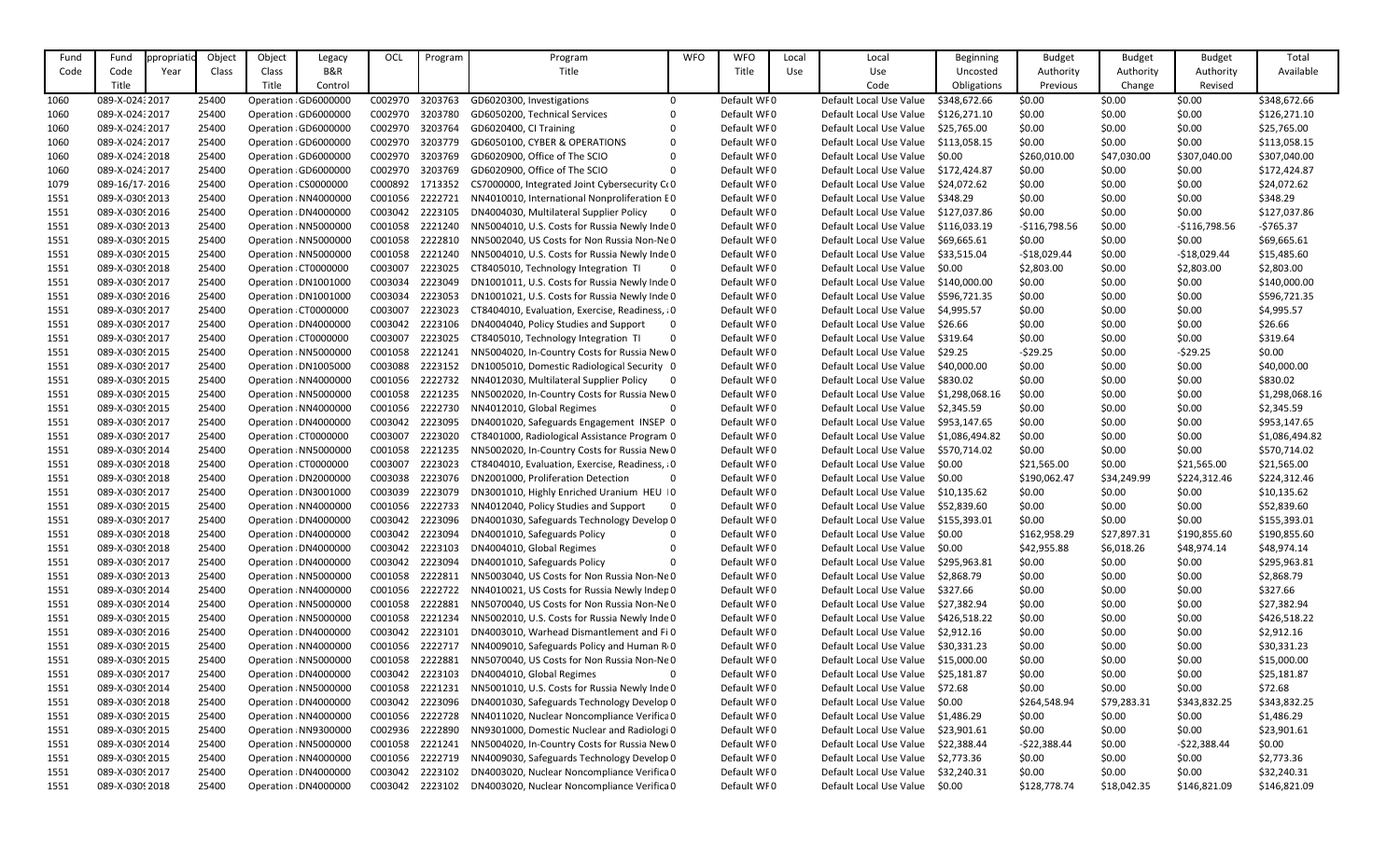| Fund | Fund            | ppropriatio | Object | Object               | Legacy         | OCL             | Program | Program                                          | <b>WFO</b>     | <b>WFO</b>       | Local | Local                   | <b>Beginning</b> | <b>Budget</b>  | <b>Budget</b> | <b>Budget</b>  | Total          |
|------|-----------------|-------------|--------|----------------------|----------------|-----------------|---------|--------------------------------------------------|----------------|------------------|-------|-------------------------|------------------|----------------|---------------|----------------|----------------|
| Code | Code            | Year        | Class  | Class                | <b>B&amp;R</b> |                 |         | Title                                            |                | Title            | Use   | Use                     | Uncosted         | Authority      | Authority     | Authority      | Available      |
|      | Title           |             |        | Title                | Control        |                 |         |                                                  |                |                  |       | Code                    | Obligations      | Previous       | Change        | Revised        |                |
|      |                 |             |        |                      |                |                 |         |                                                  |                |                  |       |                         |                  |                |               |                |                |
| 1551 | 089-X-0309 2017 |             | 25400  | Operation DN2000000  |                | C003038         | 2223076 | DN2001000, Proliferation Detection               | $\Omega$       | Default WF0      |       | Default Local Use Value | \$480,711.69     | \$0.00         | \$0.00        | \$0.00         | \$480,711.69   |
| 1551 | 089-X-0309 2017 |             | 25400  | Operation DN1003000  |                | C003036         | 2223063 | DN1003011, U.S. Costs for Russia Newly Inde 0    |                | Default WF0      |       | Default Local Use Value | \$341,187.02     | \$0.00         | \$0.00        | \$0.00         | \$341,187.02   |
| 1551 | 089-X-0309 2018 |             | 25400  | Operation DN4000000  |                | C003042         | 2223095 | DN4001020, Safeguards Engagement INSEP 0         |                | Default WF0      |       | Default Local Use Value | \$0.00           | \$149,456.81   | \$20,939.42   | \$170,396.23   | \$170,396.23   |
| 1551 | 089-X-0309 2017 |             | 25400  | Operation DN3001000  |                | C003039         | 2223080 | DN3001020, Molybdenum-99 Mo-99                   | -0             | Default WF0      |       | Default Local Use Value | \$7,011.34       | \$0.00         | \$0.00        | \$0.00         | \$7,011.34     |
| 1551 | 089-X-0309 2017 |             | 25400  | Operation DN2000000  |                | C003038         | 2223154 | DN2006000, USHPRR                                | $\Omega$       | Default WF0      |       | Default Local Use Value | \$283,177.06     | \$0.00         | \$0.00        | \$0.00         | \$283,177.06   |
| 1551 | 089-X-0309 2015 |             | 25400  | Operation NN9100000  |                | C002938         | 2222883 | NN9100000, Highly Enriched Uranium HEU 10        |                | Default WF0      |       | Default Local Use Value | \$952.05         | \$0.00         | \$0.00        | \$0.00         | \$952.05       |
| 1551 | 089-X-0309 2015 |             | 25400  | Operation NN4000000  |                | C001056         | 2222718 | NN4009020, DO NOT USE!!! Safeguards Eng. 0       |                | Default WF0      |       | Default Local Use Value | \$1,520.12       | \$0.00         | \$0.00        | \$0.00         | \$1,520.12     |
| 1551 | 089-X-0309 2016 |             | 25400  | Operation DN1001000  |                | C003034         | 2223049 | DN1001011, U.S. Costs for Russia Newly Inde 0    |                | Default WF0      |       | Default Local Use Value | \$72,500.55      | \$0.00         | \$0.00        | \$0.00         | \$72,500.55    |
| 1551 | 089-X-0309 2017 |             | 25400  | Operation CT0000000  |                | C003007         | 2223014 | CT8101000, Nuclear Incident Policy and Coor 0    |                | Default WF0      |       | Default Local Use Value | \$230,790.44     | \$0.00         | \$0.00        | \$0.00         | \$230,790.44   |
| 1551 | 089-X-0309 2015 |             | 25400  | Operation NN2000000  |                | C001052         | 2221132 | NN2001000, Nonproliferation Detection            | - 0            | Default WF0      |       | Default Local Use Value | \$26,300.17      | \$0.00         | \$0.00        | \$0.00         | \$26,300.17    |
| 1551 | 089-X-0309 2015 |             | 25400  | Operation NN5000000  |                | C001058         | 2221243 | NN5005011, U.S. Costs for Russia Newly Inde 0    |                | Default WF0      |       | Default Local Use Value | \$54,437.77      | \$0.00         | \$0.00        | \$0.00         | \$54,437.77    |
| 1551 | 089-X-0309 2018 |             | 25400  | Operation CT0000000  |                | C003007         | 2223020 | CT8401000, Radiological Assistance Program 0     |                | Default WF0      |       | Default Local Use Value | S0.00            | \$607,109.00   | \$0.00        | \$607,109.00   | \$607,109.00   |
| 1557 | 089-X-0309 2012 |             | 25400  | Operation NN5000000  |                | C001058         | 2222290 | NN5010000, International Contributions UK 0      |                | Default WF0      |       | Default Local Use Value | \$46,587.47      | \$0.00         | \$0.00        | \$0.00         | \$46,587.47    |
| 1650 | 089-X-03132010  |             | 25400  | Operation PS0000000  |                | C001075         | 2221514 | PS0202132, Advisory and Assistance, Diversit 0   |                | Default WF0      |       | Default Local Use Value | \$38,795.51      | \$0.00         | \$0.00        | \$0.00         | \$38,795.51    |
| 1689 | 089-14/15-2014  |             | 25400  | Operation PS0000000  |                | C001075         | 2222565 | PS0202200, A&A, Counterterrorism                 | -0             | Default WF0      |       | Default Local Use Value | \$2,021.13       | \$0.00         | \$0.00        | \$0.00         | \$2,021.13     |
| 1751 | 089-X-0315 2013 |             | 25400  | Operation EZ5000000  |                | C002226         | 1110981 | EZ5012300 - BRNL-0030 Soil and Water Rem(0       |                | Default WF0      |       | Default Local Use Value | \$510,649.00     | \$0.00         | \$0.00        | \$0.00         | \$510,649.00   |
| 1751 | 089-X-0315 2015 |             | 25400  | Operation EZ5000000  |                | C002226         | 1110981 | EZ5012300 - BRNL-0030 Soil and Water Rem(0)      |                | Default WF0      |       | Default Local Use Value | \$47.62          | \$0.00         | \$0.00        | \$0.00         | \$47.62        |
| 2300 | 089-X-418(2017  |             | 25400  | Operation ST0000000  |                | C001087         | 2924424 | ST5001040, Actinium-225 Technology Resear 0      |                | Default WF0      |       | Default Local Use Value | \$100,000.00     | \$200,000.00   | \$0.00        | \$200,000.00   | \$300,000.00   |
| 2300 | 089-X-418(2017  |             | 25400  | Operation ST0000000  |                | C001087         | 2720718 | ST6001020, Brookhaven Linear Isotope Prodt 0     |                | Default WF0      |       | Default Local Use Value | \$241,530.03     | \$160,000.00   | \$0.00        | \$160,000.00   | \$401,530.03   |
| 2300 | 089-X-418(2014  |             | 25400  | Operation ST0000000  |                | C001087         | 2720714 | ST5001020, Brookhaven Linear Isotope Prodt 0     |                | Default WF0      |       | Default Local Use Value | \$229,180.08     | \$0.00         | \$0.00        | \$0.00         | \$229,180.08   |
| 2300 | 089-X-418(2018  |             | 25400  | Operation ST0000000  |                | C001087         | 2924306 | ST6001031, Production                            | - 0            | Default WF0      |       | Default Local Use Value | \$0.00           | \$3,518,000.00 | \$0.00        | \$3,518,000.00 | \$3,518,000.00 |
| 2300 | 089-X-418(2014  |             | 32003  | Accelerato ST0000000 |                | C001087         | 2924281 | ST6001034, Facility Upgrades                     | -0             | Default WF485395 |       | <b>CHAIP</b>            | \$123,010.46     | \$0.00         | $-51,283.45$  | $-$1,283.45$   | \$121,727.01   |
| 2300 | 089-X-418(2017  |             | 25400  | Operation ST0000000  |                | C001087         | 2924281 | ST6001034, Facility Upgrades                     | - 0            | Default WF0      |       | Default Local Use Value | \$592,572.04     | \$0.00         | \$0.00        | \$0.00         | \$592,572.04   |
| 2300 | 089-X-418(2017  |             | 25400  | Operation ST0000000  |                | C001087         | 2924280 | ST6001032, Hot Cell and Other National Lab   0   |                | Default WF0      |       | Default Local Use Value | \$658,053.20     | \$650,000.00   | \$0.00        | \$650,000.00   | \$1,308,053.20 |
| 2300 | 089-X-418(2015  |             | 32003  | Accelerato ST0000000 |                | C001087         | 2924281 | ST6001034, Facility Upgrades                     | -0             | Default WF485395 |       | <b>CHAIP</b>            | \$152,000.00     | \$0.00         | \$0.00        | \$0.00         | \$152,000.00   |
| 2300 | 089-X-418(2017  |             | 25400  | Operation ST0000000  |                | C001087         | 2720715 | ST5001030, Other National Lab Research           | $\overline{0}$ | Default WF0      |       | Default Local Use Value | \$408,904.78     | \$220,000.00   | \$0.00        | \$220,000.00   | \$628,904.78   |
| 2300 | 089-X-418(2016  |             | 25400  | Operation ST0000000  |                | C001087         | 2924282 | ST6001036, Technical Services                    | $\Omega$       | Default WF0      |       | Default Local Use Value | \$19,083.00      | \$0.00         | \$0.00        | \$0.00         | \$19,083.00    |
| 2300 | 089-X-418(2016  |             | 25400  | Operation ST0000000  |                | C001087         | 2924424 | ST5001040, Actinium-225 Technology Resear 0      |                | Default WF0      |       | Default Local Use Value | \$100,000.00     | \$0.00         | \$0.00        | \$0.00         |                |
|      |                 |             |        |                      |                |                 |         |                                                  |                | Default WF0      |       |                         |                  |                |               |                | \$100,000.00   |
| 2300 | 089-X-418(2017  |             | 25400  | Operation ST0000000  |                | C001087         | 2924306 | ST6001031, Production                            | -0             |                  |       | Default Local Use Value | \$2,160,000.00   | \$191,000.00   | \$0.00        | \$191,000.00   | \$2,351,000.00 |
| 2300 | 089-X-418(2018  |             | 25400  | Operation ST0000000  |                | C001087         | 2720718 | ST6001020, Brookhaven Linear Isotope Produ0      |                | Default WF0      |       | Default Local Use Value | \$0.00           | \$229,000.00   | \$580,000.00  | \$809,000.00   | \$809,000.00   |
| 2300 | 089-X-418(2018  |             | 25400  | Operation ST0000000  |                | C001087         | 2720716 | ST5002000, University Research                   | -0             | Default WF0      |       | Default Local Use Value | \$0.00           | \$0.00         | \$35,000.00   | \$35,000.00    | \$35,000.00    |
| 2300 | 089-X-418(2016  |             | 25400  | Operation ST0000000  |                | C001087         | 2720716 | ST5002000, University Research                   | $\Omega$       | Default WF0      |       | Default Local Use Value | \$1,292.10       | \$0.00         | \$0.00        | \$0.00         | \$1,292.10     |
| 2300 | 089-X-418(2018  |             | 25400  | Operation ST0000000  |                | C001087         | 2924280 | ST6001032, Hot Cell and Other National Lab   0   |                | Default WF0      |       | Default Local Use Value | \$0.00           | \$936,000.00   | \$500,000.00  | \$1,436,000.00 | \$1,436,000.00 |
| 2300 | 089-X-418(2018  |             | 25400  | Operation ST0000000  |                | C001087         | 2924424 | ST5001040, Actinium-225 Technology Resear 0      |                | Default WF0      |       | Default Local Use Value | \$0.00           | \$210,000.00   | \$100,000.00  | \$310,000.00   | \$310,000.00   |
| 2300 | 089-X-418(2016  |             | 25400  | Operation ST0000000  |                | C001087         | 2924306 | ST6001031, Production                            | $\Omega$       | Default WF0      |       | Default Local Use Value | \$428,187.59     | \$0.00         | \$0.00        | \$0.00         | \$428,187.59   |
| 2300 | 089-X-418(2014  |             | 25400  | Operation ST0000000  |                | C001087         | 2924424 | ST5001040, Actinium-225 Technology Resear 0      |                | Default WF0      |       | Default Local Use Value | \$46,351.44      | \$0.00         | \$0.00        | \$0.00         | \$46,351.44    |
| 2300 | 089-X-418(2018  |             | 25400  | Operation ST0000000  |                | C001087         | 2924281 | ST6001034, Facility Upgrades                     | -0             | Default WF0      |       | Default Local Use Value | \$0.00           | \$210,000.00   | \$4,000.00    | \$214,000.00   | \$214,000.00   |
| 2300 | 089-X-418(2018  |             | 25400  | Operation ST0000000  |                | C001087         | 2720715 | ST5001030, Other National Lab Research           | -0             | Default WF0      |       | Default Local Use Value | \$0.00           | \$167,000.00   | \$80,000.00   | \$247,000.00   | \$247,000.00   |
| 5300 | 089-X-03182016  |             | 25400  | Operation TF0000000  |                | C002802         | 3123796 | TF0000000, National Electricity Delivery         | -0             | Default WF0      |       | Default Local Use Value | \$121.66         | \$0.00         | \$0.00        | \$0.00         | \$121.66       |
| 5300 | 089-X-03182017  |             | 25400  | Operation TE1200000  |                | C002799 3123811 |         | TE1205000, Resilient Electric Distribution Gri 0 |                | Default WF0      |       | Default Local Use Value | \$66,862.68      | \$0.00         | \$0.00        | \$0.00         | \$66,862.68    |
| 5300 | 089-X-03182016  |             | 25400  | Operation TE1200000  |                | C002799         | 3123812 | TE1206000, Advanced Secure Low-cost Sensc 0      |                | Default WF0      |       | Default Local Use Value | \$22.70          | \$0.00         | \$0.00        | \$0.00         | \$22.70        |
| 5300 | 089-X-03182016  |             | 25400  | Operation TE1200000  |                | C002799 3123792 |         | TE1201000, Smart Grid                            | - 0            | Default WF0      |       | Default Local Use Value | \$2,262.82       | \$0.00         | \$0.00        | \$0.00         | \$2,262.82     |
| 5300 | 089-X-03182018  |             | 25400  | Operation TE1100000  |                | C002798 3123785 |         | TE1103000, Advanced Modeling Grid Resear 0       |                | Default WF0      |       | Default Local Use Value | \$0.00           | \$116,666.00   | \$0.00        | \$116,666.00   | \$116,666.00   |
| 5300 | 089-X-03182018  |             | 25400  | Operation TE1200000  |                | C002799         | 3123811 | TE1205000, Resilient Electric Distribution Gri 0 |                | Default WF0      |       | Default Local Use Value | \$0.00           | \$85,000.00    | \$0.00        | \$85,000.00    | \$85,000.00    |
| 5300 | 089-X-03182016  |             | 25400  | Operation TE1300000  |                | C002800         | 3123815 | TE1305000, Virtual Energy Sector Forensics AO    |                | Default WF0      |       | Default Local Use Value | \$2,255.84       | \$0.00         | \$0.00        | \$0.00         | \$2,255.84     |
| 5300 | 089-X-03182017  |             | 25400  | Operation TE1300000  |                | C002800         | 3123803 | TE1301000, Cyber for Energy Security R&D 0       |                | Default WF0      |       | Default Local Use Value | \$28,066.30      | \$0.00         | \$0.00        | \$0.00         | \$28,066.30    |
| 5300 | 089-X-03182017  |             | 25400  | Operation TE1400000  |                | C002801         | 3123795 | TE1400000, Energy Storage                        | - 0            | Default WF0      |       | Default Local Use Value | \$260.97         | \$0.00         | \$0.00        | \$0.00         | \$260.97       |
| 5300 | 089-X-03182016  |             | 25400  | Operation TE1100000  |                | C002798 3123789 |         | TE1101000, Transmission Reliability & Renew 0    |                | Default WF0      |       | Default Local Use Value | \$136.88         | \$0.00         | \$0.00        | \$0.00         | \$136.88       |
| 5300 | 089-X-03182017  |             | 25400  | Operation TE1200000  |                | C002799         | 3123809 | TE1203000, Advance Distribution Manageme 0       |                | Default WF0      |       | Default Local Use Value | \$6,380.00       | \$0.00         | \$0.00        | \$0.00         | \$6,380.00     |
| 5300 | 089-X-031 2016  |             | 25400  | Operation TE1100000  |                | C002798         | 3123802 | TE1104000, Energy Systems Predictive Capat 0     |                | Default WF0      |       | Default Local Use Value | \$200,456.62     | \$0.00         | \$0.00        | \$0.00         | \$200,456.62   |
|      |                 |             |        |                      |                |                 |         |                                                  |                |                  |       |                         |                  |                |               |                |                |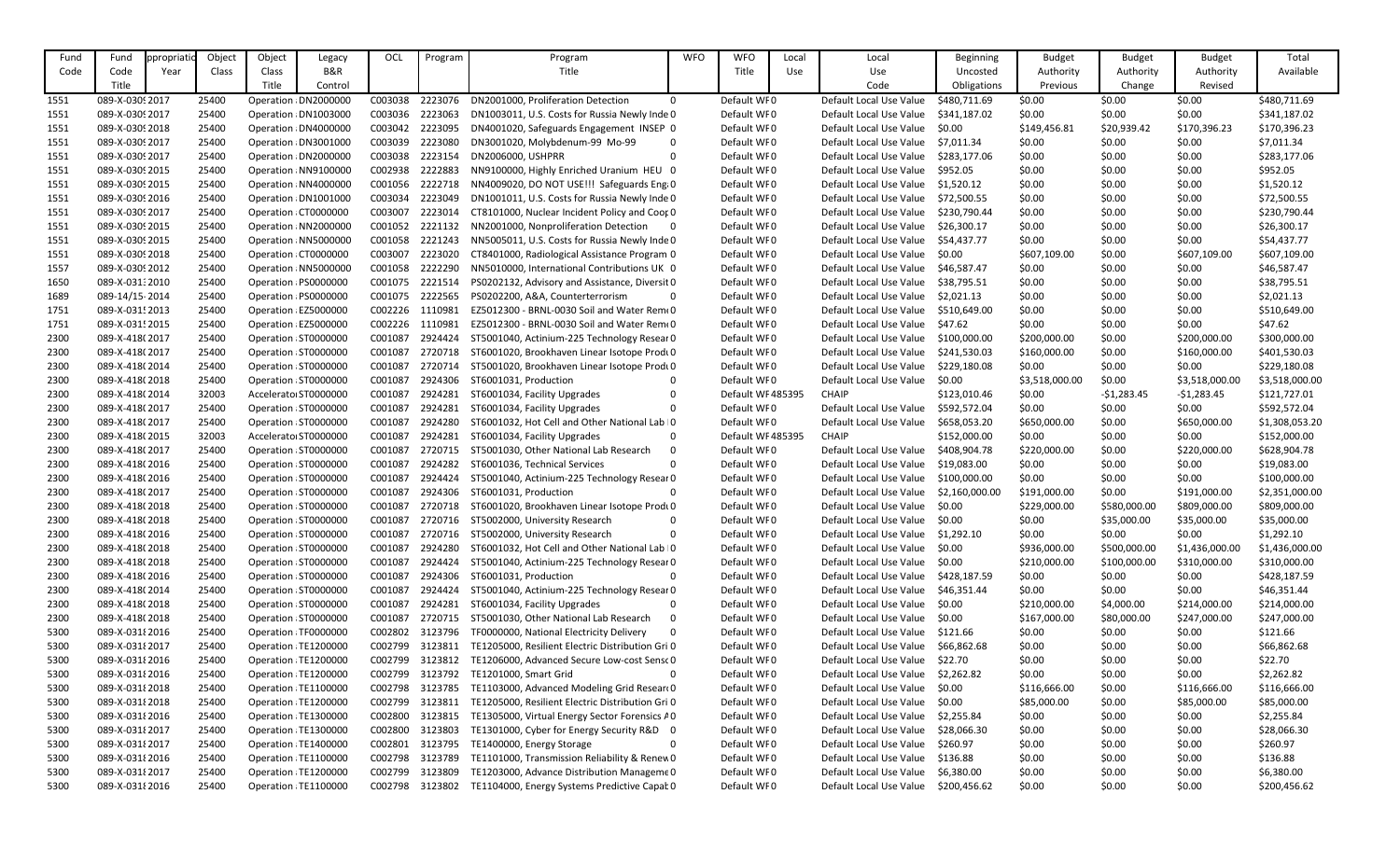| Fund | Fund                              | ppropriatio | Object | Object | Legacy                | OCL     | Program | Program                                        | <b>WFO</b>   | <b>WFO</b>        | Local | Local                                 | <b>Beginning</b>               | <b>Budget</b>   | <b>Budget</b>  | <b>Budget</b>   | Total                                                                               |
|------|-----------------------------------|-------------|--------|--------|-----------------------|---------|---------|------------------------------------------------|--------------|-------------------|-------|---------------------------------------|--------------------------------|-----------------|----------------|-----------------|-------------------------------------------------------------------------------------|
| Code | Code                              | Year        | Class  | Class  | B&R                   |         |         | Title                                          |              | Title             | Use   | Use                                   | Uncosted                       | Authority       | Authority      | Authority       | Available                                                                           |
|      | Title                             |             |        | Title  | Control               |         |         |                                                |              |                   |       | Code                                  | Obligations                    | Previous        | Change         | Revised         |                                                                                     |
| 5300 | 089-X-031 2016                    |             | 25400  |        | Operation TE1300000   | C002800 | 3123804 | TE1302000, Cyber for Energy Security OPS 0     |              | Default WF0       |       | Default Local Use Value               | \$200.26                       | \$0.00          | \$0.00         | \$0.00          | \$200.26                                                                            |
| 5300 | 089-X-031 2017                    |             | 25400  |        | Operation TE1100000   | C002798 | 3123785 | TE1103000, Advanced Modeling Grid Researd0     |              | Default WF0       |       | Default Local Use Value               | \$517,786.00                   | \$0.00          | \$0.00         | \$0.00          | \$517,786.00                                                                        |
| 5300 | 089-X-031 2016                    |             | 25400  |        | Operation TE1200000   | C002799 | 3123810 | TE1204000, Market-Based Control Signal         | - 0          | Default WF0       |       | Default Local Use Value               | \$205.91                       | \$0.00          | \$0.00         | \$0.00          | \$205.91                                                                            |
| 5300 | 089-X-031 2017                    |             | 25400  |        | Operation TE1100000   | C002798 | 3123816 | TE1104010, Monitoring and Real-Time Analy 0    |              | Default WF0       |       | Default Local Use Value               | \$44,125.59                    | \$0.00          | \$0.00         | \$0.00          | \$44,125.59                                                                         |
| 5300 | 089-X-031 2016                    |             | 25400  |        | Operation TE1100000   | C002798 | 3123785 | TE1103000, Advanced Modeling Grid Resear(0     |              | Default WF0       |       | Default Local Use Value               | \$4,349.10                     | \$0.00          | \$0.00         | \$0.00          | \$4,349.10                                                                          |
| 5350 | 089-X-0319 2017                   |             | 25400  |        | Operation AF5800000   | C000822 | 2720667 | AF5810000, Advanced Fuels Research, Devel 0    |              | Default WF0       |       | Default Local Use Value               | \$116,766.49                   | \$0.00          | \$0.00         | \$0.00          | \$116,766.49                                                                        |
| 5350 | 089-X-0319 2017                   |             | 25400  |        | Operation RC0400000   | C002775 | 2720918 | RC0424000, ARC International Collaborations 0  |              | Default WF0       |       | Default Local Use Value               | \$13,562.95                    | \$0.00          | \$0.00         | \$0.00          | \$13,562.95                                                                         |
| 5350 | 089-X-0319 2017                   |             | 25400  |        | Operation AF5800000   | C000822 | 2720874 | AF5832020, Systems Analysis                    | $\mathbf 0$  | Default WF0       |       | Default Local Use Value               | \$253,116.01                   | \$0.00          | \$0.00         | \$0.00          | \$253,116.01                                                                        |
| 5350 | 089-X-03192017                    |             | 25400  |        | Operation AF5800000   | C000822 | 2720965 | AF5861010, Spent Fuel and Waste Dispositio 0   |              | Default WF0       |       | Default Local Use Value               | \$88,979.28                    | \$0.00          | \$0.00         | \$0.00          | \$88,979.28                                                                         |
| 5350 | 089-X-0319 2018                   |             | 25400  |        | Operation AF5800000   | C000822 | 2720874 | AF5832020, Systems Analysis                    | $\Omega$     | Default WF0       |       | Default Local Use Value               | \$0.00                         | \$147,200.00    | \$32,200.00    | \$179,400.00    | \$179,400.00                                                                        |
| 5350 | 089-X-0319 2018                   |             | 25400  |        | Operation AF5800000   | C000822 | 2720667 | AF5810000, Advanced Fuels Research, Devel 0    |              | Default WF0       |       | Default Local Use Value               | \$0.00                         | \$256,000.00    | \$56,000.00    | \$312,000.00    | \$312,000.00                                                                        |
| 5350 | 089-X-0319 2017                   |             | 25400  |        | Operation AF5800000   | C000822 | 2720625 | AF5855000, Fuel Resources R&D                  | $\mathbf{0}$ | Default WF0       |       | Default Local Use Value               | \$1,298.93                     | \$0.00          | \$0.00         | \$0.00          | \$1,298.93                                                                          |
| 5350 | 089-X-0319 2018                   |             | 25400  |        | Operation RC0500000   | C003095 | 2720978 | RC0504000, Program Assessment and Coordi 0     |              | Default WF0       |       | Default Local Use Value               | \$0.00                         | \$37,536.00     | \$0.00         | \$37,536.00     | \$37,536.00                                                                         |
| 5350 | 089-X-0319 2018                   |             | 25400  |        | Operation AF5800000   | C000822 | 2720875 | AF5832030, Program Assessment & Coordina 0     |              | Default WF0       |       | Default Local Use Value               | \$0.00                         | \$14,720.00     | \$3,220.00     | \$17,940.00     | \$17,940.00                                                                         |
| 5350 | 089-X-0319 2017                   |             | 25400  |        | Operation AF5800000   | C000822 | 2720875 | AF5832030, Program Assessment & Coordina 0     |              | Default WF0       |       | Default Local Use Value               | \$236,776.05                   | \$0.00          | \$0.00         | \$0.00          | \$236,776.05                                                                        |
| 5350 | 089-X-0319 2013                   |             | 25400  |        | Operation NT0100000   | C002769 | 2720775 | NT0104000, Reactor Materials                   | $\mathbf{0}$ | Default WF0       |       | Default Local Use Value               | \$15,703.42                    | \$0.00          | \$0.00         | \$0.00          | \$15,703.42                                                                         |
| 5350 | 089-X-0319 2016                   |             | 25400  |        | Operation AF0400000   | C002768 | 2720880 | AF0440000, Program Support                     |              | Default WF0       |       | Default Local Use Value               | \$2,801.06                     | \$0.00          | \$0.00         | \$0.00          | \$2,801.06                                                                          |
| 5450 | 089-X-03212015                    |             | 25400  |        | Operation SL0000000   | C002911 | 1005616 | SL0300000, Systems Integration Balance of SO   |              | Default WF0       |       | Default Local Use Value               | \$801.50                       | \$0.00          | \$0.00         | \$0.00          | \$801.50                                                                            |
| 5450 | 089-X-03212016                    |             | 25400  |        | Operation VT0000000   | C001096 | 1005556 | VT1301000, Vehicle and System Simulation a 0   |              | Default WF0       |       | Default Local Use Value               | \$5,774.29                     | \$0.00          | \$0.00         | \$0.00          | \$5,774.29                                                                          |
| 5450 | 089-X-03212018                    |             | 25400  |        | Operation GT0000000   | C002910 | 1005613 | GT0300000, Hydrothermal                        | 0            | Default WF0       |       | Default Local Use Value               | \$0.00                         | \$425,000.00    | \$0.00         | \$425,000.00    | \$425,000.00                                                                        |
| 5450 | 089-X-03212014                    |             | 25400  |        | Operation BM0100000   | C000846 | 1009218 | BM0107000, Biopower                            | -0           | Default WF0       |       | Default Local Use Value               | \$1,252.09                     | \$0.00          | \$0.00         | \$0.00          | \$1,252.09                                                                          |
| 5450 | 089-X-03212017                    |             | 25400  |        | Operation HT0000000   | C002796 | 2223156 | HT1100000, Technology Acceleration             | $\mathbf{0}$ | Default WF0       |       | Default Local Use Value               | \$25,779.00                    | \$0.00          | \$0.00         | \$0.00          | \$25,779.00                                                                         |
| 5450 | 089-X-03212017                    |             | 25400  |        | Operation VT0000000   | C001096 | 1005554 | VT1201000, Batteries & Electric Drive Technc 0 |              | Default WF0       |       | Default Local Use Value               | \$1,774,995.30                 | \$0.00          | \$0.00         | \$0.00          | \$1,774,995.30                                                                      |
| 5450 | 089-X-03212013                    |             | 25400  |        | Operation : EL1700000 | C000955 | 1005091 | EL1708000, DOE Specific Investments            | 0            | Default WF0       |       | Default Local Use Value               | \$401.75                       | \$0.00          | \$0.00         | \$0.00          | \$401.75                                                                            |
| 5450 | 089-X-03212016                    |             | 25400  |        | Operation HT0000000   | C002796 | 1009198 | HT0800000, Technology Validation               | $\Omega$     | Default WF0       |       | Default Local Use Value               | \$714.20                       | \$0.00          | \$0.00         | \$0.00          | \$714.20                                                                            |
| 5450 | 089-X-03212015                    |             | 25400  |        | Operation ED0000000   | C000949 | 1009209 | ED2701000, Next Generation Manufacturing 0     |              | Default WF0       |       | Default Local Use Value               | \$172,184.72                   | \$0.00          | \$0.00         | \$0.00          | \$172,184.72                                                                        |
| 5450 | 089-X-03212016                    |             | 25400  |        | Operation ED0000000   | C000949 | 1009209 | ED2701000, Next Generation Manufacturing 0     |              | Default WF0       |       | Default Local Use Value               | \$491,168.00                   | \$0.00          | \$0.00         | \$0.00          | \$491,168.00                                                                        |
| 5450 | 089-X-03212014                    |             | 25400  |        | Operation GT0000000   | C002910 | 1005612 | GT0100000, Enhanced Geothermal Systems 0       |              | Default WF0       |       | Default Local Use Value \$6,283.33    |                                | \$0.00          | \$0.00         | \$0.00          | \$6,283.33                                                                          |
| 5450 | 089-X-03212016                    |             | 25400  |        | Operation PG0000000   | C002840 | 1005604 | PG0400000, Innovation & Deployment             | 0            | Default WF0       |       | Default Local Use Value               | \$62,004.64                    | \$0.00          | \$0.00         | \$0.00          | \$62,004.64                                                                         |
| 5450 | 089-X-03212017                    |             | 25400  |        | Operation SL0000000   | C002911 | 1005616 | SL0300000, Systems Integration Balance of SO   |              | Default WF0       |       | Default Local Use Value               | \$500,000.00                   | \$0.00          | \$0.00         | \$0.00          | \$500,000.00                                                                        |
| 5450 | 089-X-03212016                    |             | 25400  |        | Operation SL0000000   | C002911 | 1005616 | SL0300000, Systems Integration Balance of SO   |              | Default WF0       |       | Default Local Use Value               | \$7,158.23                     | \$0.00          | \$0.00         | \$0.00          | \$7,158.23                                                                          |
| 5450 | 089-X-03212017                    |             | 25400  |        | Operation HT0000000   | C002796 | 1009190 | HT0100000, Fuel Cell Systems R&D               | 0            | Default WF0       |       | Default Local Use Value \$741,092.08  |                                | \$0.00          | \$0.00         | \$0.00          | \$741,092.08                                                                        |
| 5450 | 089-X-03212017                    |             | 25400  |        | Operation GT0000000   | C002910 | 1005613 | GT0300000, Hydrothermal                        | 0            | Default WF0       |       | Default Local Use Value               | \$212,958.02                   | \$0.00          | \$0.00         | \$0.00          | \$212,958.02                                                                        |
| 5450 | 089-X-03212016                    |             | 25400  |        | Operation HT0000000   | C002796 | 1009190 | HT0100000, Fuel Cell Systems R&D               | 0            | Default WF 302017 |       | TCF Funding - Managed by \$294.34     |                                | \$0.00          | \$0.00         | \$0.00          | \$294.34                                                                            |
| 5450 | 089-X-03212017                    |             | 25400  |        | Operation VT0000000   | C001096 | 1005556 | VT1301000, Vehicle and System Simulation a 0   |              | Default WF0       |       | Default Local Use Value \$7,401.00    |                                | \$0.00          | \$0.00         | \$0.00          | \$7,401.00                                                                          |
| 5450 | 089-X-03212018                    |             | 25400  |        | Operation: VT0000000  | C001096 | 1005554 | VT1201000, Batteries & Electric Drive Technc 0 |              | Default WF0       |       | Default Local Use Value \$0.00        |                                | \$1,200,000.00  | \$500,000.00   | \$1,700,000.00  | \$1,700,000.00                                                                      |
| 5489 | 089-16/17-2016                    |             | 25400  |        | Operation 456100000   | C003005 | 6600073 | 456140358, Other Federal Agencies              | 4861011      | CHAGRGX0302027    |       | OTT 16-17 CAP Goal Fund: \$164,275.44 |                                | \$0.00          | \$0.00         | \$0.00          | \$164,275.44                                                                        |
| 5498 | 089-X-03212017                    |             | 25400  |        | Operation 456100000   | C003005 | 6600146 | 456160031, Industry - Domestic                 | 4860966      | <b>CHAGR8730</b>  |       | Default Local Use Value \$185,354.16  |                                | \$0.00          | \$0.00         | \$0.00          | \$185,354.16                                                                        |
| 5499 | 089-X-03212014                    |             | 25400  |        | Operation 456100000   | C003005 | 6600072 | 456140357, Department of State - Other         | 3012882      | <b>CRAGR 1930</b> |       | Default Local Use Value               | \$638.50                       | \$0.00          | \$0.00         | \$0.00          | \$638.50                                                                            |
| 5499 | 089-X-03212016                    |             | 25400  |        | Operation : 456100000 | C003005 | 6600072 | 456140357, Department of State - Other         | 3012199      | CRAGR-S-O0        |       | Default Local Use Value               | \$25,808.25                    | \$0.00          | \$0.00         | \$0.00          | \$25,808.25                                                                         |
| 5499 | 089-X-03212014                    |             | 25400  |        | Operation 456100000   | C003005 | 6600072 | 456140357, Department of State - Other         | 3011110      | CRAGRS-OI0        |       | Default Local Use Value               | \$45.77                        | \$0.00          | \$0.00         | \$0.00          | \$45.77                                                                             |
| 6600 | 089X0337 2014                     |             | 25400  |        | Operation CJ0100000   | C002599 | 3166012 | CJ0100000, ARPA-E Projects                     | 0            | Default WF0       |       | Default Local Use Value               | \$2,547.40                     | \$0.00          | \$0.00         | \$0.00          | \$2,547.40                                                                          |
| 6600 | 089X0337 2014                     |             | 25400  |        | Operation CJ0100000   | C002599 | 3166012 | CJ0100000, ARPA-E Projects                     | 0            | Default WF1250    |       | CHARPA-0001250                        | \$88,682.91                    | \$0.00          | \$0.00         | \$0.00          | \$88,682.91                                                                         |
| 6600 | 089X0337 2016                     |             | 25400  |        | Operation CJ0100000   | C002599 | 3166012 | CJ0100000, ARPA-E Projects                     | 0            | Default WF 1314   |       | <b>ARPA-E Lab Allocations</b>         | \$538,788.65                   | \$0.00          | \$0.00         | \$0.00          | \$538,788.65                                                                        |
| 6600 | 089X0337 2014                     |             | 25400  |        | Operation CJ0100000   | C002599 | 3166012 | CJ0100000, ARPA-E Projects                     | 0            | Default WF 1249   |       | CHARPA-0001249                        | \$403,257.96                   | \$0.00          | \$0.00         | \$0.00          | \$403,257.96                                                                        |
|      |                                   |             |        |        |                       |         |         |                                                |              |                   |       |                                       |                                |                 |                |                 |                                                                                     |
|      | <b>Non-Appropriated Total</b>     |             |        |        |                       |         |         |                                                |              |                   |       |                                       | \$14,363,239.26                | \$13,434,052.93 | \$2,687,692.22 | \$16,121,745.15 | \$30,484,984.41                                                                     |
|      | <b>Other Federal Agency Total</b> |             |        |        |                       |         |         |                                                |              |                   |       |                                       | \$38,875,966.32 \$3,092,966.99 |                 | \$0.00         | \$3,092,966.99  | \$41,968,933.31                                                                     |
|      | <b>DOE Appropriated Total</b>     |             |        |        |                       |         |         |                                                |              |                   |       |                                       |                                |                 |                |                 | \$168,119,361.16 \$147,825,228.11 \$25,101,513.64 \$172,926,741.75 \$341,046,102.91 |